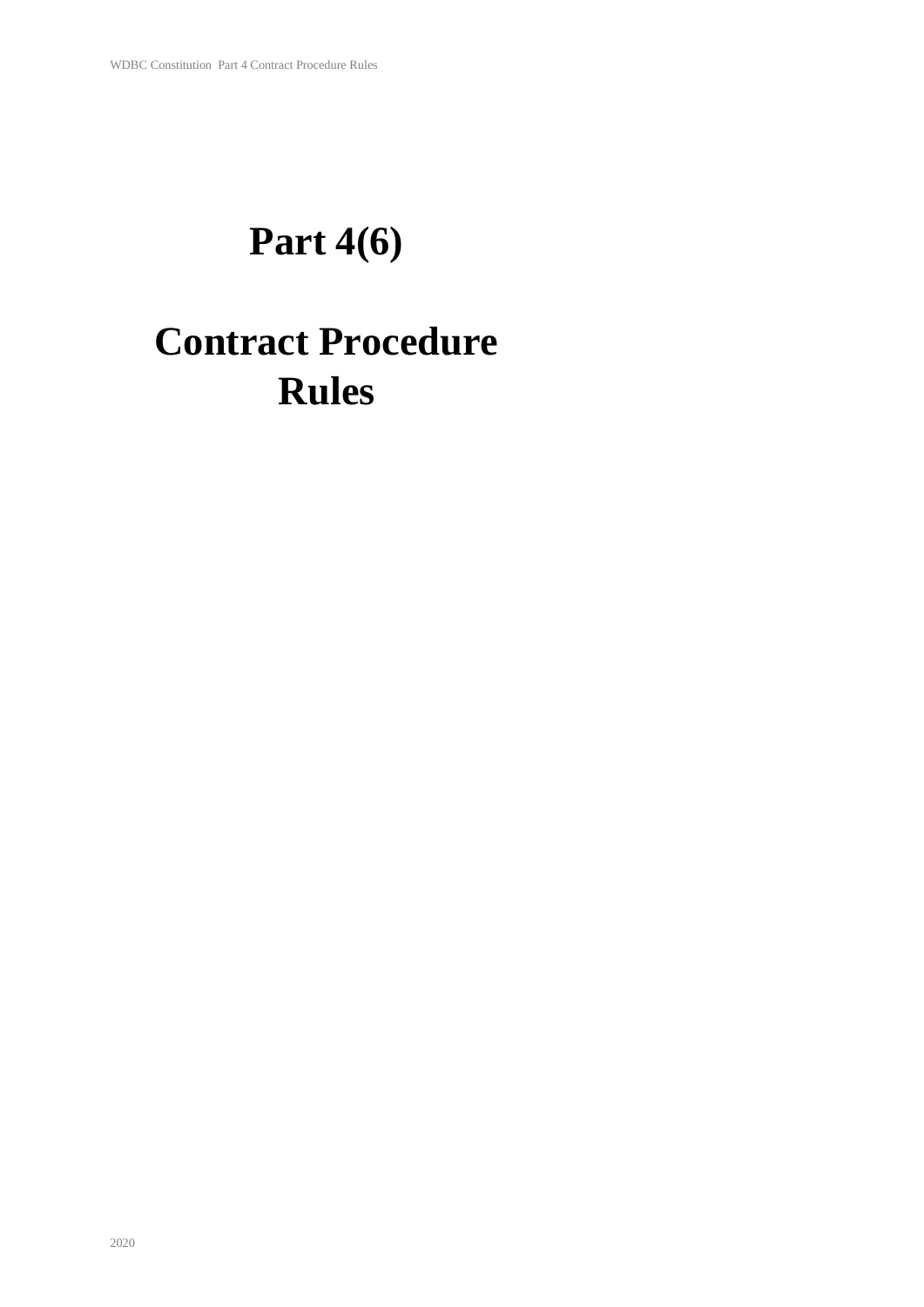### **West Devon Contract Procedure Rules**

### Contents

|                | Definitions                                                                    |
|----------------|--------------------------------------------------------------------------------|
|                | Section 1: scope of contract procedure rules                                   |
| Para           |                                                                                |
| 1              | <b>Basic principles</b>                                                        |
| $\overline{2}$ | Officer responsibilities                                                       |
| 3              | Exemptions                                                                     |
| 3.11           | Collaborative $&E$ -procurement arrangements                                   |
| 4              | Relevant contracts                                                             |
|                | Section 2: Common Requirements                                                 |
| 5              | Steps prior to purchase                                                        |
| 6              | Records                                                                        |
| 7              | Advertising and framework agreements                                           |
|                | Section 3: Conducting Purchase and Disposal                                    |
| 8              | Competition requirements for purchase or disposal and partnership arrangements |
| 9              | Pre-tender market research and consultation                                    |
| 10             | Standards and selection & award criteria                                       |
| 11             | <b>Procurement Documentation</b>                                               |
| 12             | Shortlisting                                                                   |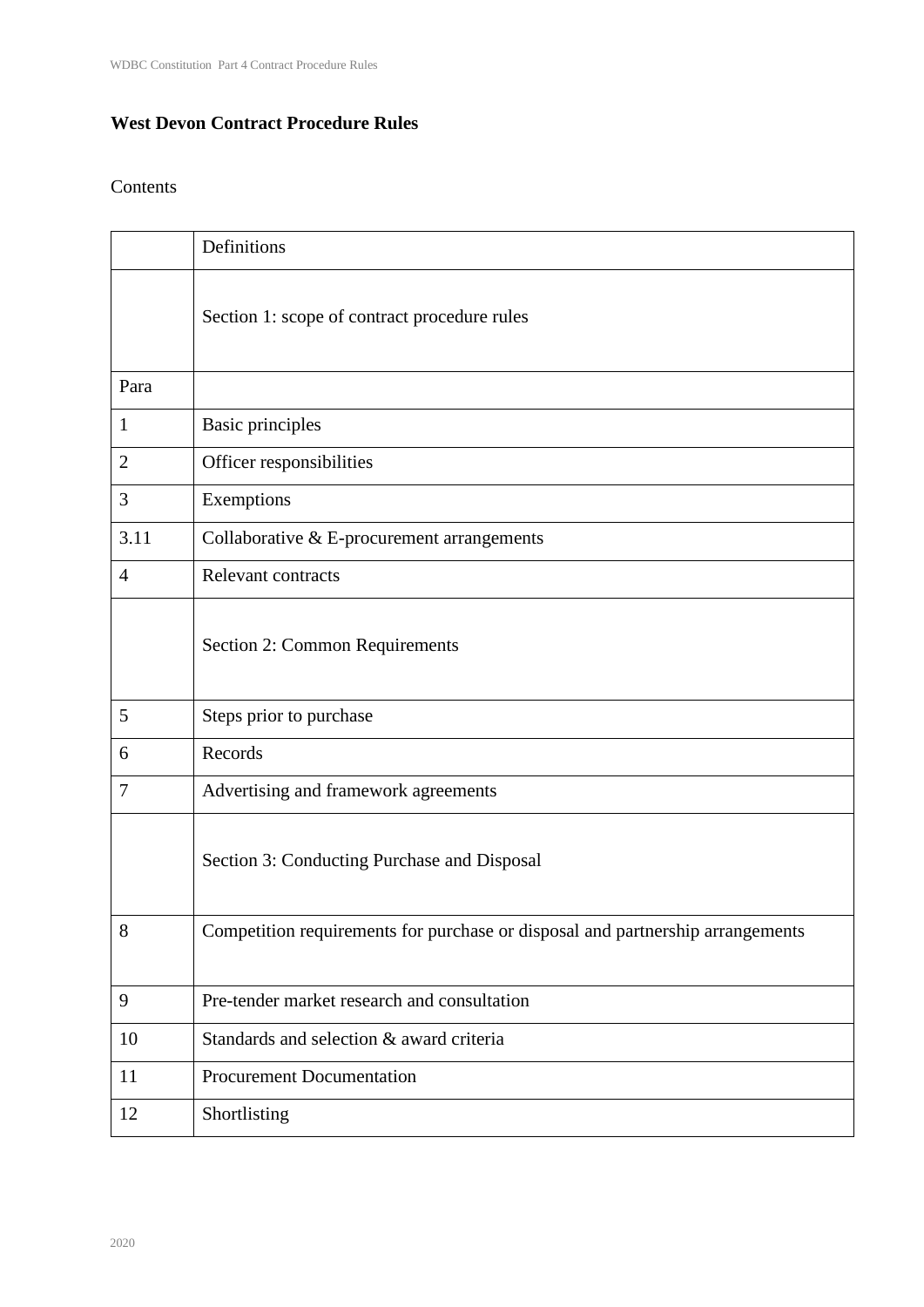| 13 | Submission, receipt and opening of tenders/quotations   |
|----|---------------------------------------------------------|
| 14 | Clarification procedures and post-tender negotiation    |
| 15 | Evaluation, award of contract, and debriefing suppliers |
|    | Section 4: contract and other formalities               |
| 16 | <b>Contract documents</b>                               |
| 17 | Bonds and parent company guarantees                     |
| 18 | Prevention of corruption & anti competitive behaviour   |
| 19 | Declaration of interests                                |
|    | <b>Section 5: Contract Management</b>                   |
| 20 | Managing contracts                                      |
| 21 | Risk assessment and contingency planning                |
| 22 | Contract monitoring, evaluation and review              |

# **Definitions appendix**

| Term                   | Definition                                                                                                          |
|------------------------|---------------------------------------------------------------------------------------------------------------------|
| Agent                  | A person or organisation acting on behalf of the Council or on behalf<br>of another organisation.                   |
| Award Criteria         | The criteria by which the Contract is to be awarded to the<br>successful Tenderer (see further Rules 10 and 11.2e). |
| <b>Award Procedure</b> | Awarding a contract as specified in Rules 8, 10 and 15.                                                             |
| <b>Bid</b>             | A Supplier's proposal submitted in response to the<br><b>Procurement Documentation</b>                              |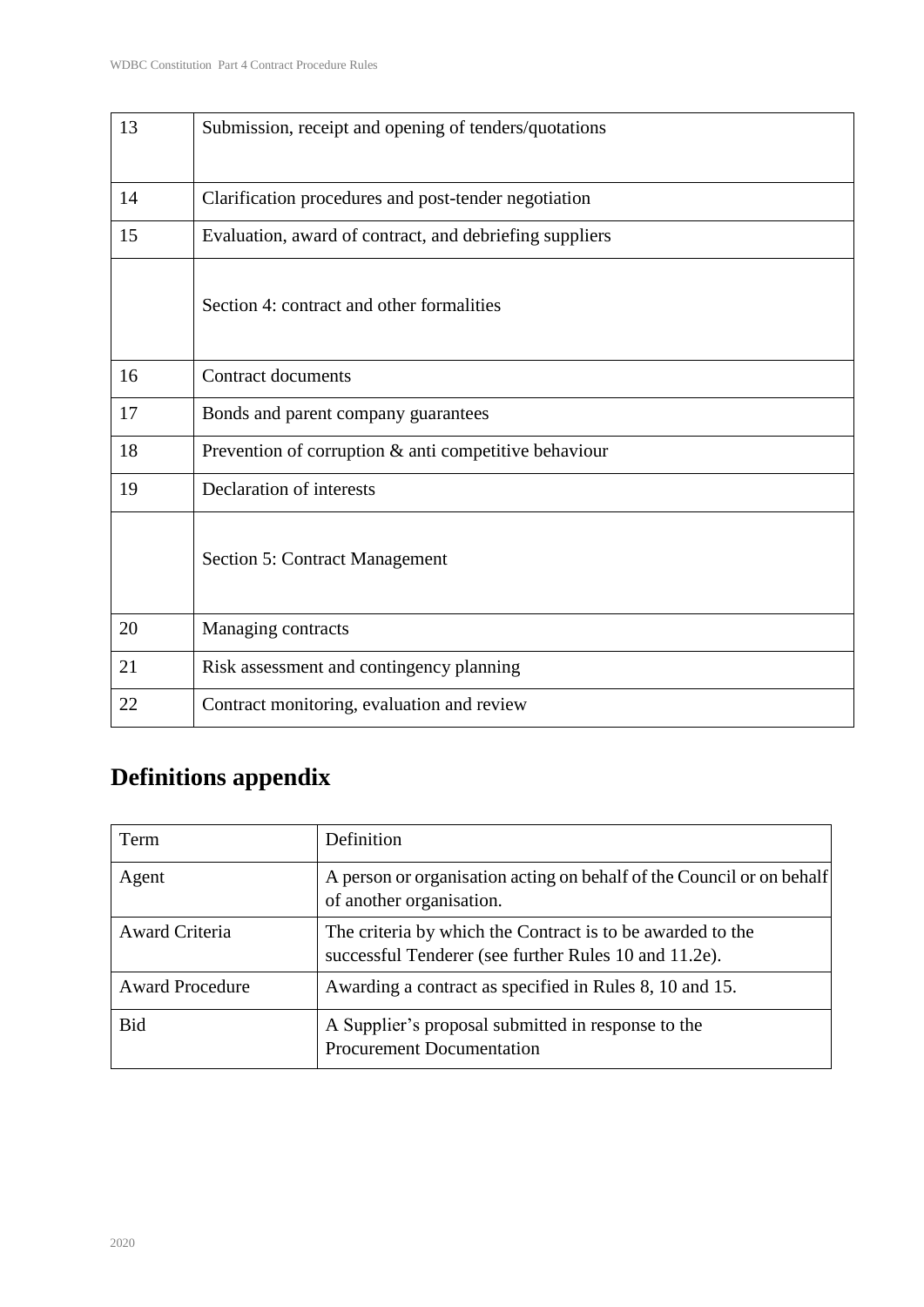| Bond                          | An insurance policy: if the contractor does not do what it has<br>promised under a contract with the Council, the Council can claim<br>from the insurer the sum of money specified in the bond (often 10%)<br>of the Contract value). A bond is intended to protect the Council<br>against a level of cost arising from the contractor's failure. |
|-------------------------------|---------------------------------------------------------------------------------------------------------------------------------------------------------------------------------------------------------------------------------------------------------------------------------------------------------------------------------------------------|
| Code<br>of<br>(Members)       | Conduct As set out in the Constitution – part 5                                                                                                                                                                                                                                                                                                   |
| Code of Conduct<br>(Officers) | The code regulating conduct of Officers, available on the Council's<br>Intranet.                                                                                                                                                                                                                                                                  |
| <b>Concession Contracts</b>   | Shall mean a public contract under which Supplier's are given                                                                                                                                                                                                                                                                                     |

|                         | the (exclusive) right to exploit the works or services provided for<br>their own gain and where the Supplier's income is generated<br>solely from third parties or as a combination of revenue streams<br>from both third parties and the Council.                                                                                                                              |
|-------------------------|---------------------------------------------------------------------------------------------------------------------------------------------------------------------------------------------------------------------------------------------------------------------------------------------------------------------------------------------------------------------------------|
| Constitution            | The Constitution document approved by the Council which:<br>allocates powers and responsibility within the Council and<br>$\bullet$<br>between it and others<br>delegates authority to act to the officers and Executive /<br>Committees:<br>regulates the behaviour of individuals and groups through rules<br>of procedure, codes and protocols.<br>available on the Internet |
| Consultant/Consulta ncy | Someone employed for a specific length of time to work to a<br>defined project brief with clear outcomes to be delivered, who<br>brings specialist skills or knowledge to the role, and where the<br>Council has no ready access to employees with the skills,<br>experience or capacity to undertake the work.                                                                 |
| Contract                | Is a legally binding agreement concluded in writing for<br>consideration (whatever the nature of the consideration,<br>whether by payment or some other form of reward) under<br>which a contracting authority engages a person or organisation<br>to provide goods, works or services.                                                                                         |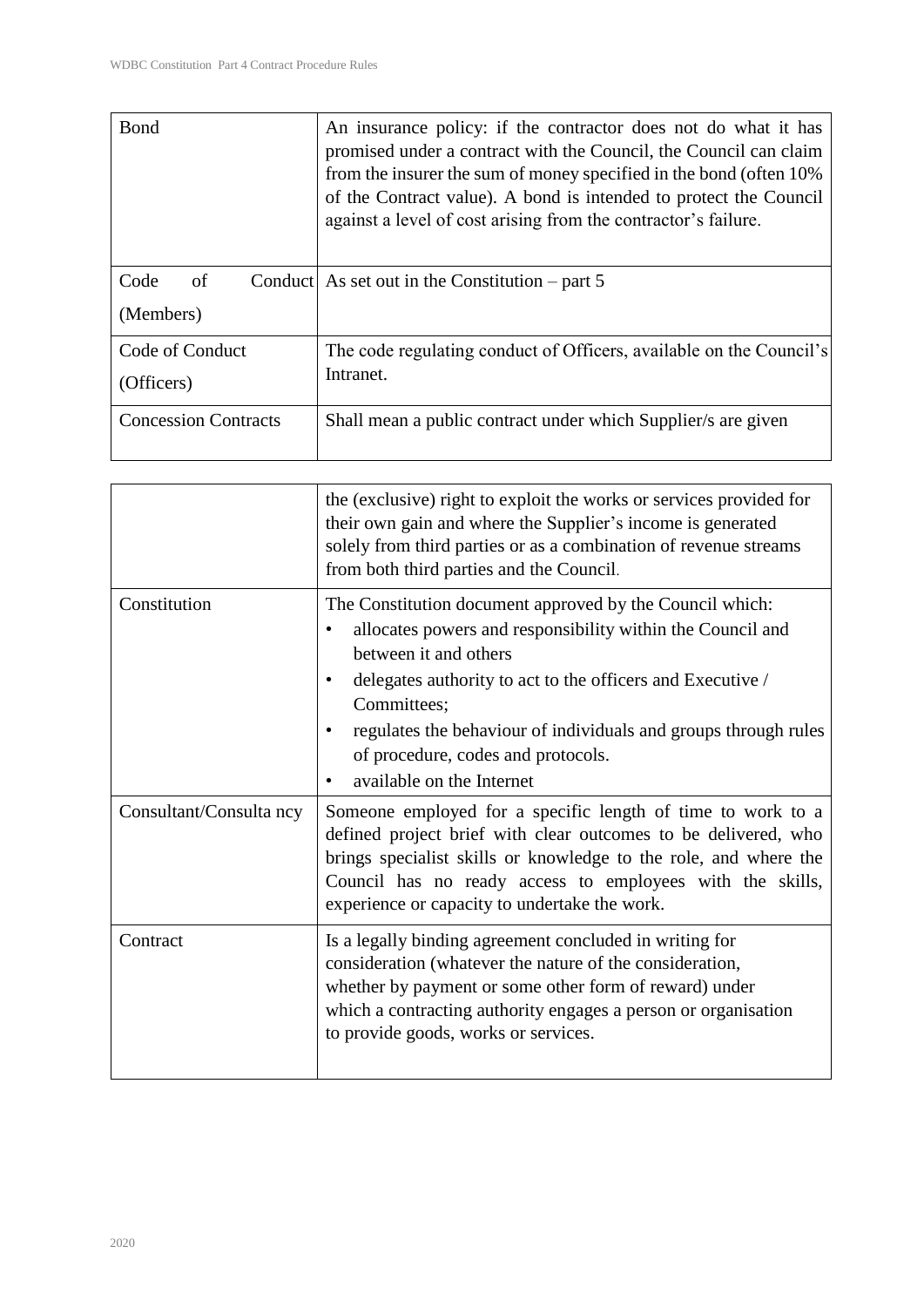| <b>Contracting Decision</b>             | Any of the following decisions:<br>withdrawal of Invitation to Tender<br>$\bullet$<br>whom to invite to submit a Quotation or Tender<br>$\bullet$<br>Short listing<br>٠<br>award of contract<br>٠<br>any decision to terminate a contract<br>٠<br>any decision to extend or vary a Contract.<br>$\bullet$ |
|-----------------------------------------|-----------------------------------------------------------------------------------------------------------------------------------------------------------------------------------------------------------------------------------------------------------------------------------------------------------|
| <b>Contract Notice</b>                  | An advertisement placed in the Official Journal of the European<br>Union, which is a legal requirement for all procurements that<br>exceed the EU Threshold.                                                                                                                                              |
| Corporate<br>Contract                   | A Contract let by the Corporate Procurement Officer to support the<br>Council's aim of achieving Value for Money to include Contracts<br>let by the Council and/or Contracts or Framework Agreements let<br>by other organisations to which the Council has access.                                       |
| Corporate<br><b>Procurement Officer</b> | The Council's Procurement Officer charged with providing<br>strategic direction and advice to secure Value for Money in the<br>Council's procurement activities.                                                                                                                                          |
| Dynamic<br><b>Purchasing System</b>     | A completely electronic system of limited duration which is:                                                                                                                                                                                                                                              |

|                             | established by a contracting authority to purchase<br>(a)<br>commonly used goods, work, works or services; and<br>open throughout its duration for the admission of<br>(b)<br>economic operators which satisfy the selection criteria specified<br>by the contracting authority; and<br>submit an indicative Tender to the contracting authority<br>(c)<br>or person operating the system on its behalf which complies<br>with<br>the specification required by that contracting authority or person. |
|-----------------------------|-------------------------------------------------------------------------------------------------------------------------------------------------------------------------------------------------------------------------------------------------------------------------------------------------------------------------------------------------------------------------------------------------------------------------------------------------------------------------------------------------------|
| <b>Electronic Auction</b>   | Is a means of seeking the Supplier's pricing in an electronic format<br>in a live competitive environment, the aim of which is to achieve<br>greater Value for Money than traditional tendering                                                                                                                                                                                                                                                                                                       |
| <b>Executive/Committees</b> | The Council's Executive/Committees as defined in the<br>Constitution.                                                                                                                                                                                                                                                                                                                                                                                                                                 |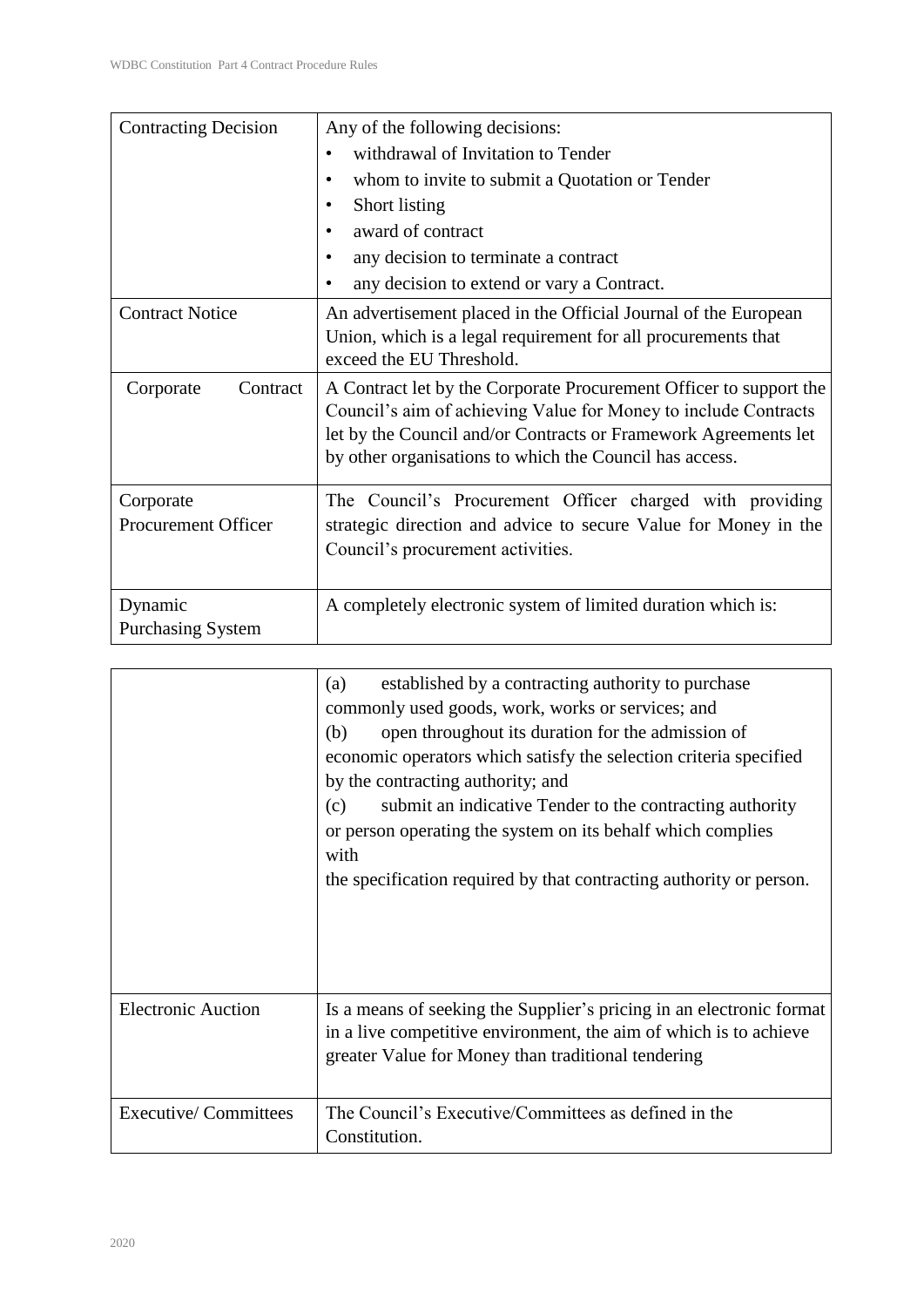| <b>EU</b> Procedure                    | The procedure required by the EU where the Total Value exceeds<br>the EU Threshold.                                                                                                                                                                                                     |
|----------------------------------------|-----------------------------------------------------------------------------------------------------------------------------------------------------------------------------------------------------------------------------------------------------------------------------------------|
| <b>EU</b> Threshold                    | The contract value at which the EU public procurement directives<br>apply.                                                                                                                                                                                                              |
| European Economic<br>Area              | The members of the European Union, and Norway, Iceland and<br>Liechtenstein.                                                                                                                                                                                                            |
| <b>Financial Procedure</b><br>Rules    | The Financial Procedure Rules set out in Part 5 of the Constitution<br>outlining Officer responsibilities for financial matters issued by the<br>S.151 Officer.                                                                                                                         |
| Framework<br>Agreement                 | An agreement between one or more authorities and one or more<br>economic operators, the purpose of which is to establish the terms<br>governing contracts to be awarded during a given period, in<br>particular with regard to price and, where appropriate, the quantity<br>envisaged. |
| Government<br>Procurement<br>Agreement | The successor agreement to the General Agreement on Trade and<br>Tariffs. The main signatories other than those in the European<br>Economic Area are the USA, Canada, Japan, Israel, South Korea,<br>Switzerland, Norway, Aruba, Hong Kong, China, Liechtenstein and<br>Singapore.      |
| Paid Service                           | Senior Officer / Head of The officers defined as such in the Constitution.                                                                                                                                                                                                              |
| <b>High Profile</b>                    | A high-profile purchase is one that could have an impact on<br>functions integral to Council service delivery should it fail or go<br>wrong.                                                                                                                                            |

| High Risk         | A high-risk purchase is one which presents the potential for<br>substantial exposure on the Council's part should it fail or go<br>wrong. |
|-------------------|-------------------------------------------------------------------------------------------------------------------------------------------|
| <b>High Value</b> | A high-value purchase is where the value exceeds the EU Threshold<br>values.                                                              |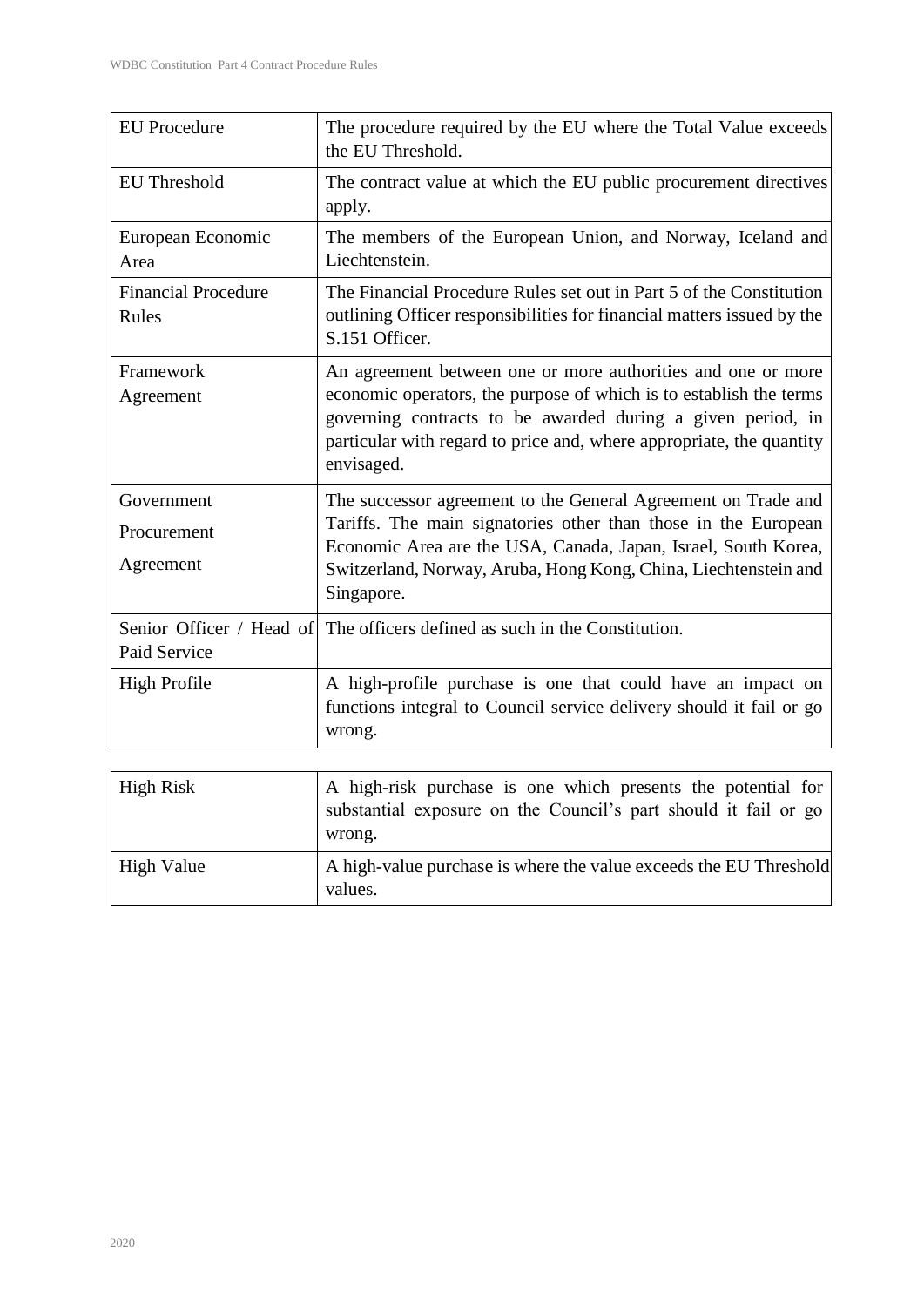| Interests                        | Is a connection to another person or organisation that meets any of<br>the following criteria:<br>(a) Ownership of shares in a Supplier or any other financial<br>interest in a Supplier whether held by the relevant individual or<br>by a close relative of the Individual or by any corporate entity in<br>which the individual has an interest; and/or (b) Employment by a<br>Supplier of the individual or a close relative of the Individual;<br>and/or<br>Provision of services to a Supplier by the Individual or by<br>(c)<br>the firm the individual is associated with, and/or<br>Connection with, whether prejudicial or otherwise, any<br>(d)<br>person/s said to be affected by the outcome of a procurement<br>process.                                                                                                                        |
|----------------------------------|---------------------------------------------------------------------------------------------------------------------------------------------------------------------------------------------------------------------------------------------------------------------------------------------------------------------------------------------------------------------------------------------------------------------------------------------------------------------------------------------------------------------------------------------------------------------------------------------------------------------------------------------------------------------------------------------------------------------------------------------------------------------------------------------------------------------------------------------------------------|
| Invitation to Tender<br>(TTT)    | Invitation to Tender documents in the form required by these<br><b>Contract Procedure Rules</b>                                                                                                                                                                                                                                                                                                                                                                                                                                                                                                                                                                                                                                                                                                                                                               |
| Key Decision                     | Decisions that are defined as key decisions in the<br>Constitution                                                                                                                                                                                                                                                                                                                                                                                                                                                                                                                                                                                                                                                                                                                                                                                            |
| <b>Monitoring Officer</b>        | As identified in the Constitution. The Monitoring Officer or the<br>Monitoring Officer's formally nominated deputy                                                                                                                                                                                                                                                                                                                                                                                                                                                                                                                                                                                                                                                                                                                                            |
| <b>Nominated Suppliers</b>       | Those persons specified in a main contract for the discharge of any<br>part of that contract.                                                                                                                                                                                                                                                                                                                                                                                                                                                                                                                                                                                                                                                                                                                                                                 |
| Non-commercial<br>Considerations | The terms and conditions of employment by contractors of<br>(a)<br>their workers or the composition of, the arrangements for the<br>promotion, transfer or training of or the other opportunities afforded<br>to, their workforces ('workforce matters').<br>Whether the terms on which contractors contract with their<br>(b)<br>sub-contractors constitute, in the case of contracts with individuals,<br>contracts for the provision by them as selfemployed persons of their<br>services only.<br>Any involvement of the business activities or interests of<br>(c)<br>contractors with irrelevant fields of government policy. (d) The<br>conduct of contractors or workers in industrial disputes between<br>them or any involvement of the business activities of contractors in<br>industrial disputes between other persons ('industrial disputes'). |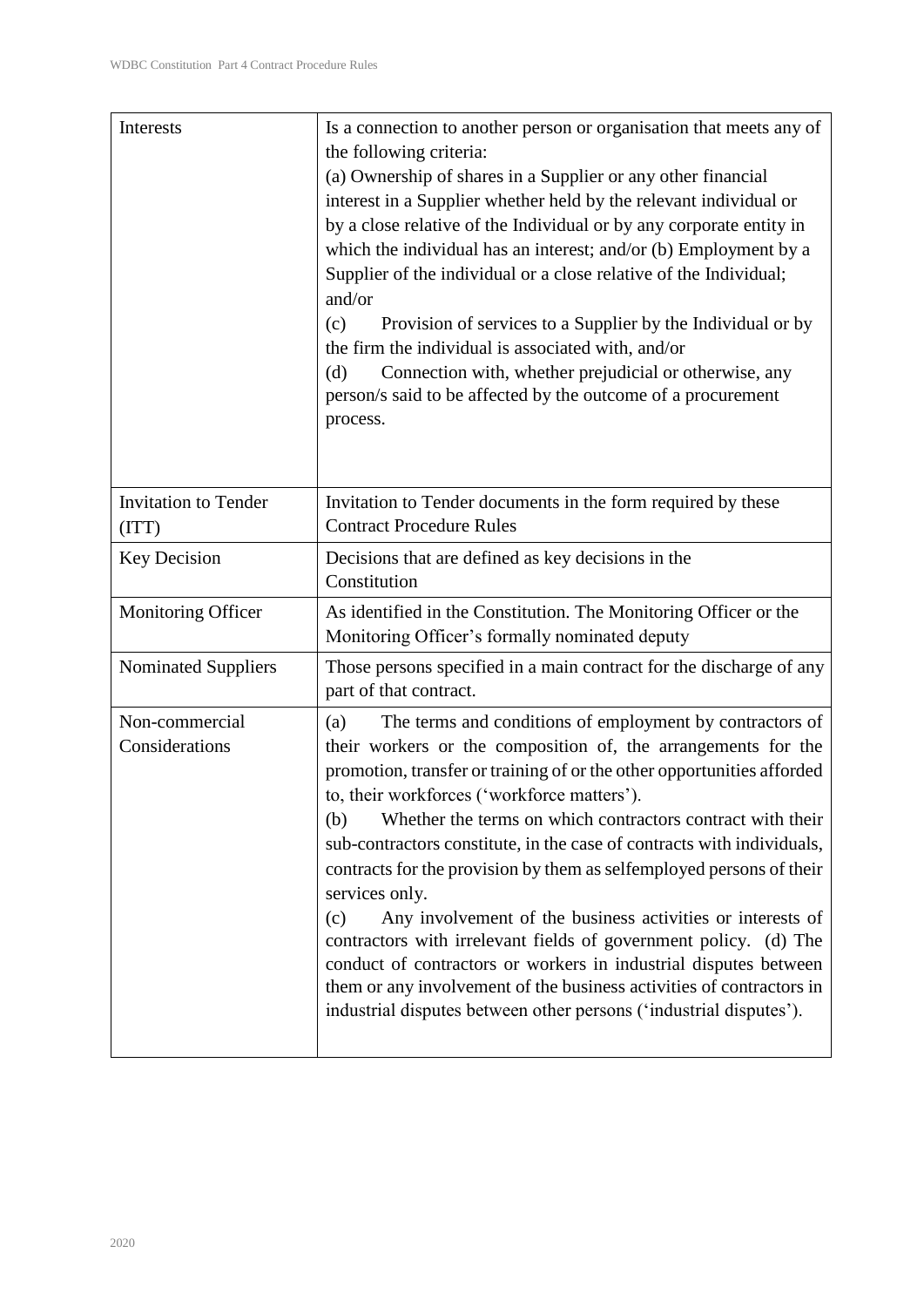|                                             | The country or territory of origin of supplies to, or the<br>(e)<br>location in any country or territory of the business activities or<br>interests of, contractors.<br>(f)<br>Any political, industrial or sectarian affiliations or interests<br>of contractors or their directors, partners or employees.<br>Financial support or lack of financial support by contractors<br>(g)<br>for any institution to or from which the authority gives or withholds<br>support.<br>(h)<br>Use or non-use by contractors of technical or professional<br>services provided by the authority under the Building Act 1984 or<br>the Building (Scotland) Act 1959. Workforce matters and industrial<br>disputes, as defined in paragraphs (a) and (d), cease to be non-<br>commercial considerations to the extent necessary or expedient to<br>comply with Best Value; or where there is a transfer of staff to<br>which the Transfer of undertakings (Protection of Employment)<br>Regulations 1981 (TUPE) may apply.<br>Officer. |
|---------------------------------------------|---------------------------------------------------------------------------------------------------------------------------------------------------------------------------------------------------------------------------------------------------------------------------------------------------------------------------------------------------------------------------------------------------------------------------------------------------------------------------------------------------------------------------------------------------------------------------------------------------------------------------------------------------------------------------------------------------------------------------------------------------------------------------------------------------------------------------------------------------------------------------------------------------------------------------------------------------------------------------------------------------------------------------|
| Officer                                     | designated by a Senior Officer to deal with the contract in question.                                                                                                                                                                                                                                                                                                                                                                                                                                                                                                                                                                                                                                                                                                                                                                                                                                                                                                                                                     |
| Parent<br>Company<br>Guarantee              | A contract which binds the parent of a subsidiary company as<br>follows: if the subsidiary company fails to do what it has promised<br>under a contract with the Council, the Council can require the<br>parent company to do so instead.                                                                                                                                                                                                                                                                                                                                                                                                                                                                                                                                                                                                                                                                                                                                                                                 |
| Pre-Qualification<br>Questionnaire<br>(PQQ) | The PQQ is a question aire issued to ascertain the suitability of<br>potential suppliers to provide goods, services or works as identified<br>in the tender advertisement / contract notice.                                                                                                                                                                                                                                                                                                                                                                                                                                                                                                                                                                                                                                                                                                                                                                                                                              |
| <b>Priority Services</b>                    | Those services required to be tendered as defined in the EU public<br>procurement directives.                                                                                                                                                                                                                                                                                                                                                                                                                                                                                                                                                                                                                                                                                                                                                                                                                                                                                                                             |
| Procurement<br>Documentation                | Shall mean the documents dispatched to Suppliers as part of<br>procurement process; comprised of the instructions and<br>information to applicants, contract information, specification,<br>pricing schedule and certificates for signature.                                                                                                                                                                                                                                                                                                                                                                                                                                                                                                                                                                                                                                                                                                                                                                              |
| Procurement<br>Strategy                     | The document setting out the Council's approach to procurement<br>and key priorities for a specified period of time.                                                                                                                                                                                                                                                                                                                                                                                                                                                                                                                                                                                                                                                                                                                                                                                                                                                                                                      |
| Purchasing<br>Guidance                      | The suite of guidance documents, together with a number of<br>standard documents and forms, which supports the implementation<br>of these contract procedure rules. The guidance is available on the<br>Council's Intranet and Procurement Tool.                                                                                                                                                                                                                                                                                                                                                                                                                                                                                                                                                                                                                                                                                                                                                                          |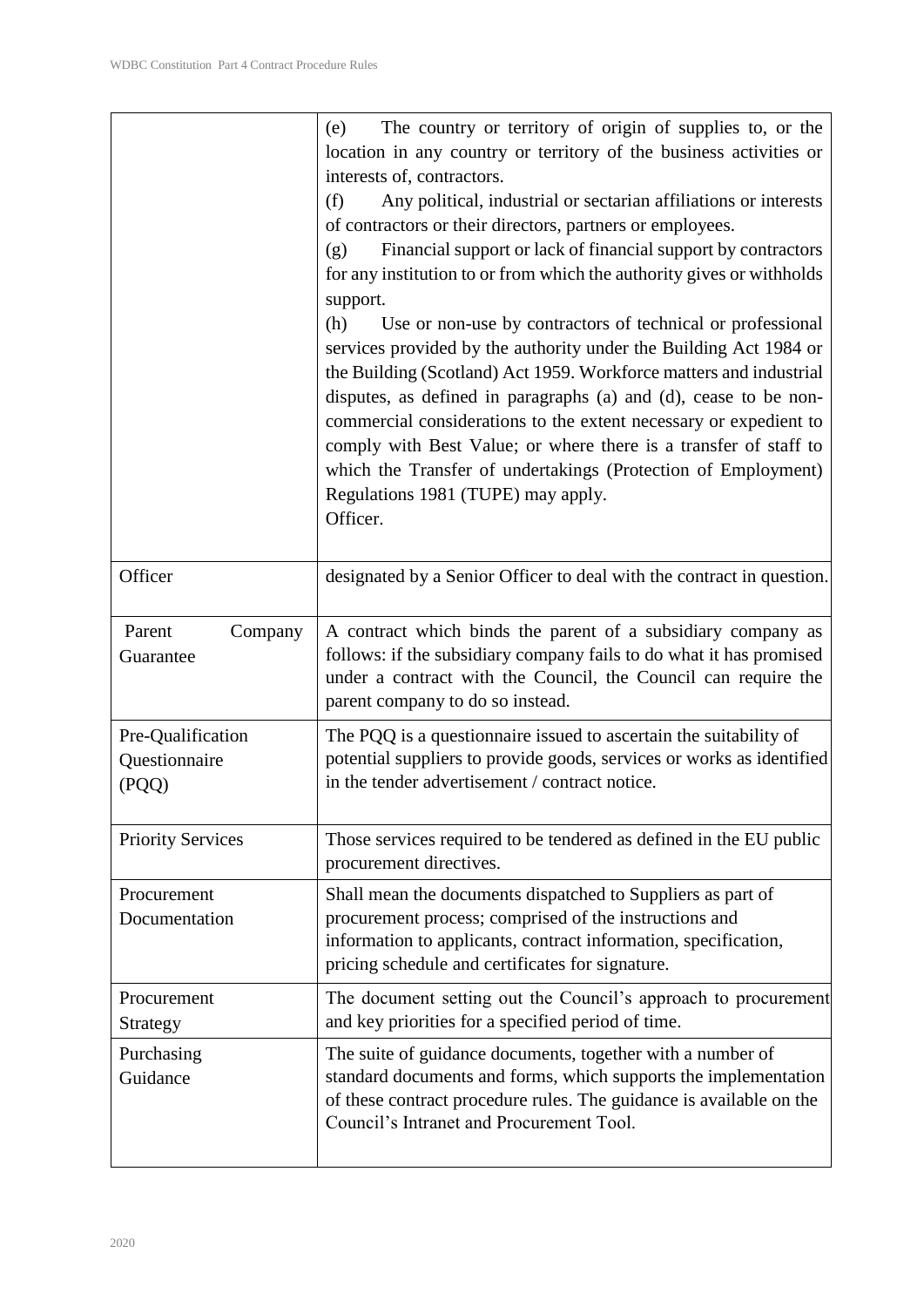| Quotation | A quotation of price and any other relevant matter (without the |
|-----------|-----------------------------------------------------------------|
|           | formal issue of an Invitation to Tender). Definition - a        |

|                              | formal statement of promise (submitted usually in response to a<br>request for quotation) by a potential supplier to supply the goods or<br>services required by a buyer (the Council), at specified prices, and<br>within a specified period. A quotation may also contain terms of<br>sale and payment, and warranties. Acceptance of quotation by the<br>buyer constitutes an agreement binding on both parties. |
|------------------------------|---------------------------------------------------------------------------------------------------------------------------------------------------------------------------------------------------------------------------------------------------------------------------------------------------------------------------------------------------------------------------------------------------------------------|
| <b>Relevant Contract</b>     | Contracts to which these contract procedure rules apply (see Rule<br>4).                                                                                                                                                                                                                                                                                                                                            |
| S.151 Officer                | The officer as may be designated S.151 Officer by the Council in<br>line with the Constitution, including the appointed Deputy S.151<br>Officer.                                                                                                                                                                                                                                                                    |
| <b>Selection Criteria</b>    | The Authority's minimum requirements by which the Tenderer is<br>to be assessed as being suitable to proceed with the Tender process                                                                                                                                                                                                                                                                                |
| Service Manager              | The Officer's immediate superior or the Officer designated by a<br>Senior Officer to exercise the role reserved to the Service Manager<br>by these contract procedure rules.                                                                                                                                                                                                                                        |
| Shortlisting                 | The process of selecting Suppliers who are to be invited to quote or<br>bid or to proceed to final evaluation.                                                                                                                                                                                                                                                                                                      |
| Standstill                   | Shall mean the period between notification of the intention to<br>award a Contract in accordance with the EU Procedure and the<br>formal award of said Contract                                                                                                                                                                                                                                                     |
| Supplier                     | Any person who asks or is invited to submit a Quotation or Tender.                                                                                                                                                                                                                                                                                                                                                  |
| Teckal                       | An exception to the Public Contracts Regulations 2006 that means<br>a Contract let by a public body will not be deemed to be a Contract<br>for the purposes of the public procurement regime, provided that<br>certain criteria are met                                                                                                                                                                             |
| Tender                       | A Supplier's proposal submitted in response to the Invitation to<br>Tender.                                                                                                                                                                                                                                                                                                                                         |
| Tender Register Pro<br>Forma | The log kept by the Monitoring Officer to record details of Tenders<br>(see Rule 13.5).                                                                                                                                                                                                                                                                                                                             |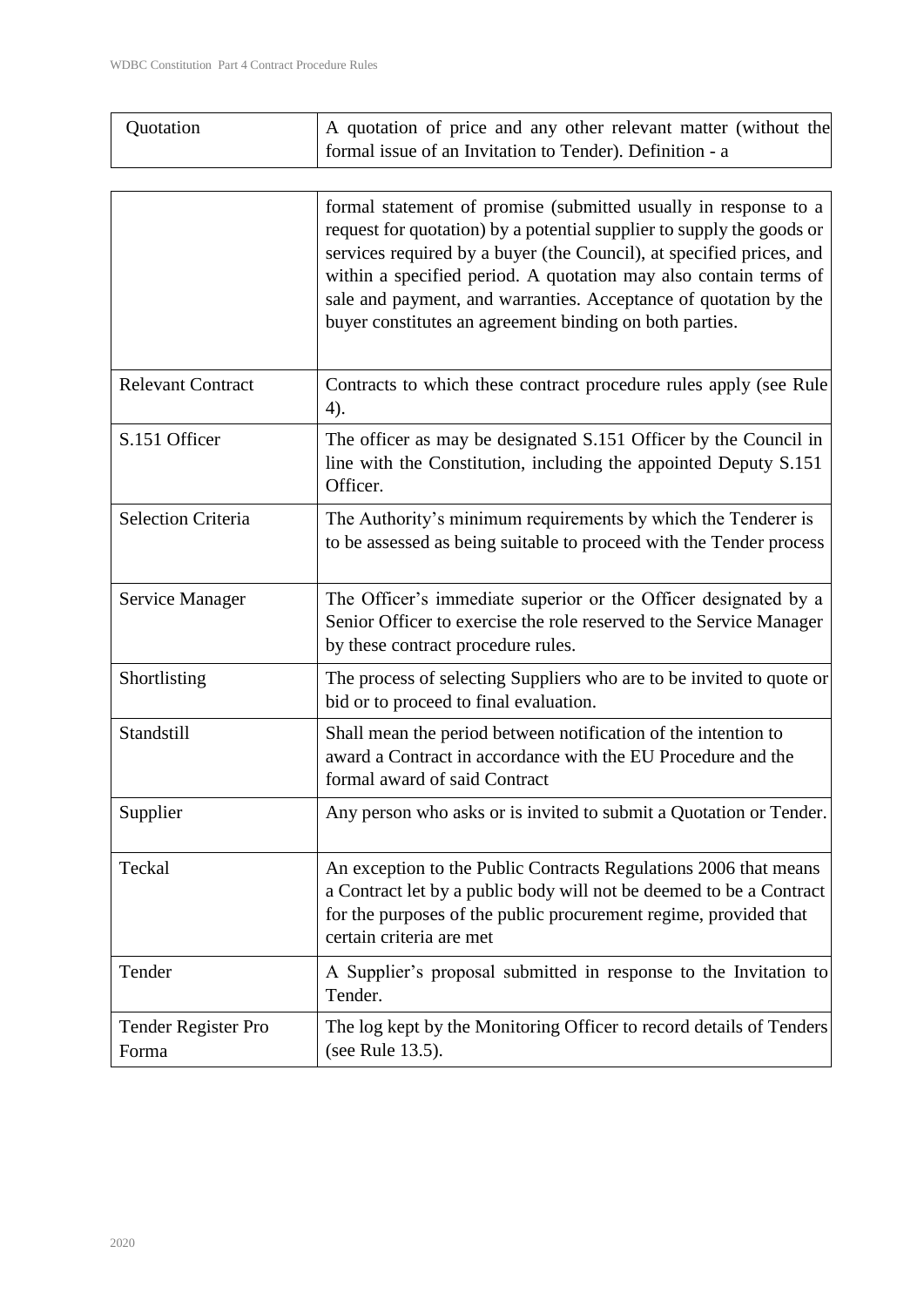| <b>Total Value</b> | The whole of the value or estimated value (in money or equivalent<br>value) for a single purchase contract or disposal calculated as<br>follows:<br>a) where the contract is for a fixed period, by taking the total price<br>to be paid or which might be paid during the whole of the period<br>including any permitted extensions.<br>(b) where the purchase involves recurrent transactions for the same<br>type of item, by aggregating the value of those transactions in the<br>coming 12 months. |
|--------------------|----------------------------------------------------------------------------------------------------------------------------------------------------------------------------------------------------------------------------------------------------------------------------------------------------------------------------------------------------------------------------------------------------------------------------------------------------------------------------------------------------------|
|                    | where the contract is for an uncertain duration, by<br>(c)<br>multiplying the monthly payment by 48                                                                                                                                                                                                                                                                                                                                                                                                      |
|                    | Where a single requirement for goods or services or for the<br>(d)<br>carrying out of a work or works and a number of contracts have                                                                                                                                                                                                                                                                                                                                                                     |
|                    | been entered into or are to be entered into to fulfil that requirement                                                                                                                                                                                                                                                                                                                                                                                                                                   |
|                    | Where the Contract is to be executed over a period for<br>(e)                                                                                                                                                                                                                                                                                                                                                                                                                                            |
|                    | goods or services and                                                                                                                                                                                                                                                                                                                                                                                                                                                                                    |
|                    | $\Box$ a series of contracts; or                                                                                                                                                                                                                                                                                                                                                                                                                                                                         |
|                    | $\Box$ a Contract which under its terms is renewable is                                                                                                                                                                                                                                                                                                                                                                                                                                                  |
|                    | entered into                                                                                                                                                                                                                                                                                                                                                                                                                                                                                             |
|                    | Where there are a number of requirements over a given<br>(f)                                                                                                                                                                                                                                                                                                                                                                                                                                             |
|                    | period for contracts that have similar requirements or are for the<br>same type of goods and service                                                                                                                                                                                                                                                                                                                                                                                                     |
|                    | for feasibility studies, the value of the scheme or contracts<br>(g)<br>which may be awarded as a result                                                                                                                                                                                                                                                                                                                                                                                                 |
|                    | for Nominated Suppliers and Sub-contractors, the total<br>(h)                                                                                                                                                                                                                                                                                                                                                                                                                                            |
|                    | value shall be the value of that part of the main contract to be                                                                                                                                                                                                                                                                                                                                                                                                                                         |
|                    | fulfilled by the Nominated Supplier or Sub-contractor. (i) The                                                                                                                                                                                                                                                                                                                                                                                                                                           |
|                    | Total Value of all contracts expected to be placed under a                                                                                                                                                                                                                                                                                                                                                                                                                                               |
|                    | Framework Agreement                                                                                                                                                                                                                                                                                                                                                                                                                                                                                      |
|                    | (j)The Total Value of all contracts expected to be placed under a                                                                                                                                                                                                                                                                                                                                                                                                                                        |
|                    | <b>Dynamic Purchasing System</b>                                                                                                                                                                                                                                                                                                                                                                                                                                                                         |
|                    | (k) The Total Value of the requirement where more than one                                                                                                                                                                                                                                                                                                                                                                                                                                               |
|                    | (1) organisation will purchase under the same Contract                                                                                                                                                                                                                                                                                                                                                                                                                                                   |
|                    |                                                                                                                                                                                                                                                                                                                                                                                                                                                                                                          |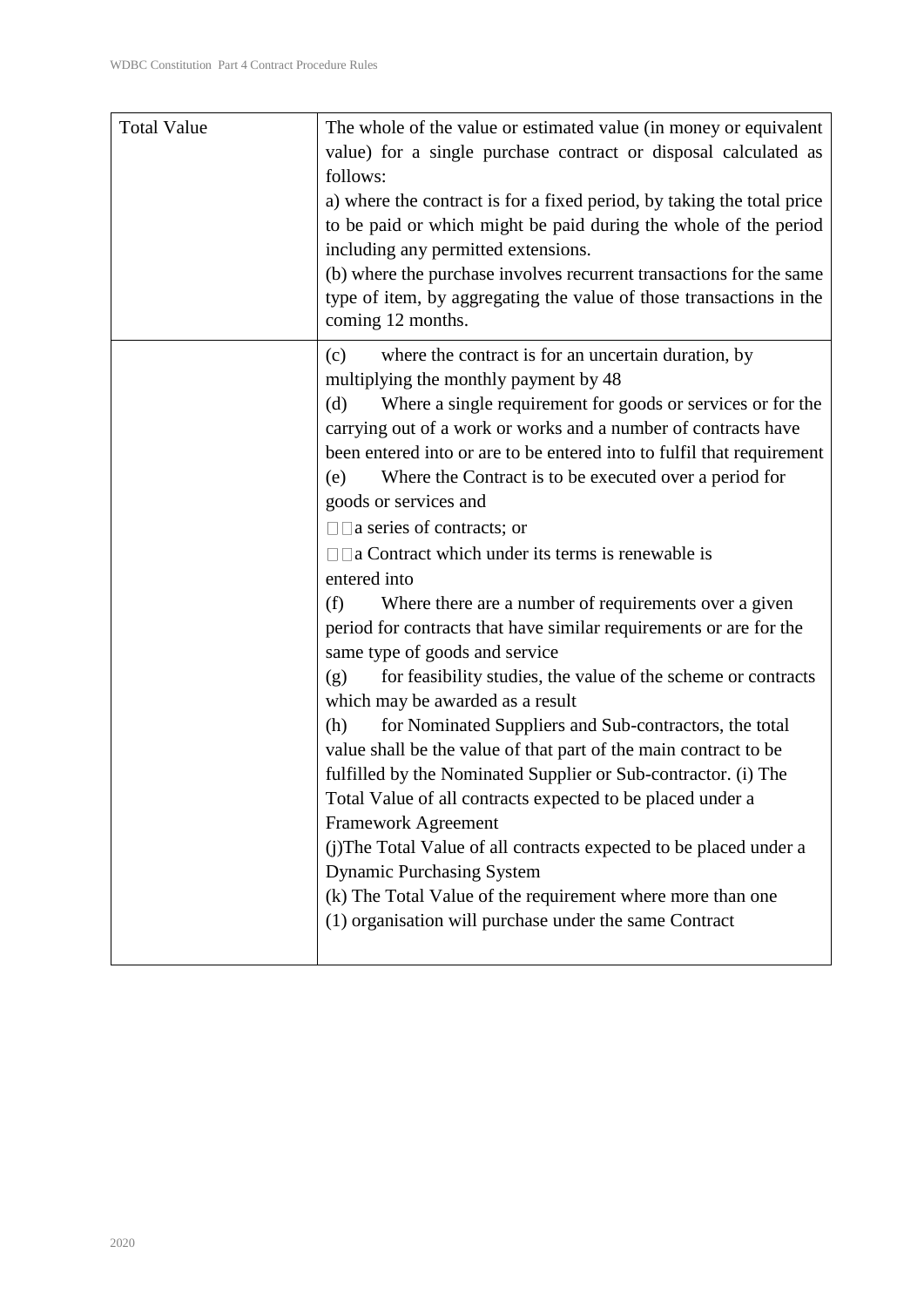| <b>TUPE</b> Transfer<br>Undertakings<br>(Protection)<br>Employment)<br>Regulations 2006<br>(SI 2006 No.246) | of<br>of | Subject to certain conditions, these regulations apply where<br>responsibility for the delivery of works or services for the authority<br>is transferred from one organisation (e.g. private contractor, local<br>authority in-house team) to another (e.g. following a contracting out<br>or competitive tendering process) and where the individuals<br>involved in carrying out the work are transferred to the new<br>employer. These regulations seek to protect the rights of employees<br>in such transfers, enabling them to enjoy the same terms and<br>conditions, with continuity of employment, as existed with their<br>former employer. Broadly, TUPE regulations ensure that the rights<br>of employees are transferred along with the business |
|-------------------------------------------------------------------------------------------------------------|----------|----------------------------------------------------------------------------------------------------------------------------------------------------------------------------------------------------------------------------------------------------------------------------------------------------------------------------------------------------------------------------------------------------------------------------------------------------------------------------------------------------------------------------------------------------------------------------------------------------------------------------------------------------------------------------------------------------------------------------------------------------------------|
| Value for Money                                                                                             |          | Value for money is not the lowest possible price; it combines goods<br>or services that fully meet your needs, with the level of quality<br>required, delivery at the time you need it, and at an appropriate<br>price.                                                                                                                                                                                                                                                                                                                                                                                                                                                                                                                                        |

#### A Brief Guide to Contract Procedure Rules

These Contract Procedure Rules (issued in accordance with section 135 of the 1972 Local Government Act) are intended to promote good procurement practice and public accountability and deter corruption.

Adherence to consistent and comprehensive Rules helps to protect the Council against challenges that it has acted incorrectly, unlawfully or fraudulently.

Officers responsible for purchasing or disposal must comply with these Contract Procedure Rules. They lay down minimum requirements and a more thorough procedure may be appropriate for a particular contract.

For the purposes of these Rules, where there is a requirement for communication to be in writing, this shall be deemed to include e-mail (or other e-communication systems e.g. etendering) fax transmissions as well as hard copy.

- Follow the Rules whenever you purchase goods or services or order building work.
- Take all necessary procurement, legal, financial and professional advice.
- Declare any personal financial interest in a contract. Corruption is a criminal offence.
- Conduct any Value for Money review and appraise the purchasing need.
- Check whether there is an existing contract or framework agreement in place open to the Council that you can make use of before undergoing a competitive process.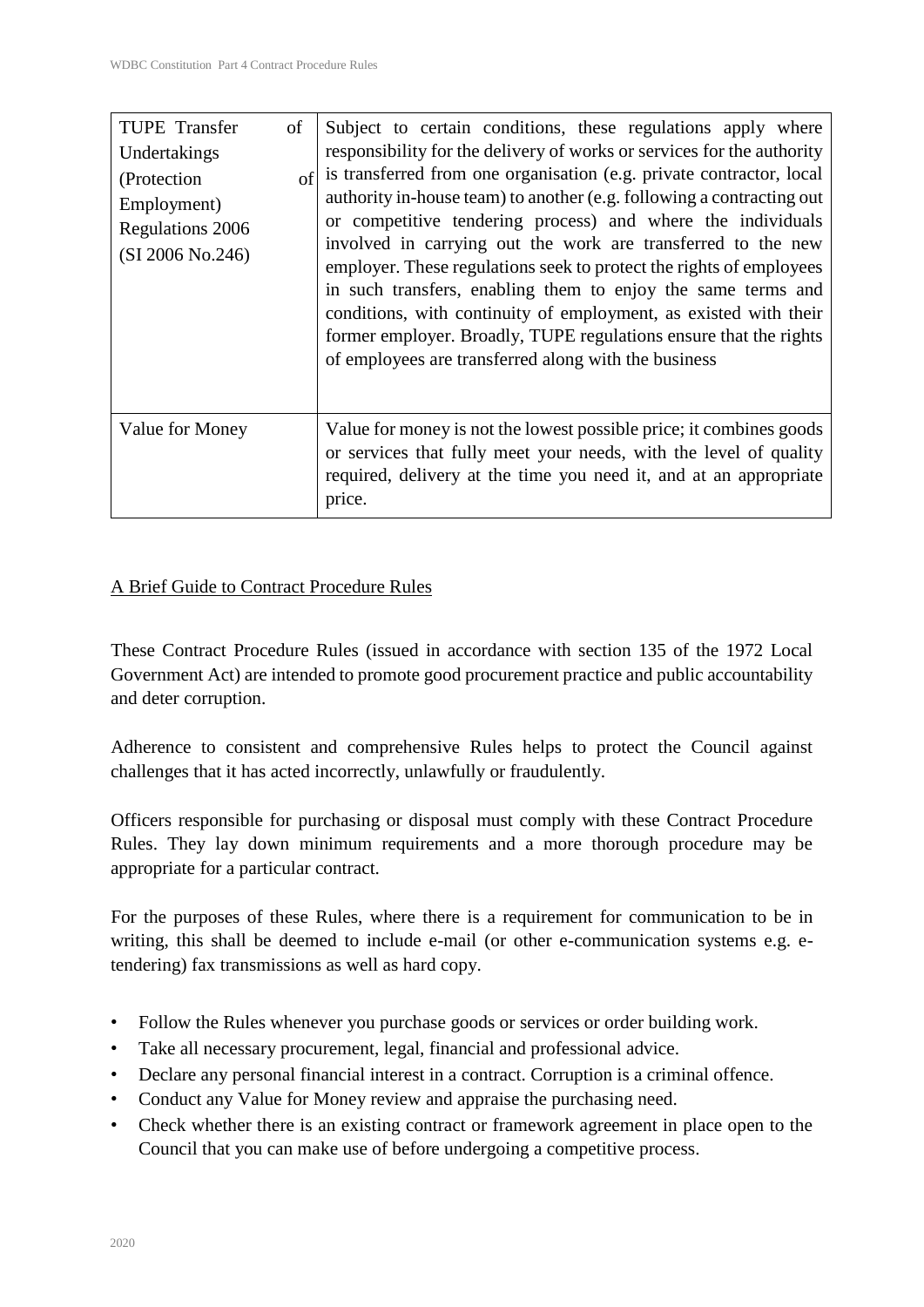- Normally allow at least four weeks for submission of bids (not to be submitted by hard copy, fax or e-mail).
- Keep bids confidential.
- Complete a written contract or Council order before the supply or works begin.
- Identify a contract manager with responsibility for ensuring the contract delivers as intended.
- Keep records of dealings with suppliers.
- Assess each contract afterwards to see how well it met the quality of delivery and Value for Money requirements.

The Monitoring Officer shall have the power to make minor and legal amendments from time to time to these Contract Procedure Rules after consultation with the Council's S.151 Officer, Internal Auditor and the Corporate Procurement Officer. Significant amendments must be agreed by the full Council.

# **1. BASIC PRINCIPLES**

All purchasing and disposal procedures and the letting of concession contracts must:

- Comply with these Contract Procedure Rules and Financial Procedure Rules (both at Part 4 of the Constitution)
- Achieve Value for Money for public money spent
- Be consistent with the highest standards of integrity, having regard to the Council's Anti Fraud, Corruption and Bribery Policy and Strategy, and the Office of Fair Trading guidance on Anti Competitive Behaviour.
- Ensure fairness in allocating public contracts
- Comply with all legal and financial requirements
- Ensure that Non-commercial Considerations do not influence any Contracting Decision
- Support the Council's corporate and departmental aims and policies
- Comply with the Council's Procurement Strategies
- Be followed by Officers of the Council in all procurement activities including circumstances where there has been any challenge by the community.

# **2. OFFICER RESPONSIBILITIES**

### 2.1 Officers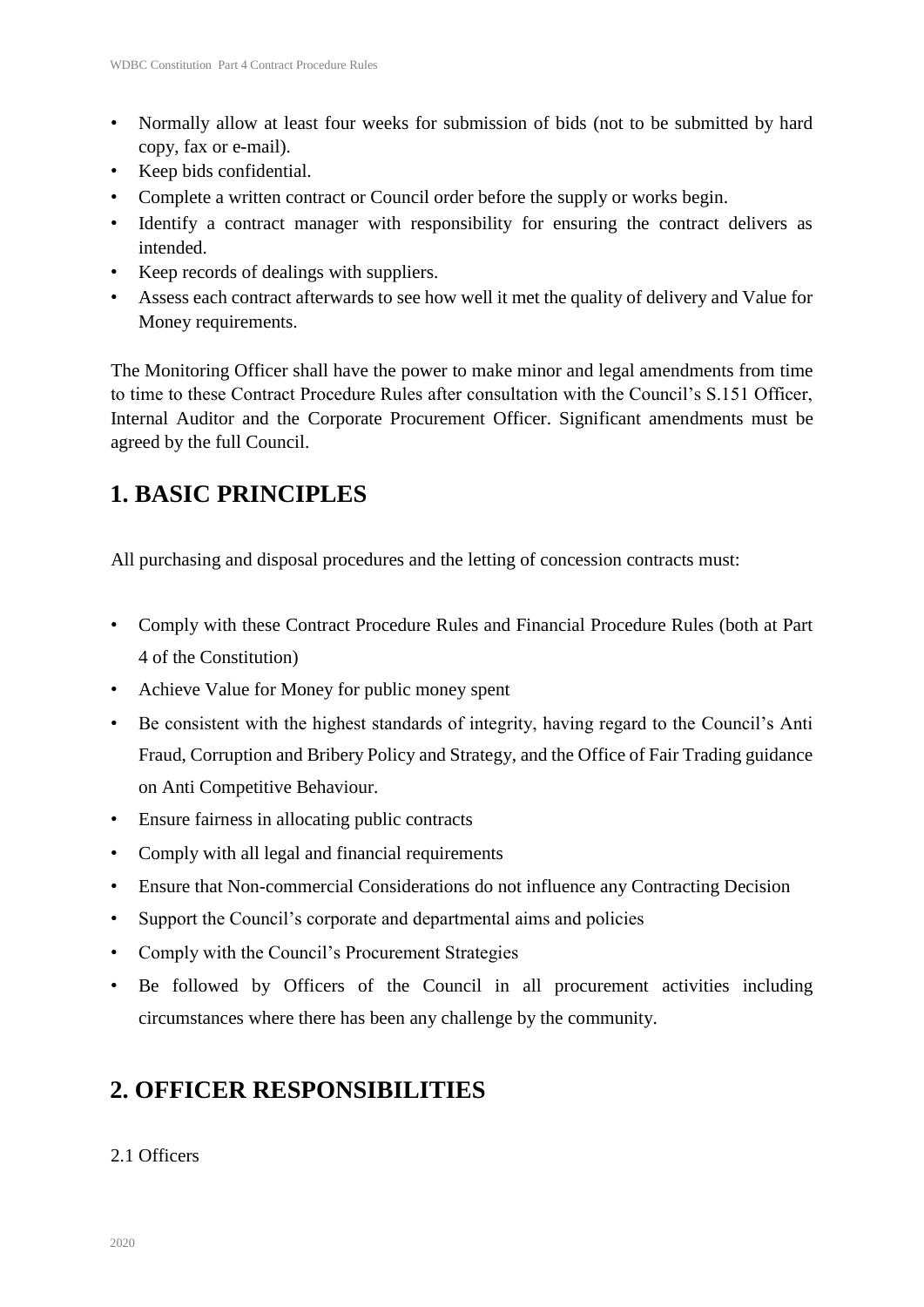2.1.1 Officers responsible for purchasing or disposal must comply with these Contract Procedure Rules, Financial Procedure Rules, the Officers' Code of Conduct and with all UK and European Union binding legal requirements. Officers must ensure that any Agents, Consultants and contractual partners acting on their behalf also comply.

2.1.2 Officers must:

- Comply with the basic principles above
- Have regard to the Council's purchasing and contract guidance
- Ensure that the appropriate approved budgetary provision is in place
- Check whether a suitable Corporate Contract exists before seeking to let another contract; where a suitable Corporate Contract exists, this must be used unless there is an auditable reason not to
- For contracts with a Total Value above £50,000, take a report to Executive / Committee at least 6 months before the Contract is due to end to consider whether it is appropriate to tender on the same basis as the existing arrangement
- Keep the records required by Rule 6.

2.1.3 When any employee either of the authority or of a service provider may be affected by any transfer arrangement, Officers must ensure that the Transfer of Undertaking (Protection of Employment) (TUPE) issues are considered and obtain legal advice before proceeding with inviting Tenders or Quotations.

#### 2.2 Senior Officers

2.2.1 Senior Officers:

- Comply with the Basic Principles above
- Ensure that their staff comply with Rule 2.1
- Ensure that Exemptions are recorded under Rule 3.2 detailing the nature and value of the contract, parties to the contract, and the circumstances justifying the Exemption and send original exemption to Monitoring Officer
- Ensure that the originals of all contracts are given to the Monitoring Officer who shall maintain the Contracts Register lodge all documentation securely in the Legal safe.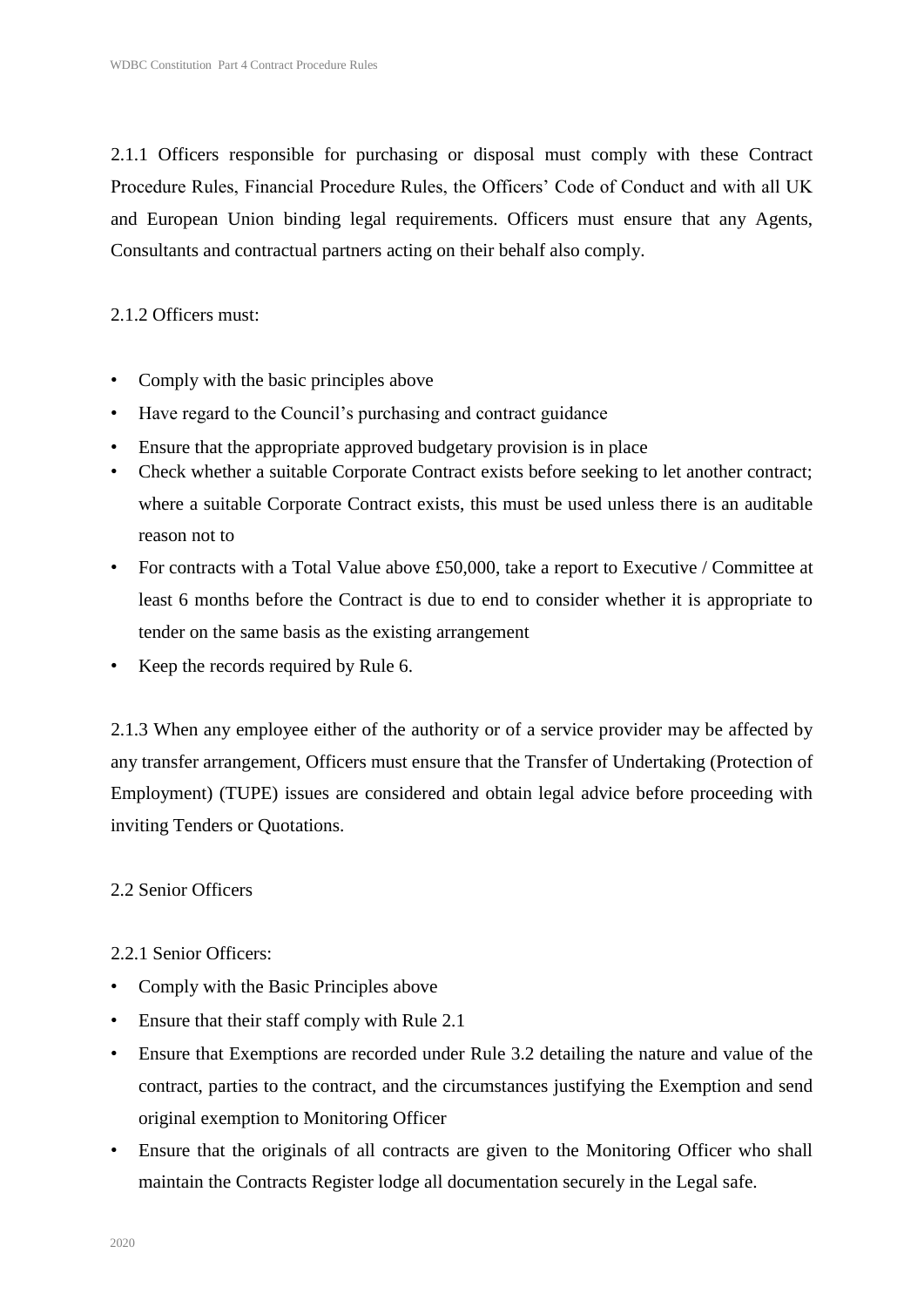# **3. EXEMPTIONS TO THESE RULES**

### Principles

3.1 The Council and its Executive / Committees have power to authorise exemptions from the requirement to seek quotations or invite tenders for specific circumstances.

3.2 Where necessary because of exceptional circumstances the Officer or Senior Officer may seek an Exemption with the approval of the officers and in consultation with members set out in the table below. The Exemption process must not be used as a method of avoiding the use of these Contract Procedure Rules.

3.3 The circumstances where an exemption may be sought are:

- Life or Death Is there a significant chance that the life or health of officers, members or the public will be put at real risk?
- Increased Costs/Loss of Income Will the Council incur significant avoidable costs or lose significant income (significant shall be taken to mean material in the sense that it is either material to the project, the service or the Council)?
- Limited Markets Would the Council be wasting its time obtaining quotations as supply of the product or service is demonstrably restricted to one or a few businesses? (Evidence that the market has been tested must be available)
- Risk to Reputation Would the Council be criticised for failing to act promptly?

3.4 No Exemption can be used if the EU Procurement Rules apply. The latest EU procurement limits are available from either the Corporate Procurement Officer or Internal Audit.

### Process

3.5 Pro-formas must be used and are available on the Council's Intranet or from the Monitoring Officer or Internal Audit.

3.6 Exemptions from compliance with the Contract Procedure Rules may be granted with the original signatures of: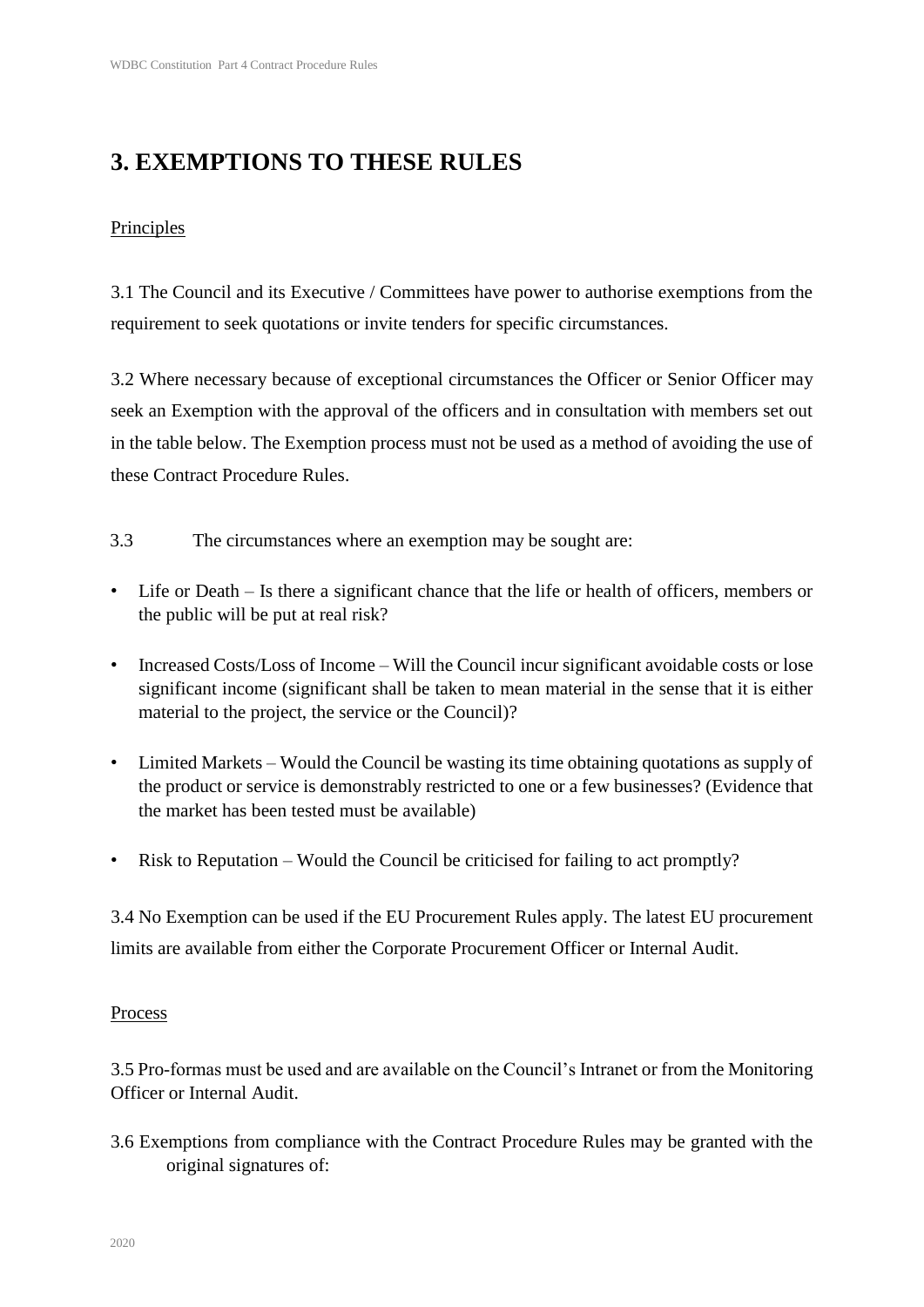| Total Value (excl. VAT) | <b>Exemption Authorised By</b>                                                                               |  |
|-------------------------|--------------------------------------------------------------------------------------------------------------|--|
| £7,500 - £50,000        | Internal Audit<br><b>Monitoring Officer</b><br>S <sub>151</sub> Officer                                      |  |
| £50,001 – EU threshold  | Corporate Procurement Officer (Internal Audit in<br>his/her absence)<br><b>Monitoring Officer</b>            |  |
|                         | S <sub>151</sub> Officer<br>In consultation with the Chairman or Vice<br>Chairman of the relevant Committee. |  |
| Above EU Threshold      | No exemption permitted                                                                                       |  |

3.7 Total Value is discussed at Paragraph 8 and the Definitions Appendix, which says that to obtain the estimated value of the contract, the Officer must calculate the Total Value (excluding VAT) for the period of the contract. For example, a contract let for 5 years at an estimated £20,000 per year, excluding VAT, has a Total Value of £100,000. The procurement must be based on £100,000 not the annual amount.

3.8 Exemption Applications supported by the evidence that the exemption criteria have been met, must be sent to the Monitoring Officer or Internal Audit and the Corporate Procurement Officer, in the first instance.

3.9 The original copy of the fully completed Exemption form must be sent to the Monitoring Officer, with a copy to Internal Audit.

3.10 The number of approved Exemptions will be reported to the Audit Committee by Internal Audit.

3.11 In exceptional circumstances an Exemption may be deemed necessary that is outside of the four criteria at 3.3. Any such Exemption can only be granted by the relevant member body on receipt of a joint report of the applicant and the Corporate Procurement Officer.

In-House or 'Quasi' In-House Arrangements

3.12 Where the Council seeks to provide goods, works or services through its own internal resources it may do so without triggering a procurement exercise (links to Financial Procedure Rules).

3.13 Where the Council seeks to provide goods, works or services by entering in to a formal arrangement with another public sector body over which it has some ownership or control it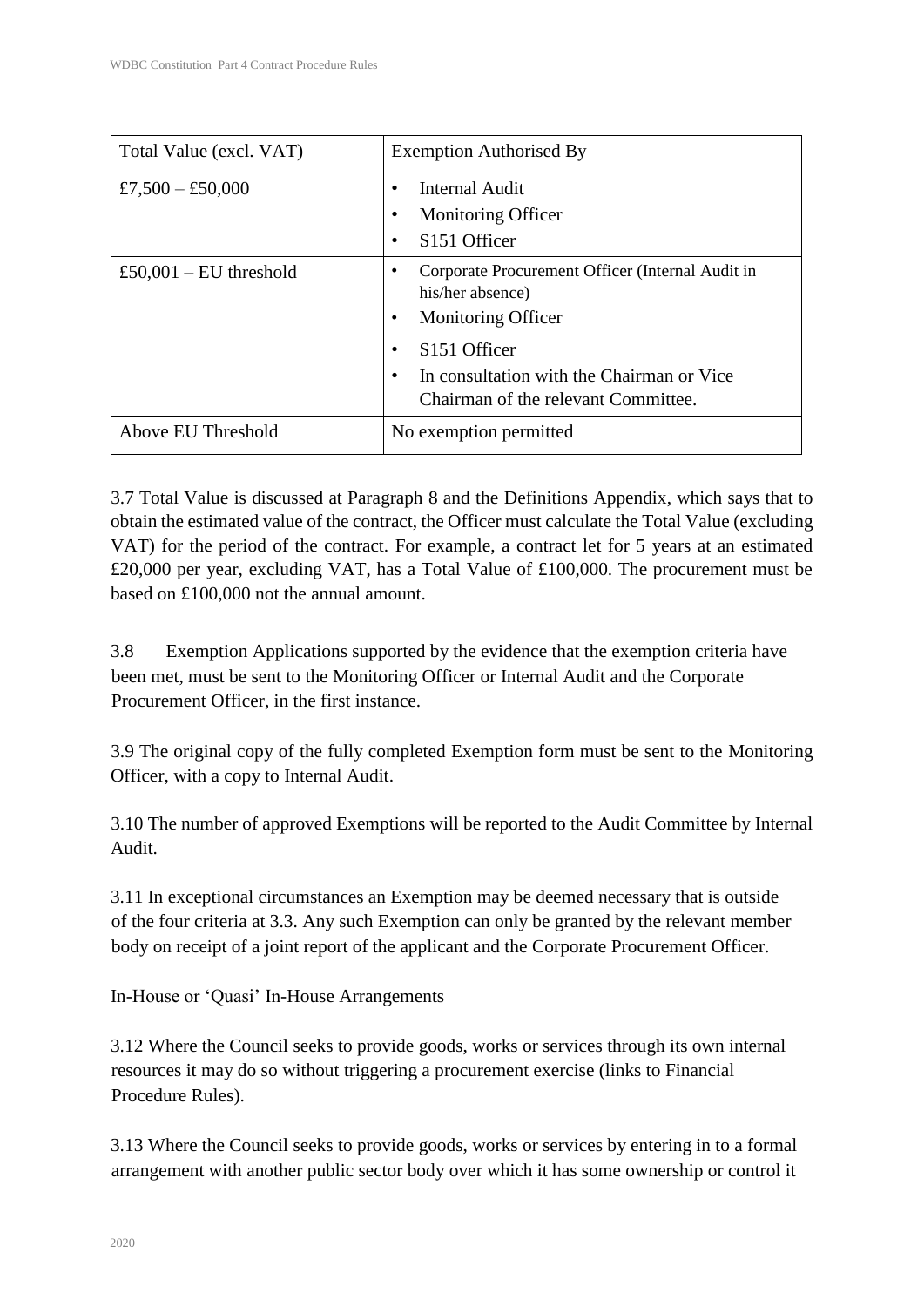may do so without triggering a procurement exercise where it can be demonstrated that two limited conditions are met, that:

 $\Box$  The Council must exercise over the body to be awarded the Contract 'a control which is similar to that which it exercises over its own departments'; meaning that the Council must have a power of decisive influence over both strategic objectives and significant decisions of the body awarded the Contract; and

 $\Box$  The body awarded the Contract carries out "the essential part" of its activities for the Council; meaning that the body must do little or no other work besides fulfilling the Contract on behalf of the Council.

This is known as the 'Teckal' exception.

3.14 Officers must proceed with caution when invoking Teckal exception, and advice must be sought from the Corporate Procurement Officer, as a number of factors are capable of eroding the exception, including:

 $\Box$   $\Box$  Any private sector funding and/or involvement in the body awarded the Contract, whether at the inception or during its life;

 $\Box$   $\Box$  Any market participating by the body awarded the Contract to include trading its goods, works or services elsewhere;

 $\Box$  Where joint ownership of the body awarded the Contract reduces the amount of control exercised by the Council.

### COLLABORATIVE & E-PROCUREMENT ARRANGEMENTS

3.15 The Corporate Procurement Officer must be consulted prior to commencing a procurement process using any consortia contracts e.g. Crown Commercial Services (CCS). The terms and conditions of contract applicable to any consortia arrangement, including the requirement to undertake competition between providers, must be fully complied with.

3.16 In order to secure Value for Money, the authority may enter into collaborative procurement arrangements. The Officer must consult the Corporate Procurement Officer where the purchase is to be made using collaborative procurement arrangements with another local authority, government department, statutory undertaker or public service purchasing consortium.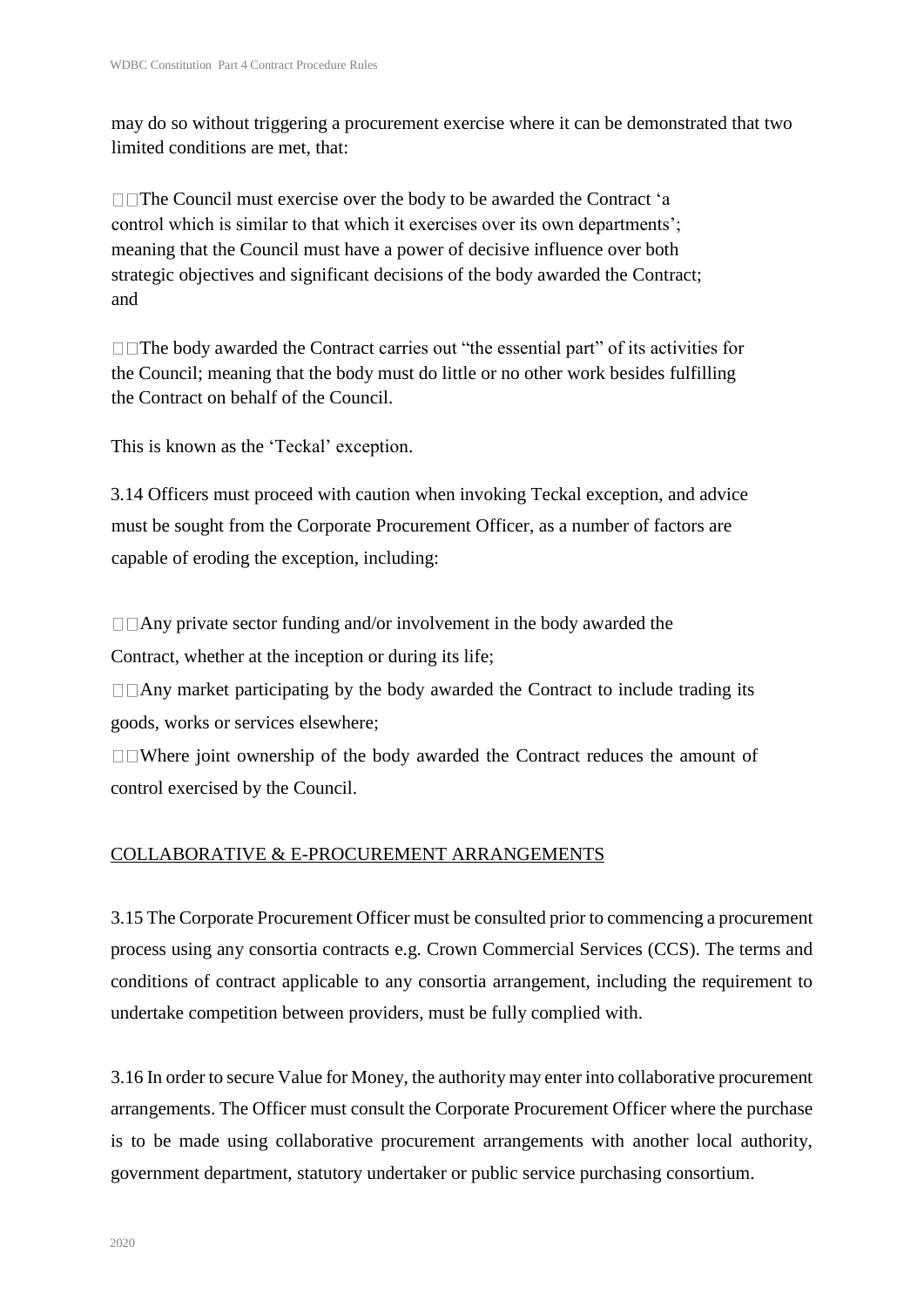3.17 All purchases made via a local authority purchasing and distribution consortium are deemed to comply with these contract procedure rules and no exemption is required.

3.18 However, purchases above the EU Threshold must be let under the EU Procedure, unless the consortium has demonstrated that it has satisfied this requirement already by letting their contract in accordance with the EU Procedures on behalf of the authority and other consortium members.

3.19 Any contracts entered into through collaboration with other local authorities or other public bodies, where a competitive process has been followed that complies with the contract procedure rules of the leading organisation, will be deemed to comply with these contract procedure rules and no exemption is required. However, advice must be sought from the Corporate Procurement Officer.

3.20 The use of e-procurement technology enhances the administrative process for tendering (audit trails etc.) but does not negate the requirement to comply with all elements of these contract procedure rules, particularly those relating to competition and Value for Money.

### **4. RELEVANT CONTRACTS**

4.1 All Relevant Contracts must comply with these contract procedure rules. A Relevant Contract is any arrangement made by, or on behalf of, the authority for the carrying out of works or for the supply of goods, materials or services. These include arrangements for:

- The supply of goods (for disposal of goods and assets see the Financial Procedure Rules)
- The hire, rental or lease of goods or equipment
- The delivery of services, including (but not limited to) those related to:
	- o the recruitment of staff
	- o financial, legal and Consultancy services

 $\Box$ Development Agreements under certain circumstances (see Section 24 for further details) □□Concession Contracts

and where the Supplier is:

 $\Box$  Another public sector organisation, to include a town and/or parish council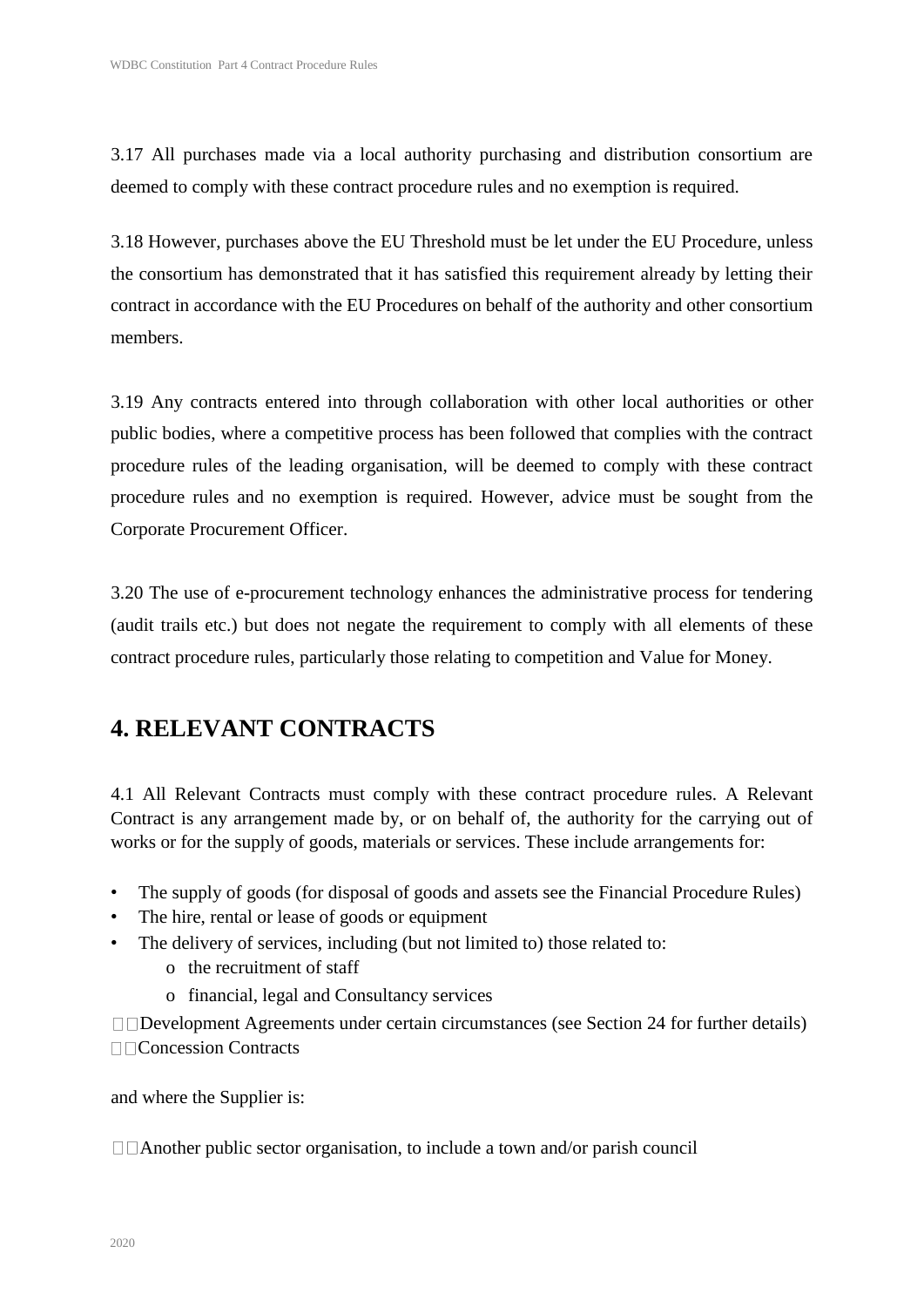$\Box\Box A$  third sector organisation, to include social enterprises, not-for-profit organisations or charities.

4.2 Relevant Contracts do not include:

- Contracts of employment which make an individual a direct employee of the authority; or
- Agreements regarding the acquisition, disposal, or transfer of land and buildings (for which Financial Procedure Rules shall apply) subject to the detail provided at section 24; or
- S.151 Officer dealing in the money market or obtaining finance for the Council; or  $\Box$ Contracts made by the Monitoring Officer for the appointment of counsel.

# **5. STEPS PRIOR TO PURCHASE**

5.1 The Officer must appraise the purchase, in a manner commensurate with its complexity and value and taking into account any purchasing guidance, by:

- Ensuring the Social Value (Public Services) Act 2012 is complied with for all service contracts where the Total Value exceeds the EU Threshold
- Taking into account the requirements from any relevant Value for Money review and the views of the community where appropriate and in line with related Council guidance
- Appraising the need for the expenditure and its priority, including the position of any existing contract or Framework Agreement in terms of end date/required notice
- Defining the objectives of the purchase and consider whether it is appropriate to tender on the same basis as the existing arrangement (see Rule 2.1.2)
- Assessing the risks associated with the purchase and how to manage them
- Considering what procurement method is most likely to achieve the purchasing objectives, including internal or external sourcing, partnering, packaging strategy and collaborative procurement arrangements with another local authority, government department, statutory undertaker or public service purchasing consortium
- Consulting users as appropriate about the proposed procurement method, contract standards and performance and user satisfaction monitoring
- Ensuring that the appropriate terms and conditions are used to apply to the proposed contract (if other than the Council's standard terms and conditions, the advice of the Corporate Procurement Officer, the Council's Solicitor and/or Monitoring Officer must be sought)
- Setting out these matters in writing if the Total Value of the purchase exceeds £7,500.

5.2 The officer must also confirm that:

• There is member or delegated approval for the expenditure and the purchase accords with the approved policy framework and scheme of delegation as set out in the Constitution.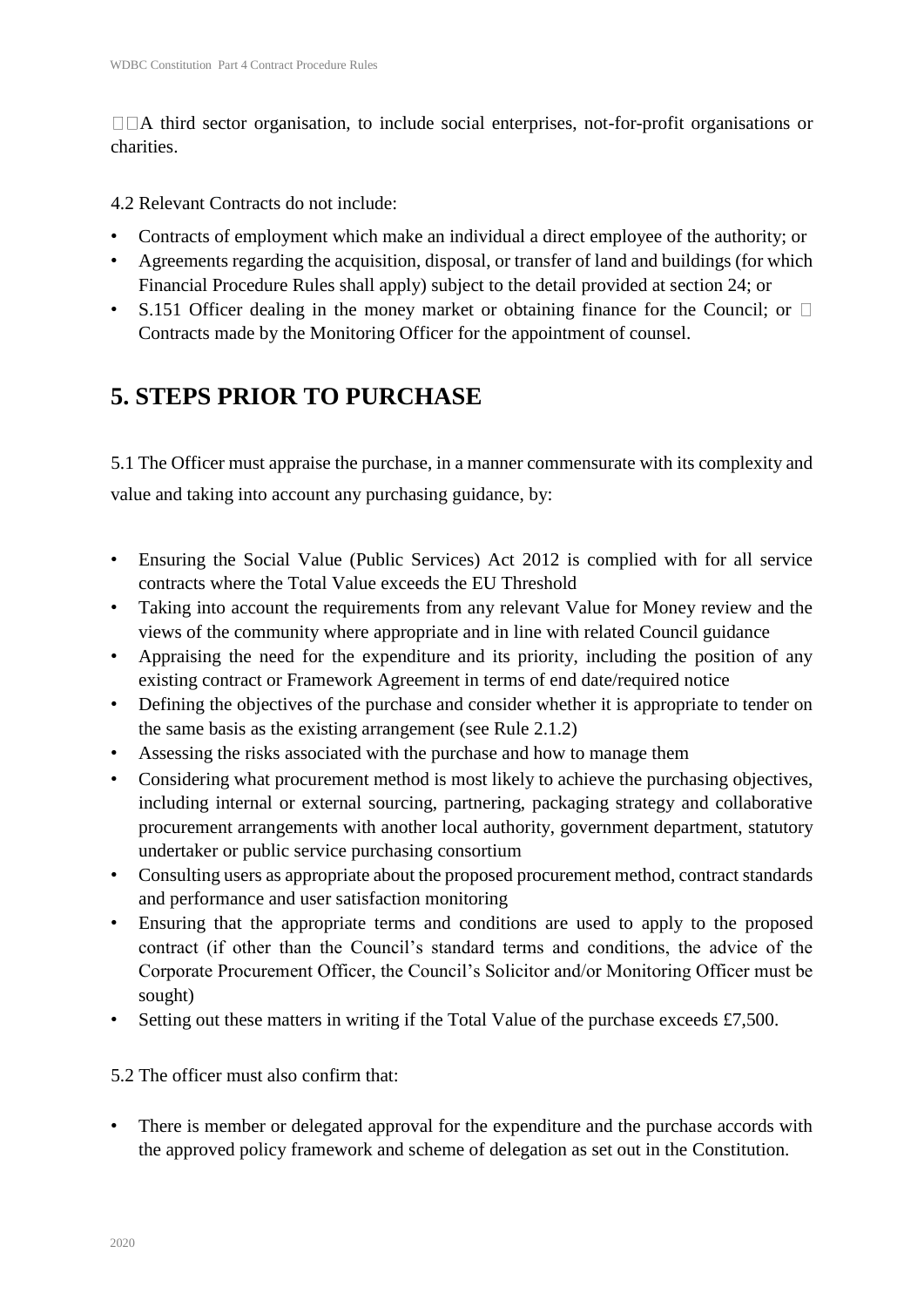In the case of expenditure on an asset (particularly property), that the asset is the Council's responsibility.

## **6. RECORDS**

- 6.1 Where the Total Value is less than £50,000, the following records must be kept:
- Invitations to Quote and Quotations  $\Box$  A record:
	- o of any Exemptions and the reasons for them o of the reason if the lowest price is not accepted (to accept a Quotation other than the lowest, the Officer must be satisfied that the Tender represents the most economically advantageous bid and best value for money. The Award Criteria for this should have been set out in advance and evaluation records must be retained. See 10.4 Award Criteria).
- Written (which includes electronic) records of communications with the successful contractor.

6.2 Where the Total Value exceeds £50,000 the following records must be kept:

- Pre-tender market research
- Any exemption under Rule 3 together with the reasons for it
- The method for obtaining bids (see Rule 8.1)
- The Selection Criteria in descending order of importance
- The Award Criteria in descending order of importance
- Invitation to Tender documents sent to and received from Suppliers
- Clarification and post-tender negotiation (to include minutes of meetings)
- Any Contracting Decision and the reasons for it
- Legal advice
- The Contract documents and any variations or extensions
- Post-contract evaluation and monitoring
- Communications with Suppliers and with the successful contractor throughout the period of the Contract;
- Ongoing checking of the financial position of the successful contractor throughout the period of the Contract (see also Section 5 Contract Management).

6.3 Records required by this rule must be kept for six years after the end of the contract if made under hand and twelve years if made under seal.

6.4 Documents which relate to unsuccessful Suppliers must be destroyed after 12 months has elapsed from the date of the award of successful contract, provided there is no dispute about the award.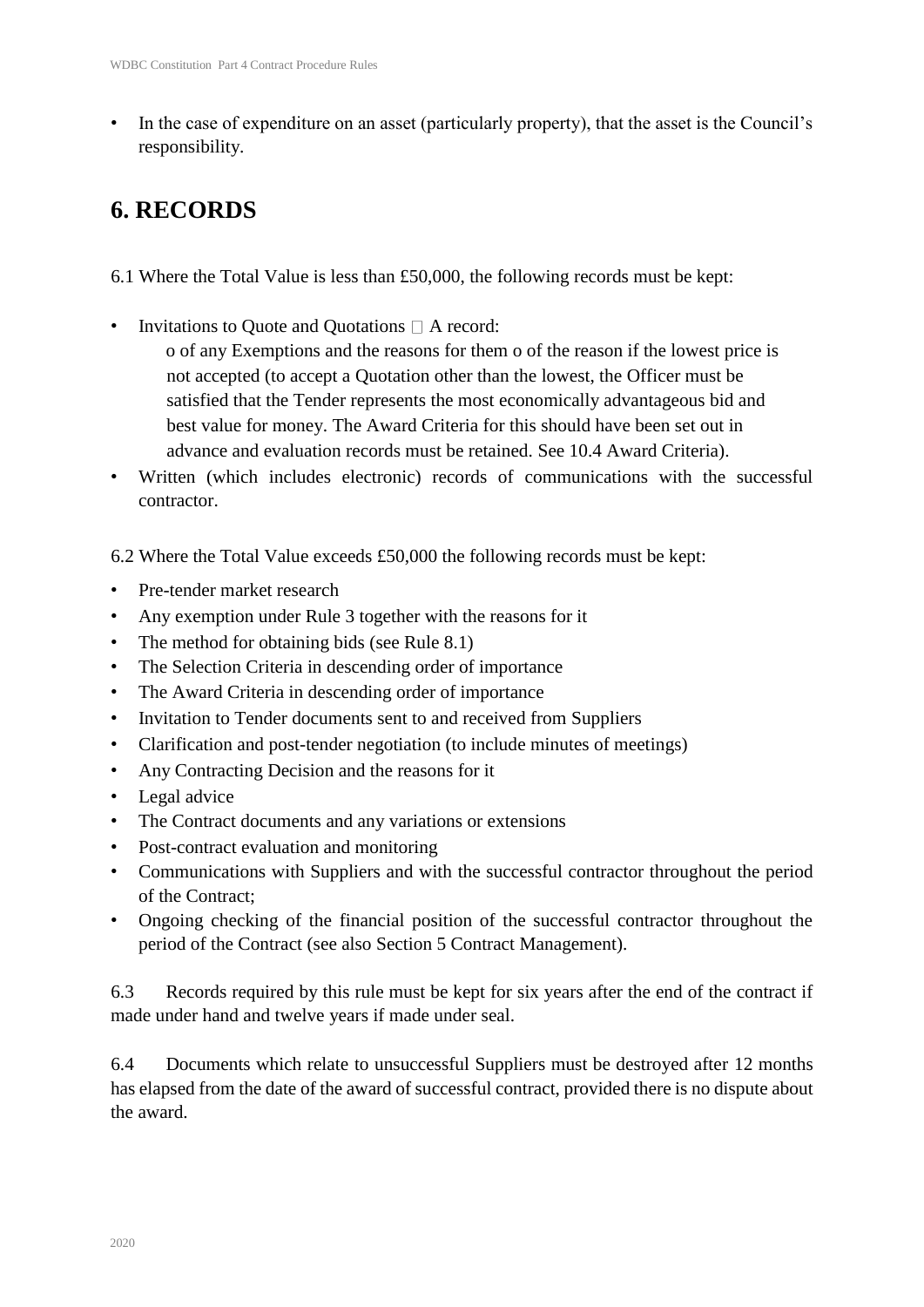# **7. ADVERTISING AND FRAMEWORK AGREEMENTS**

### 7.1 Identifying and Assessing Potential Suppliers

### Identifying

7.1.1 Wherever practicable Officers shall ensure that where the Total Value of the proposed Contract does not exceed £50,000 they shall invite a minimum of three suppliers, one of whom must have a head office which is registered within the Council's boundaries. Officers shall be seen to alternate the Suppliers to whom quotation documentation is sent so as to ensure fair competition within the market.

7.1.2 Officers shall ensure that, where proposed contracts, irrespective of their Total Value, might be of interest to potential Suppliers located in other member states of the EU, a sufficiently accessible advertisement is published. Generally, the greater the interest of the contract to potential bidders from other member states, the wider the coverage of the advertisement should be. Examples of where such advertisements may be placed include:

- The Council's website
- Portal websites specifically created for contract advertisements
- National official journals, or
- The Official Journal of the European Union (OJEU) / E Notices / Tenders Electronic Daily (TED) (even if there is no requirement within the EU Procedure).

7.1.3 For proposed contracts that are expected to exceed £50,000, assessment and selection will be in conjunction with the Corporate Procurement Officer.

### Assessing

7.1.4 Officers are responsible for ensuring that all Suppliers for a Relevant Contract are suitably assessed. The assessment process shall establish that the potential Suppliers have sound:

- Economic and financial standing
- Technical ability and capacity

to fulfil the requirements of the authority.

7.1.5 This shall be achieved in respect of proposed contracts that are expected to exceed £50,000 by selecting firms from shortlists assessed from expressions of interest in a particular contract submitted in response to a public advertisement.

### 7.2 Approved Lists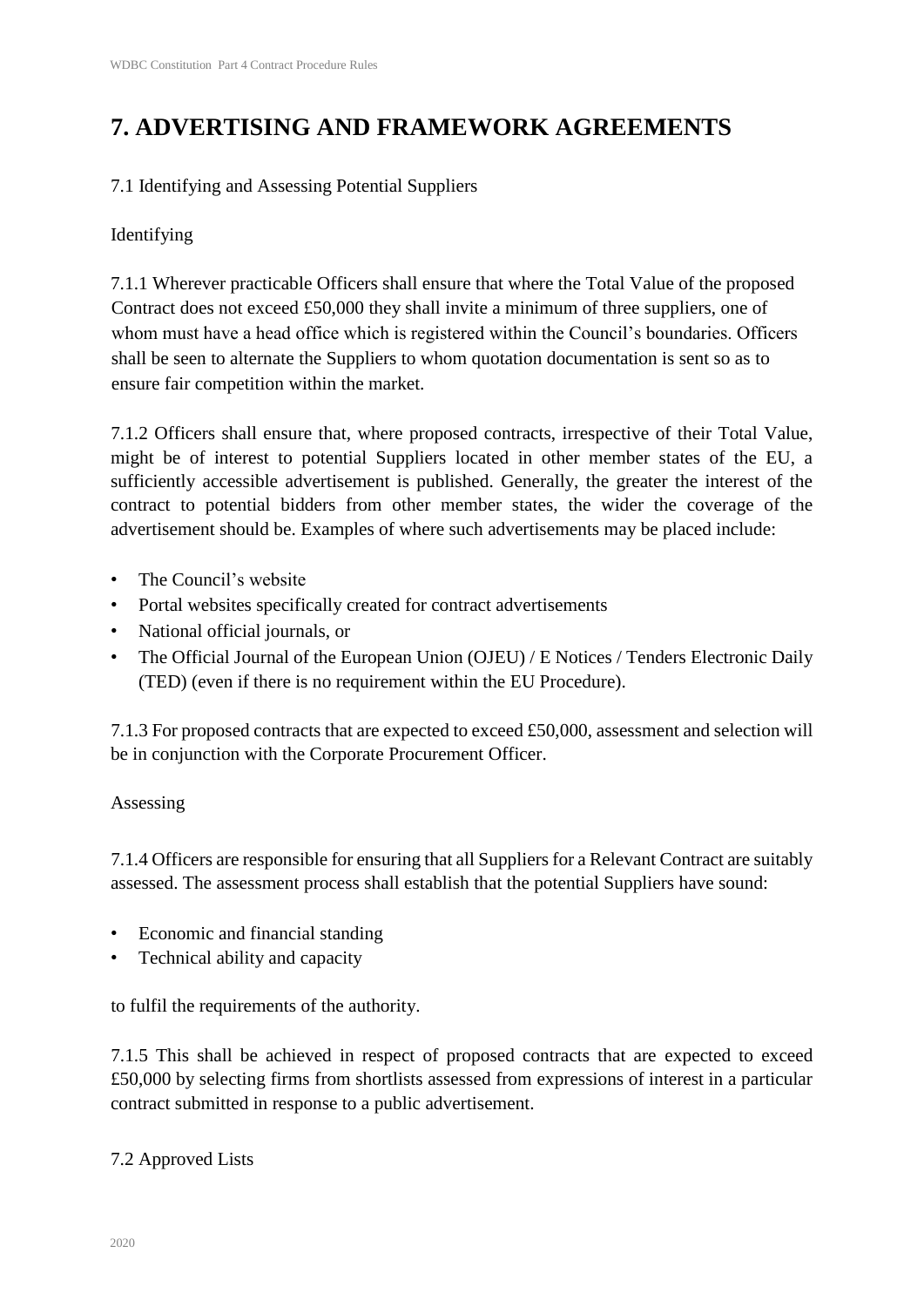7.2.1 Approved Lists will not be maintained. This is because of the cost of proper administration and the need to ensure that competition is maximised.

7.2.2 Suppliers interested in doing business with the Council must register on the Council's electronic tendering system, which is available at available at www.supplyingthesouthwest.org.uk

7.2.3 A register of pre-qualified contractors and Consultants maintained by or on behalf of central government (e.g. Constructionline, Accredit) will be not be deemed to be an Approved List for the purpose of these contract procedure rules and therefore can be used after having sought the advice of the Corporate Procurement Officer.

### 7.3 Framework Agreements

7.3.1 A Framework Agreement is an arrangement of one or more contracting authorities with one or more suppliers in order to establish the terms governing the contracts awarded during a given period.

In setting up a Framework Agreement the term of must not exceed four years. There must be one (a single-provider framework), or more than two (2) (multiprovider framework) Suppliers within an agreement under EU procurement law. The Council's Corporate Procurement Officer must always be consulted before any action is taken.

New framework suppliers may not be added during the life of a Framework Agreement.

The Total Value of the Framework Agreement must be the total of all contracts that are anticipated to be awarded under the agreement and as such it is recommended that a realistic range be provided within the Contract Notice or tender advertisement.

7.3.2 Contracts based on Framework Agreements may be awarded by either:

- Applying the terms laid down in the Framework Agreement (where such terms are sufficiently precise to cover the particular call-off) without reopening competition, or
- Where the terms laid down in the Framework Agreement are not precise enough or complete for the particular call off by holding a mini competition in accordance with the following procedure:
	- o inviting the organisations within the Framework Agreement that are capable of executing the subject of the contract to submit written Tenders
	- o fixing a time limit which is sufficiently long to allow Tenders for each specific contract to be submitted, taking into account factors such as the complexity of the subject of the contract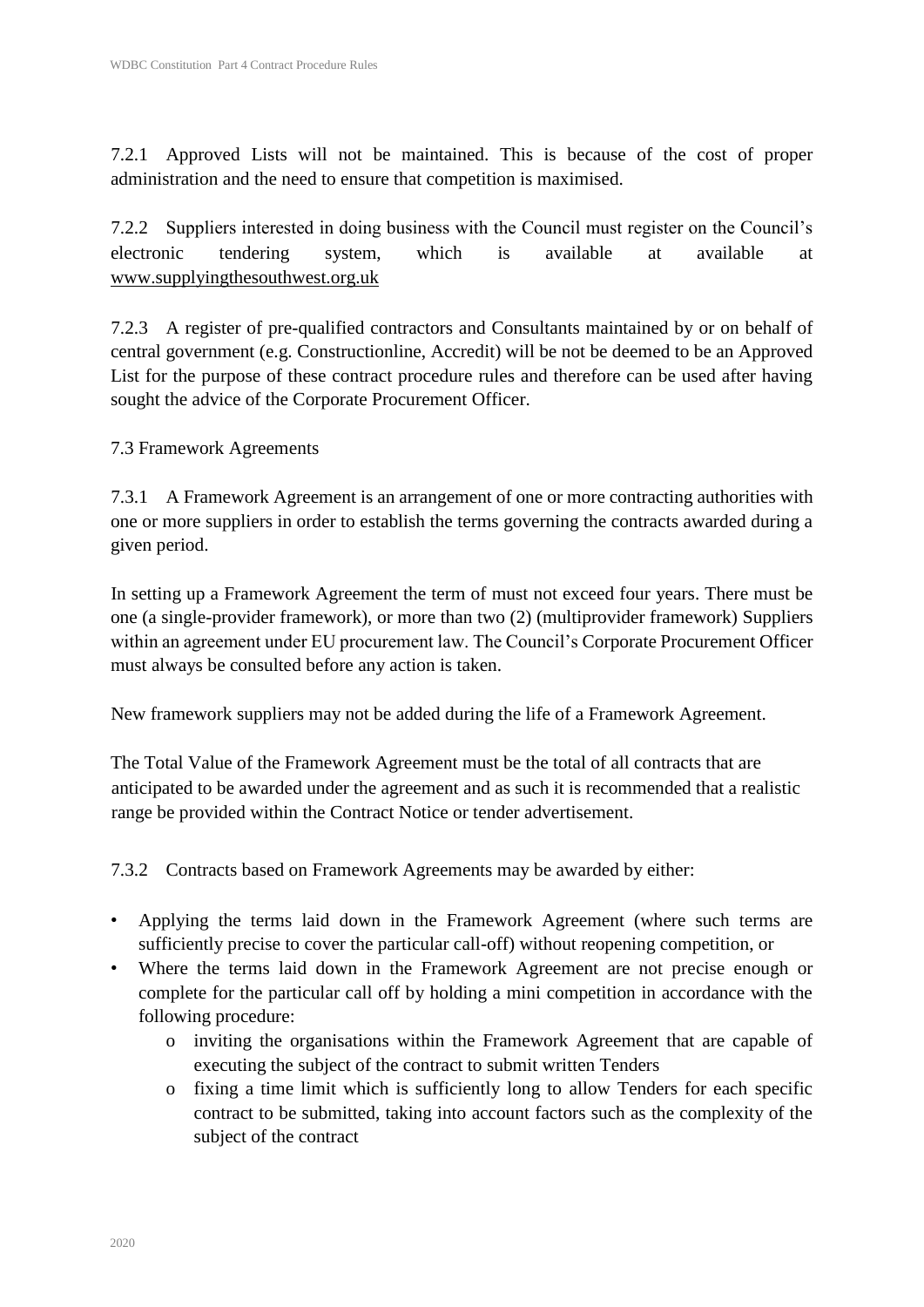o awarding the contract to the tenderer who has submitted the best Tender on the basis of the Award Criteria set out in the specifications of the Framework Agreement.

When a Framework Agreement has been selected for use only the Suppliers that appear on the agreement may be approached to provide the Contract. Multiple Framework Agreements may not be selected for use to procure one single Contract.

Contracts may be awarded beyond the life of a Framework Agreement provided that such contracts are not awarded improperly or in a way that seeks to distort competition. As an example it would serve to distort competition to award a Contract that significantly exceeded the life of the Framework Agreement where it was not common practice or expected by the market to do so.

A Contract procured under a Framework Agreement by another user may not be used by way of avoiding running a further competition, unless expressly permitted by the terms of the Framework Agreement or resultant call-off contract. The Standstill obligations need only be applied to contracts awarded against a Framework Agreement that will exceed the EU **Threshold** 

The standstill obligations need only be applied to Contracts awarded against a Framework Agreement that will exceed the EU threshold.

- 7.4 Dynamic Purchasing System
- 7.4.1 A Dynamic Purchasing System is similar to a Framework Agreement insofar as it is an arrangement of one or more contracting authorities with one or more suppliers in order to establish the terms governing the contracts awarded during a given period, the term must not exceed four years and its Total Value must be the total of all contracts that are anticipated to be awarded under it.

The way in which the Dynamic Purchasing System is different to a Framework Agreement is that additional Suppliers can be added throughout the life of the arrangement.

- 7.4.2 In opening up access to Suppliers to the Dynamic Purchasing System the Officer must:
	- Offer unrestricted, direct and full access to the procurement documents by electronic means at all times throughout the life of the Dynamic Purchasing System;
	- Allow new applications to be submitted throughout the life of the Dynamic Purchasing System;
	- Complete the evaluation of a newly submitted application within fifteen days of its receipt;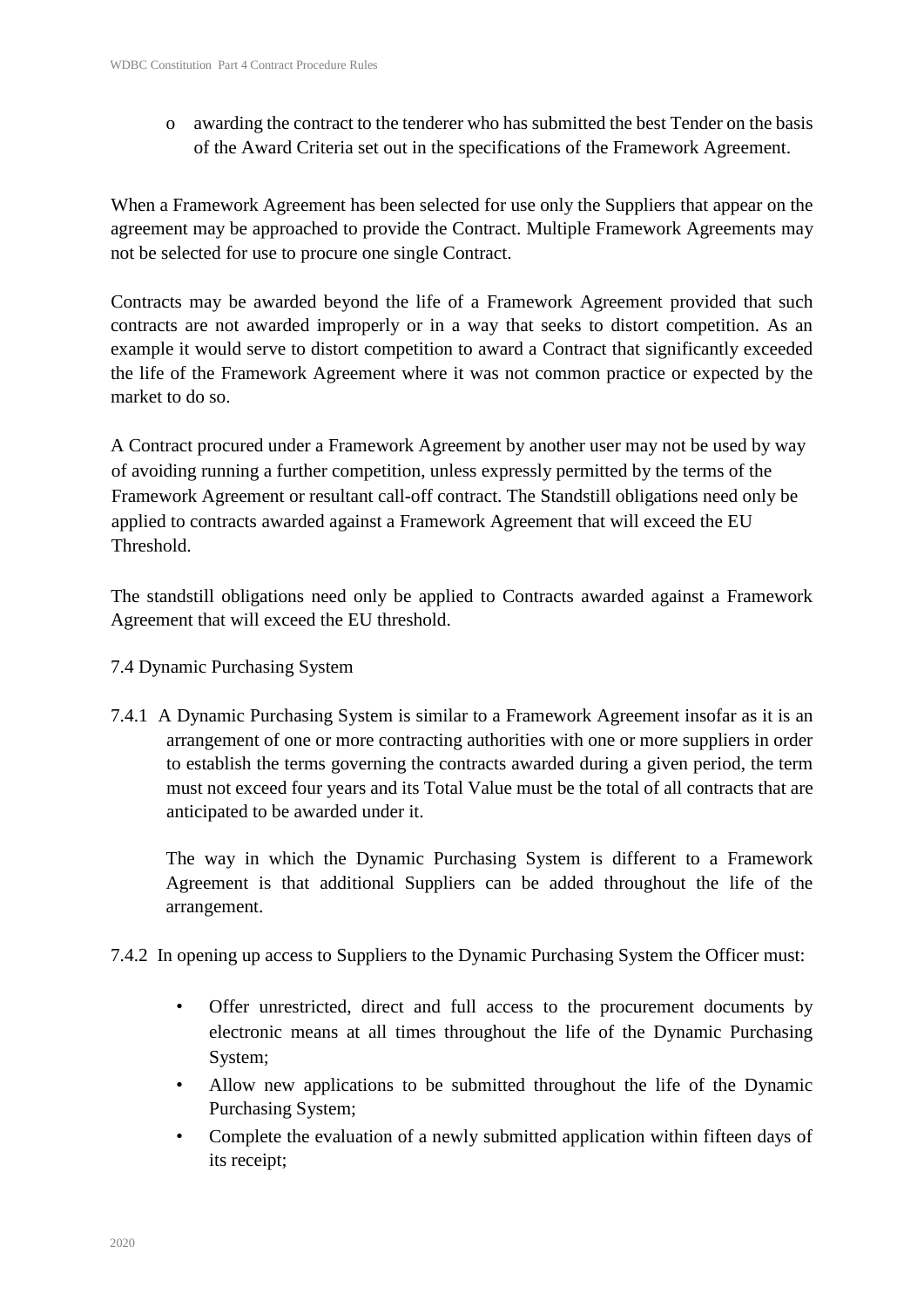- Admit to the Dynamic Purchasing System all new Suppliers that satisfy the Selection criteria; and
- Notify Suppliers of their admission to the Dynamic Purchasing System or rejection of their application.

7.4.3 In awarding a Contract under the Dynamic Purchasing System the Officer must:

- Place an advertisement against the Dynamic Purchasing System to notify Suppliers of the requirement to award a Contract. Where the Dynamic Purchasing System has been established in accordance with the EU procurement rules, i.e. where the Total Value exceeds the EU Threshold, this must take the form of a simplified Contract Notice;
- Evaluate any new applications in response to the advertisement prior to issuing Invitations to Tender under the Dynamic Purchasing System;

All Suppliers admitted to the Dynamic Purchasing System must be given an opportunity to respond to the Invitation to Tender; The Contract shall be awarded to the Supplier that submits the best bid in accordance with the Award criteria set out in the original advertisement or Contract Notice.

7.4.4 The Council's Corporate Procurement Officer must always be consulted before any action is taken to establish a Dynamic Purchasing System.

# **8. COMPETITION REQUIREMENTS FOR PURCHASE OR DISPOSAL AND PARTNERSHIP ARRANGEMENTS**

- 8.1 Purchasing: Competition Requirements to Obtain Quotations or Tenders
- 8.1.1 The Total Value of a Contract is the whole of the value or estimated value (in money or equivalent value) for a single purchase in the following circumstances:
	- (a) Where the Contract is for a fixed period, by taking the total price to be paid or which might be paid during the whole of the period, including any permitted extensions.
	- (b) Where the purchase involves recurrent transactions for the same type of item, by aggregating the value of those transactions in the coming 12 months.
	- (c) Where the Contract is for an uncertain duration, by multiplying the monthly payment by 48 (four years).
	- (d) Where a single requirement for goods or services or for the carrying out of a work or works and a number of contracts have been entered into or are to be entered into to fulfil that requirement.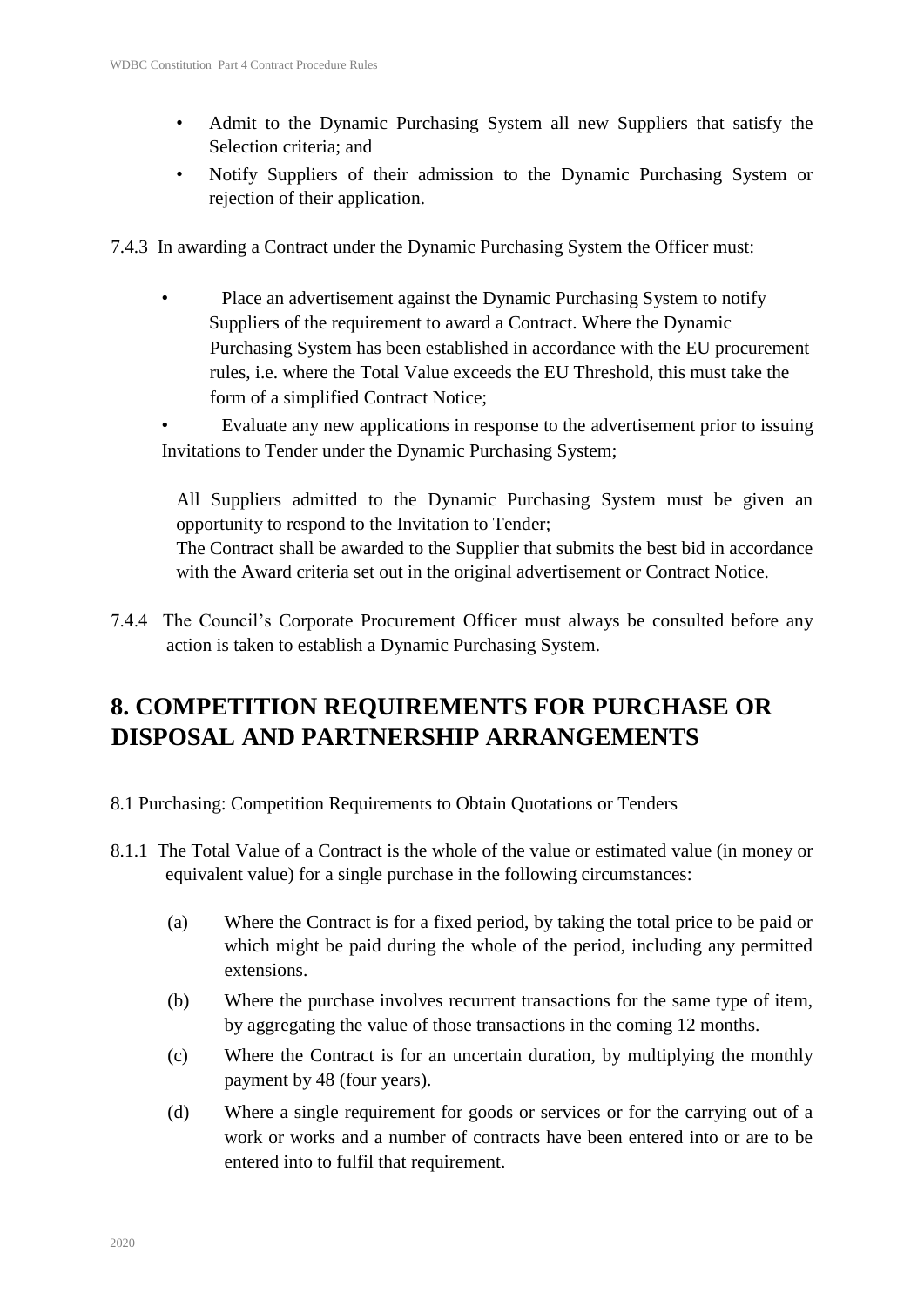- (e) Where the Contract for goods or services is to be carried out over a period of time:
	- $\Box$  as a series of contracts (which might otherwise be disaggregated); or
	- $\Box$  as a Contract which under its own terms and conditions is renewable.
- (f) The value of the scheme or contracts which may be awarded as a result of a feasibility study.
- (g) The Total Value of all contracts expected to be placed under a Framework Agreement.
- (h) The Total Value of all contracts expected to be placed under a Dynamic Purchasing System.

The Total Value shall be that part of the main Contract to be fulfilled by the Nominated Supplier or Sub-contractor.

In addition to the above, Officers need to be aware that there is a wider corporate procurement interest where there are a number of requirements over a given period for purchases that have similar characteristics or are for the same type of goods and services e.g. consultants carrying out similar activities in the same or different service areas. See also paragraph 2.1.2 on the required use of corporate contracts where they exist.

The following procedures apply where there are no other procedures which take precedence (such as agency agreements with government). If in doubt, Officers must seek the advice of the Corporate Procurement Officer.

Where the Total Value for a purchase is within the values in the first column below, the Award Procedure in the second column must be followed. Short listing shall be done by the persons specified in the third column.

| <b>Total Value</b><br>(excl. VAT) | <b>Award Procedure</b>                                                                                                                                   | Short listing                                            |
|-----------------------------------|----------------------------------------------------------------------------------------------------------------------------------------------------------|----------------------------------------------------------|
| Up to $£7,500$                    | A minimum of one quotation, but<br>good practice to seek most<br>favourable prices and terms, having<br>regard to the Council's Procurement<br>Strategy. | Officer<br>also<br>see)<br>Financial<br>Procedure Rules) |
| £7,500 - £50,000                  | A minimum of three written<br>Quotations                                                                                                                 | Officer<br>Service Manager                               |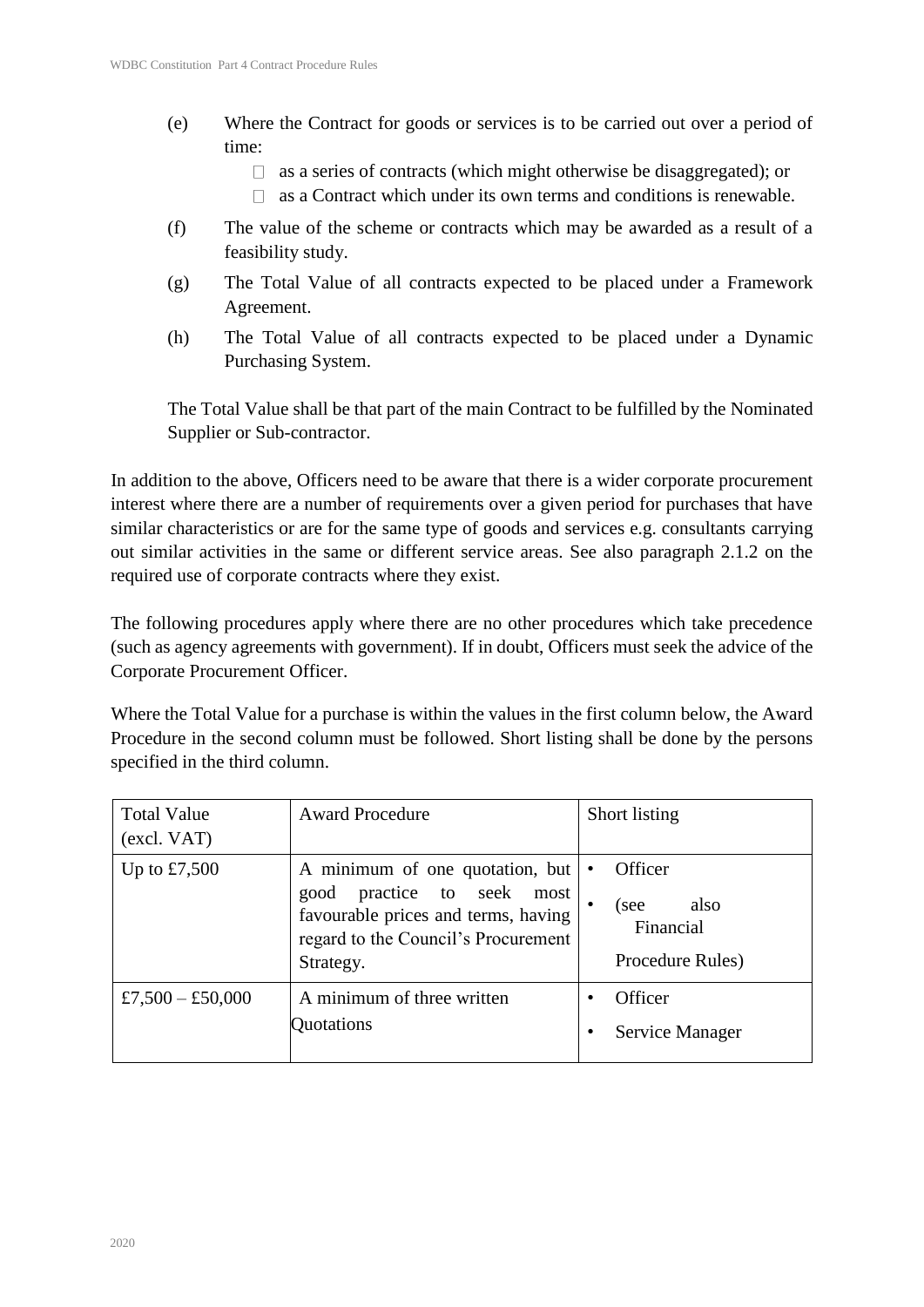| £50,001-EU            | Invitation<br>Tender<br>by<br>to                                                                                                                                                                                                                                                                                                                                                                | Officer                        |
|-----------------------|-------------------------------------------------------------------------------------------------------------------------------------------------------------------------------------------------------------------------------------------------------------------------------------------------------------------------------------------------------------------------------------------------|--------------------------------|
| Threshold             | advertisement/list                                                                                                                                                                                                                                                                                                                                                                              |                                |
|                       |                                                                                                                                                                                                                                                                                                                                                                                                 | Senior Officer in              |
|                       |                                                                                                                                                                                                                                                                                                                                                                                                 | consultation with the          |
|                       |                                                                                                                                                                                                                                                                                                                                                                                                 | Corporate                      |
|                       |                                                                                                                                                                                                                                                                                                                                                                                                 | Procurement Officer            |
| Above<br>EU           | EU Procedure, or where this does                                                                                                                                                                                                                                                                                                                                                                | Officer<br>$\bullet$           |
| Threshold             | not apply, invitation to tender by<br>advertisement                                                                                                                                                                                                                                                                                                                                             | Service Manager                |
|                       |                                                                                                                                                                                                                                                                                                                                                                                                 | Senior Officer<br>$\bullet$    |
|                       |                                                                                                                                                                                                                                                                                                                                                                                                 | in consultation with the       |
|                       |                                                                                                                                                                                                                                                                                                                                                                                                 | Corporate                      |
|                       |                                                                                                                                                                                                                                                                                                                                                                                                 | Procurement Officer            |
| Up to EU<br>Threshold | All purchases made via a local<br>authority<br>purchasing<br>and<br>distribution consortium are deemed<br>to comply with these Contract<br>Procedure Rules and no waiver is<br>required e.g. Devon Procurement<br>Services. However, purchases above<br>the EU<br>Threshold must be let under the EU<br>Procedure, unless the<br>satisfied<br>this<br>consortium<br>has<br>requirement already. | $\Box$ See paragraph 3.7.      |
| All values:           | The Corporate                                                                                                                                                                                                                                                                                                                                                                                   | Procurement See paragraphs 3.6 |
| Collaborative         | Officer must be consulted prior to                                                                                                                                                                                                                                                                                                                                                              |                                |
| Contracts             | commencing<br>procurement<br>any<br>Collaborative<br>using<br>process                                                                                                                                                                                                                                                                                                                           |                                |
|                       | Contracts. The terms and conditions<br>any Collaborative<br>applicable<br>to<br>Contract arrangement, including the                                                                                                                                                                                                                                                                             |                                |
|                       | requirement to undertake competition<br>between providers, must be fully<br>complied with.                                                                                                                                                                                                                                                                                                      |                                |
|                       |                                                                                                                                                                                                                                                                                                                                                                                                 |                                |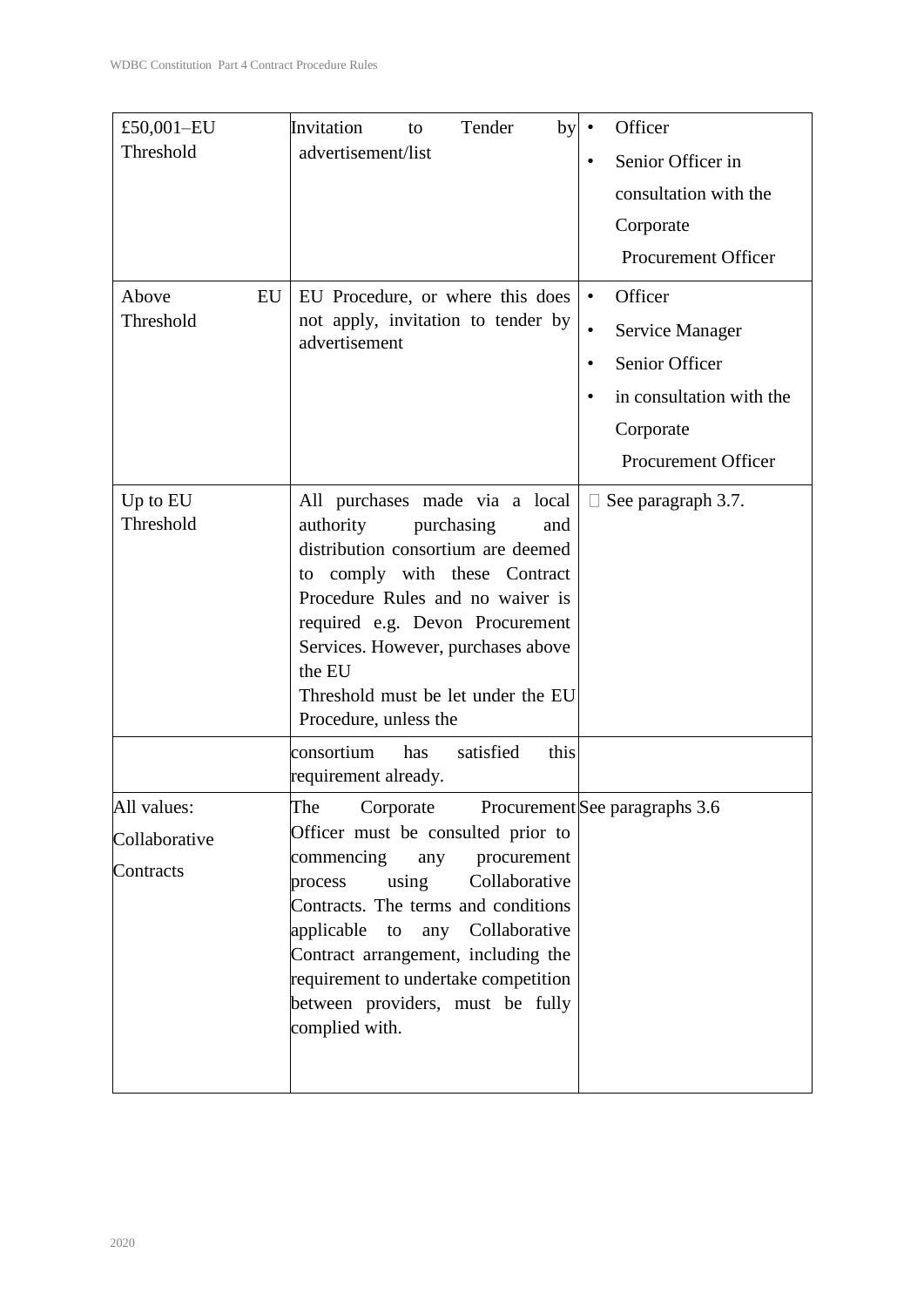| All values: | developments<br>and $\cdot$<br>All<br>system                                           | Officer                                                                             |
|-------------|----------------------------------------------------------------------------------------|-------------------------------------------------------------------------------------|
| <b>ICT</b>  | purchases of computer equipment or $\cdot$                                             | <b>Business Manager</b>                                                             |
|             | software must be approved by the ICT.<br>Team and awarded in line with these<br>Rules. | Senior<br>Officer<br>(responsible for ICT)<br>in consultation with the<br>Corporate |
|             |                                                                                        | Procurement Officer                                                                 |

8.1.2 Where it can be demonstrated that there are insufficient suitably qualified Suppliers to meet the competition requirement, all suitably qualified Suppliers must be invited to quote and Tender and the Corporate Procurement Officer informed. If it can be clearly demonstrated that less than the required quotations are available, then an Exemption form in line with paragraph 3.3 must be completed.

8.1.3 An Officer must not enter into separate contracts nor select a method of calculating the Total Value in order to minimise the application of these Contract Procedure Rules or EU Procurement Rules.

8.1.4 Where the EU Procedure is required, the Officer shall also consult the Corporate Procurement Officer, as appropriate, to determine the method of conducting the purchase. See table at Rule 8.1.

- 8.1.5 Where the Council procures on behalf of itself and other partners (acting as lead authority, the Total Value will be the overall value of the Contract and not the element of cost that applies to the Council itself.
- 8.1.6 Where procurement is for a service to be shared between authorities, it must be stated in advance both how the costs are to be apportioned between the partners and where the ownership of any assets falls.

8.2 Collaborative and Partnership Arrangements

8.2.1 Collaborative and partnership arrangements are subject to all UK and EU procurement legislation and must follow these contract procedure rules (Rule 3). If in doubt, Officers must seek the advice of the Monitoring Officer and the Corporate Procurement Officer. See table at Rule  $8.1.1$ .

- 8.3 The Appointment of Consultants to Provide Services
- 8.3.1 Construction Consultants, to include architects, engineers and surveyors, financial and management Consultants, legal advisors and Consultants and any other professional persons considered Consultants as per the definition provided shall be selected and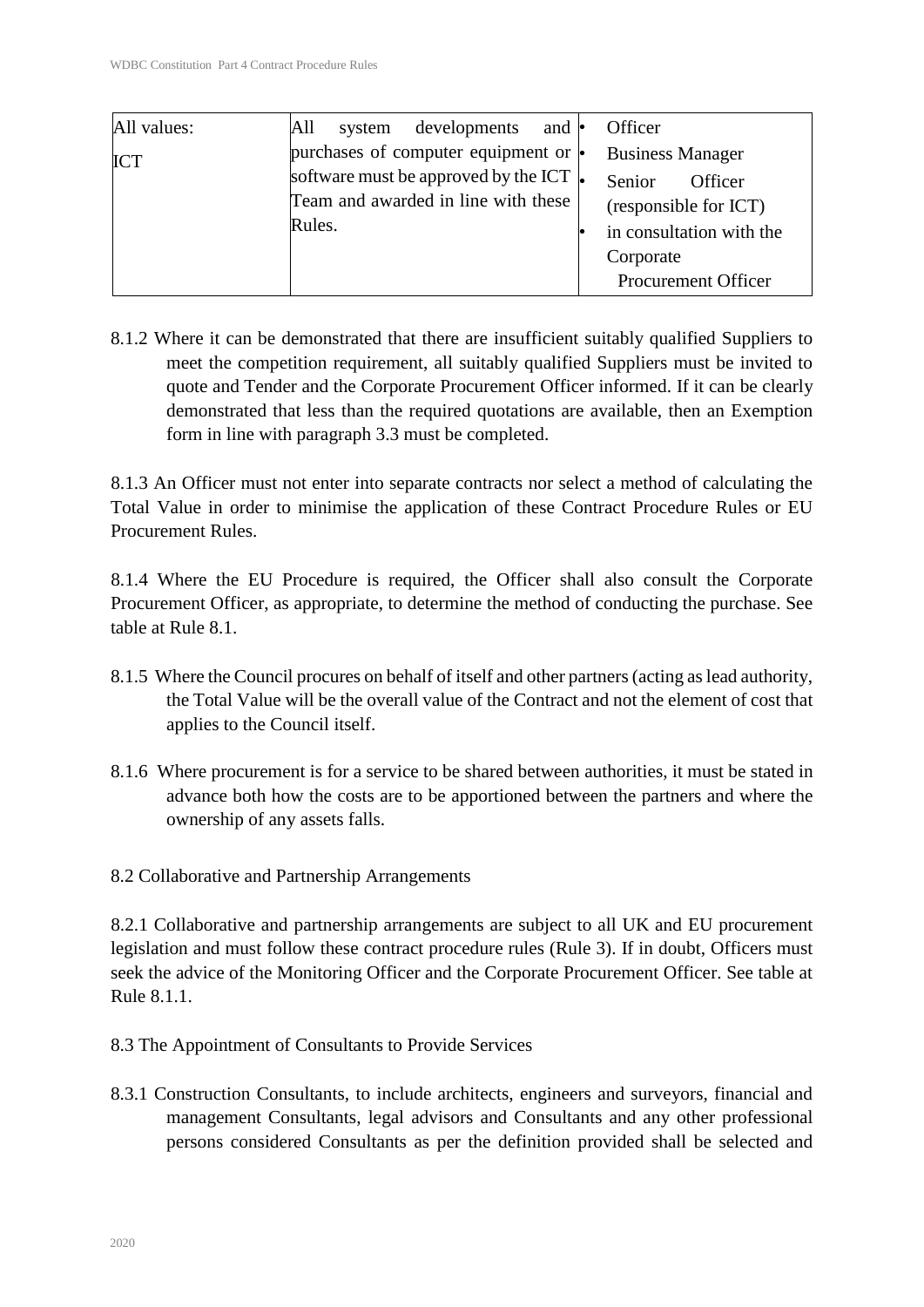commissions awarded in accordance with the limits and procedures detailed within these Contract Procedure Rules and as outlined at Rule 8.1.1.

8.3.2 The engagement of a Consultant shall follow the agreement of a brief that adequately describes the scope of the services to be provided and shall be subject to completion of a formal letter or contract of appointment to be in the form agreed by the Monitoring Officer.

8.3.3 Records of consultancy appointments shall be maintained in accordance with Rule 6.

1.3.4 Consultants shall be required to provide evidence of, and maintain professional indemnity insurance policies to the satisfaction of the Council's Insurance Officer for the periods specified in the respective agreement.

8.3.5 Officers must be aware of the Council's duty to assess the employment status of individuals and to assess whether they will be working for the Council in an "employed capacity" or "self employed". The HM Revenue and Customs checklist must be used in the assessment of status and if the individual could be deemed as employed, the Council's recruitment and payroll procedures must be followed (Guidance is on the Intranet which also links to Financial Procedure Rules).

### 8.4 Assets for Disposal

8.4.1 The disposal of assets must be made in line with the requirements of Financial Procedure Rules and the Delegation Scheme.

8.5 Contracts to Provide Services to External Purchasers

8.5.1 The Monitoring Officer, Corporate Procurement Officer and Financial Procedure Rules must be consulted where contracts to work for organisations other than the authority are contemplated.

# **9. PRE-TENDER MARKET RESEARCH AND CONSULTATION**

9.1 The Officer responsible for the purchase: may, prior to the issue of the Invitation to Tender / Quotation, consult potential suppliers in general terms about the nature, level and standard of the supply, contract packaging and other relevant matters, provided this does not prejudice any potential Supplier.

9.2 The Officer must not seek or accept technical advice on the preparation of an Invitation to Tender or Quotation from anyone who may have a commercial interest in them, if this may prejudice the equal treatment of all potential Suppliers or distort competition, and should seek advice from the Monitoring Officer and the Corporate Procurement Officer.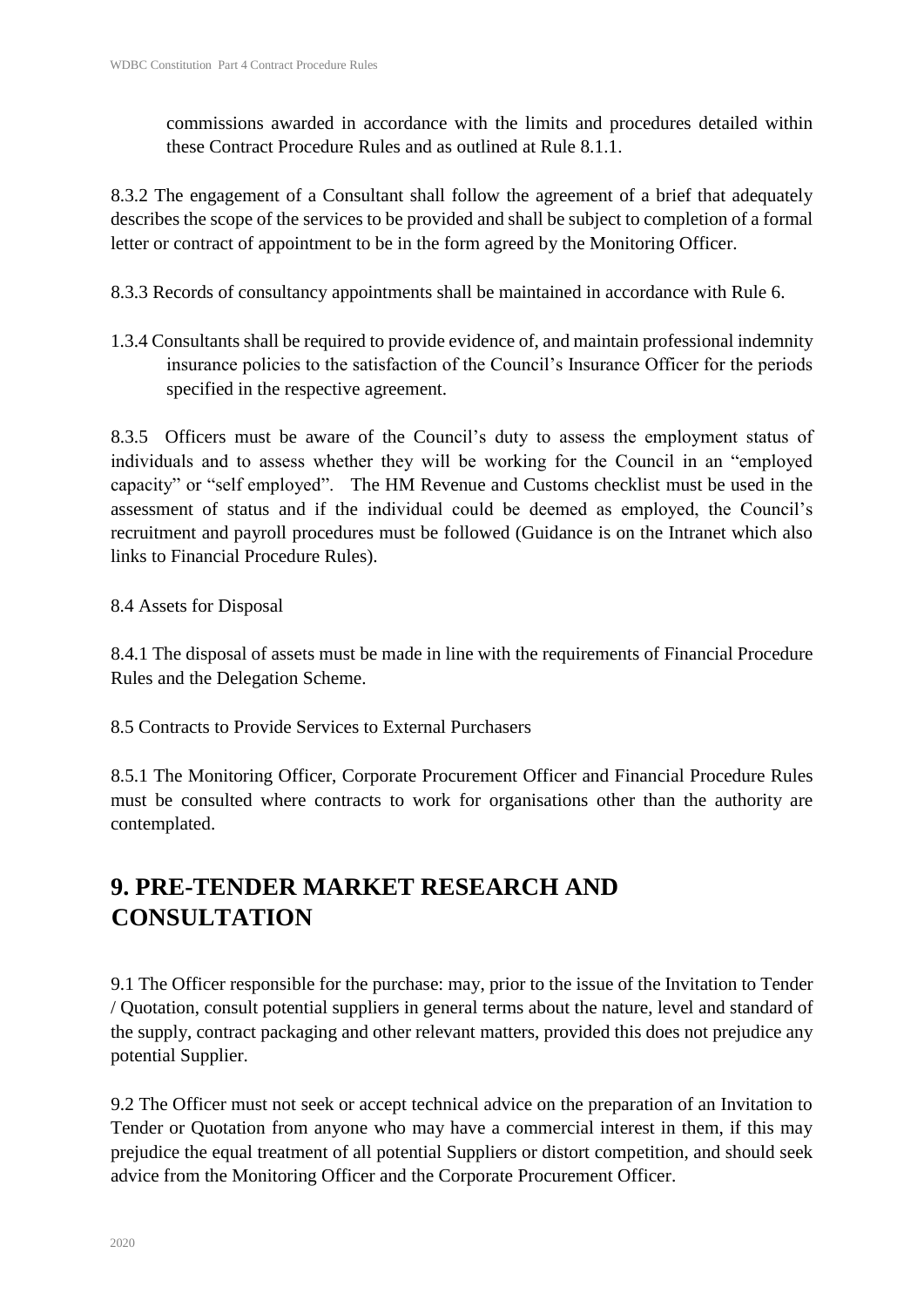9.3 For service contracts where the Total Value will exceed the EU Threshold the Officer must give due consideration to the Social Value (Public Services) Act 2012 prior to the commencement of the procurement process.

### **10. STANDARDS AND SELECTION & AWARD CRITERIA**

- 10.1 The Officer must define the Selection Criteria that are related and proportionate to the subject matter of the Contract. These shall form a stage one assessment of whether a Tenderer may progress with a tender process, whether from the Pre-Qualification Questionnaire (PQQ) to Tender stage or from the Selection stage evaluation to the Award stage evaluation in an open Tender. The criteria to be assessed against may be chosen from the following:
- Criteria for the rejection of the Supplier; such as prior criminal convictions, evidence of corruption, bribery, fraud, bankruptcy, grave professional misconduct, tax evasion, etc. (this list is not exhaustive)
- Information as to economic and financial standing; such as banker's statements, insurances, statements of accounts, statements of turnover, etc. (this list is not exhaustive)
- Information as to technical or professional ability; such as o the Supplier's technical ability, taking into account in particular that economic operator's skills, efficiency, experience and reliability; o a list of works carried out over the past 5 years;
	- o a statement of the goods sold or services provided by the supplier or the services provider in the past 3 years;
	- o a statement of the resources available to complete the Contract;
	- o a statement of the Supplier's technical capacity to provide the Contract; o environmental management measures;
	- o average annual number of staff and managerial staff over the previous 3 years;
	- o any samples, descriptions and photographs of the goods to be purchased or hired; and
	- o certification by official quality control institutes. (this list is not exhaustive)

The Corporate Procurement Officer must be consulted where the Total Value of the Contract is likely to exceed the EU Threshold.

10.2 Selection Criteria must not include:

- Award Criteria:
- Non-commercial Considerations (See Definitions Appendix);
- Criteria that is not related and proportionate to the subject matter of the Contract.
- 10.3 The Officer must ascertain what are the relevant British or equivalent European or international standards which apply to the subject matter of the Contract. The Officer must include those standards which are necessary properly to describe the required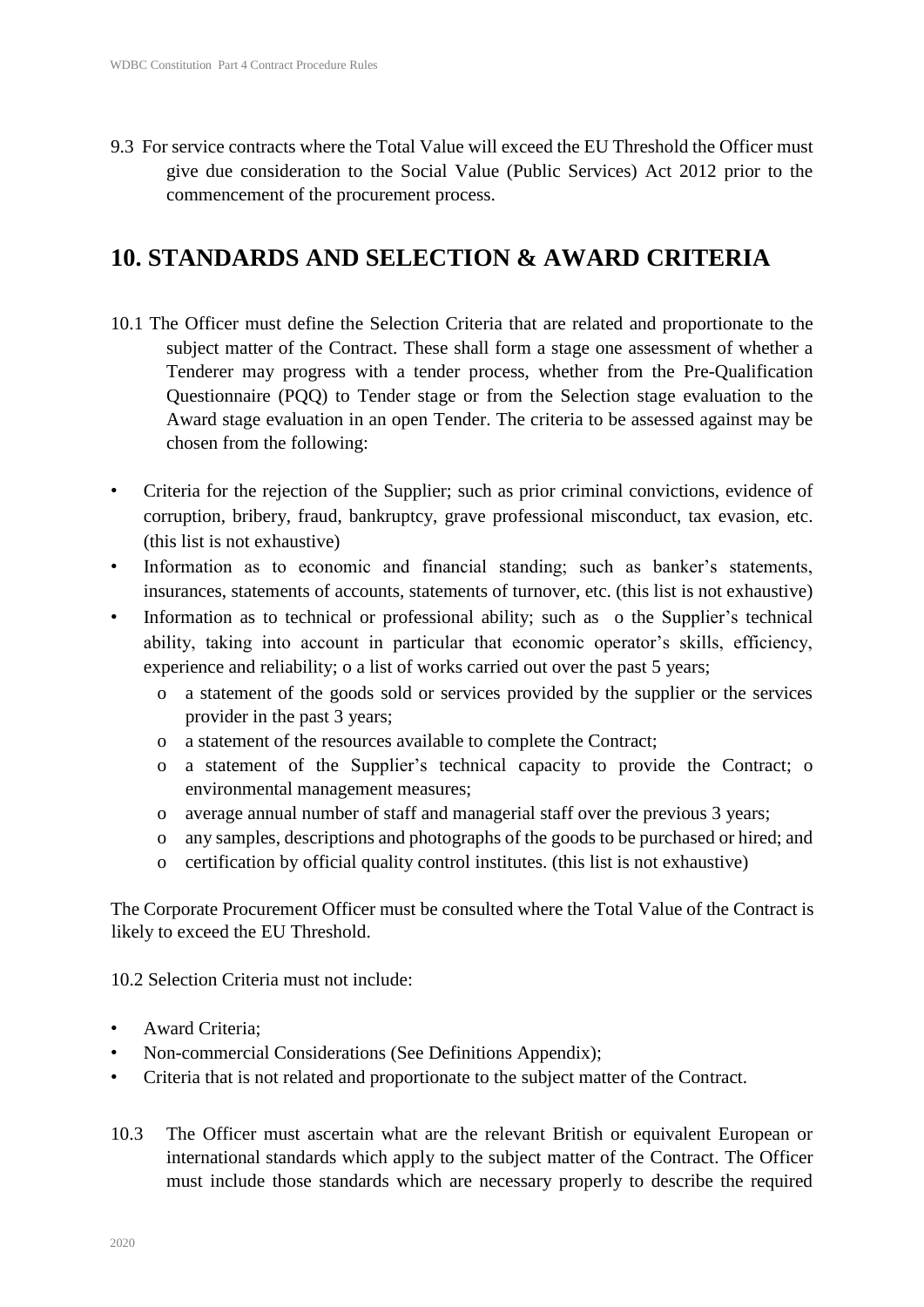quality. This includes sustainability, environmental and health and safety standards. The Monitoring Officer and Corporate Procurement Officer must be consulted if it is proposed to use standards other than European standards.

- 10.4 The Officer must define Award Criteria that are appropriate to the purchase and designed to secure an outcome giving Value for Money for the authority. The basic criteria shall be:
- 'Most economically advantageous', where considerations in addition to price also apply.
- 'Lowest price' where payment is to be made by the authority when the Award Criteria is price alone; or
- 'Highest price' if payment is to be received (See Financial Procedure Rules on disposal of assets)

If the former criterion is adopted, it must be further defined by reference to sub-criteria which may refer only to relevant considerations. These may include price, service, quality of goods, running costs, technical merit, previous experience, delivery date, cost effectiveness, relevant environmental considerations, aesthetic and functional characteristics (including security and control features), safety, after-sales services, technical assistance and any other relevant matters. Award Criteria must be accompanied by the relative weightings ranked in order of importance to the Council in the context of the specific procurement.

10.5 Award Criteria must not include:

- Selection Criteria
- Non-commercial Considerations (See Definitions Appendix);
- Matters which discriminate against suppliers, irrespective of size, from the European Economic Area or signatories to the Government Procurement Agreement.
- Criteria that is not related and proportionate to the subject matter of the Contract.

# **11. PROCUREMENT DOCUMENTATION**

- 11.1 Council Officers must prepare their Procurement Documentation using the Council's standard templates, which are available on the Council's Intranet site or via the Corporate Procurement Officer.
- 11.2 The Procurement Documentation shall state that no Bid will be considered unless it is received by the date and time stipulated. No Bid delivered in contravention of this clause shall be considered under any circumstances.
- 11.3 The Procurement Documentation shall include the following: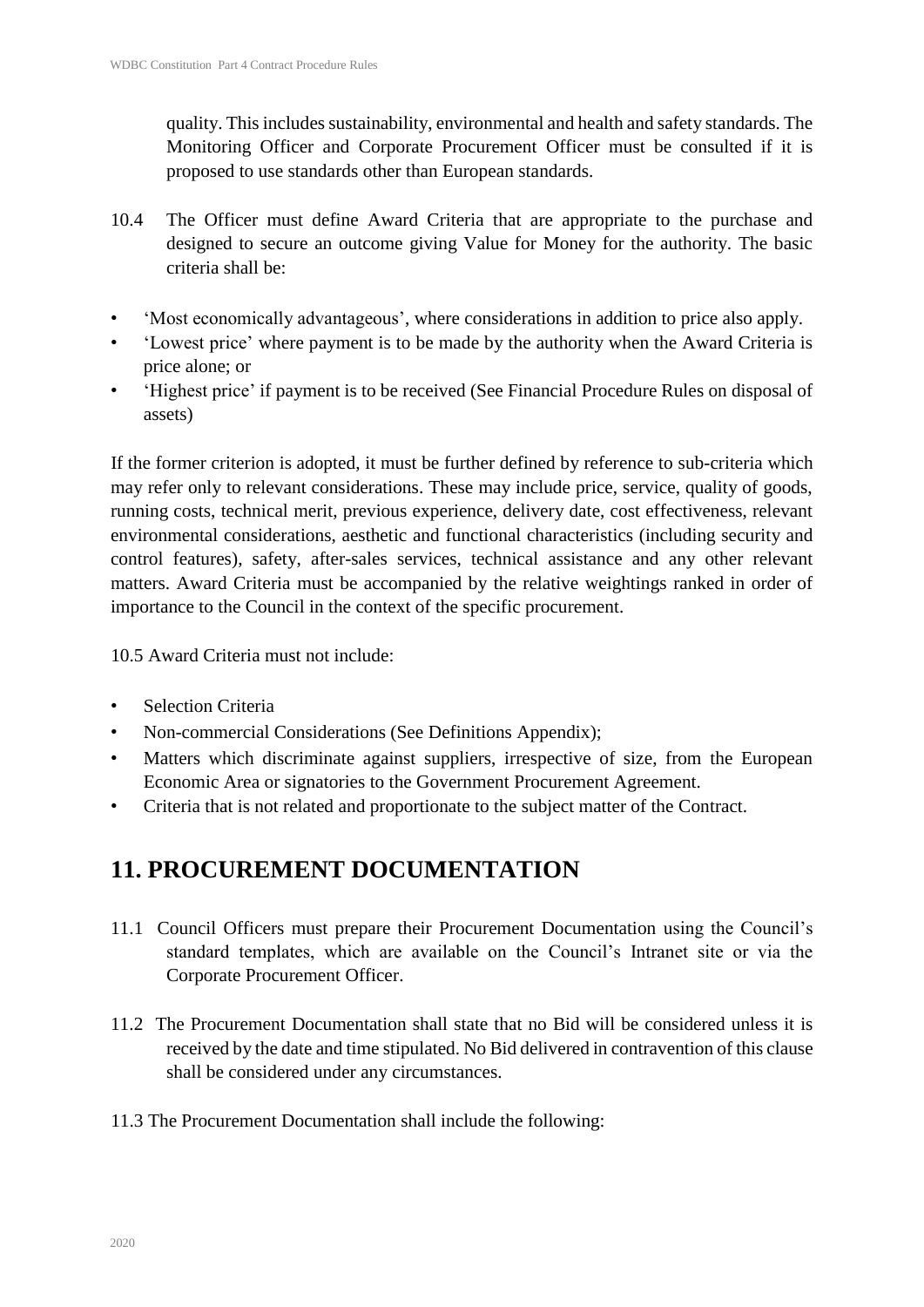(a) A specification that describes the Council's requirements in sufficient detail to enable the submission of competitive offers.

(b) A requirement for Suppliers to declare that the Bid content, price or any other figure or particulars concerning the Bid have not been disclosed by the Supplier to any other party (except where such a disclosure is made in confidence for a necessary purpose).

(c) A requirement for Suppliers to complete fully and sign all Tender documents including a form of Tender and certificates relating to canvassing and non-collusion.

(d) Notification that Bids are submitted to the Council on the basis that they are compiled at the Suppliers expense.

(e) A description of the Award Procedure and a definition of the Award Criteria (including any scoring mechanism or sub criteria) or in objective terms and if possible in descending order of importance.

(f) Notification that no Bid will be considered unless it is submitted via the Council's electronic tendering system.

(g) A stipulation that any Tenders submitted by fax or e-mail shall not be considered, see Rule 13.3 re electronic tendering.

(h) The method by which any arithmetical errors discovered in the submitted Bids is to be dealt with. In particular, whether the overall price prevails over the rates in the Tender or vice versa.

(i) Instructions to Suppliers concerning the procurement process and Procurement Documentation and information concerning the contract opportunity.

(j) The pricing schedule, schedule of rates, whole life costing schedule or other such appropriate pro-forma for gathering the Supplier's pricing.

11.4 All Suppliers invited to Bid or quote must be issued with the same information at the same time and subject to the same conditions. Any supplementary information must be given on the same basis.

11.4 All Procurement Documentation must specify the goods, service or works that are required, together with the terms and conditions of Contract that will apply (see Rule 16).

11.5 The Procurement Documentation must state that the Council is not bound to accept any Quotation or Tender, either as a whole or in part.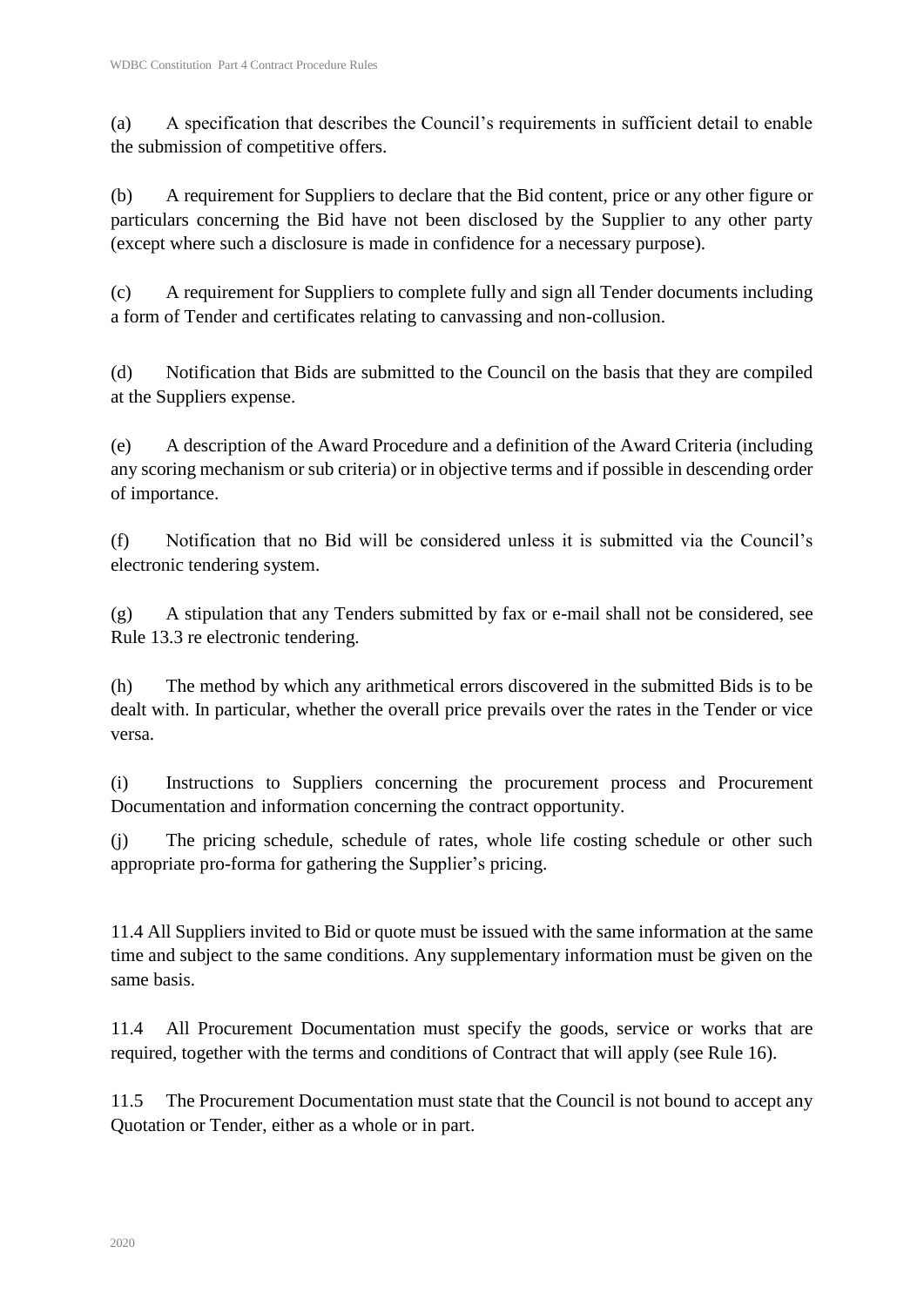# **12. SHORTLISTING**

12.1 Any Shortlisting must be done in accordance with the permitted Selection Criteria. Where the Total Value of the Contract will exceed the EU Threshold, the Officer must contact the Corporate Procurement Officer for advice.

12.2 Evaluation criteria must be transparent and sub-criteria specified. Shortlisting records must be kept and held for the period specified in the Council's Document Retention Policy and Rule 6.

12.3 The officers responsible for Shortlisting are specified in Rule 8.1.1.

# **13. SUBMISSION, RECEIPT AND OPENING OF TENDERS/ QUOTATIONS**

13.1 Suppliers must be given an adequate period in which to prepare and submit a proper Quotation or Tender, consistent with the complexity of the contract requirement. Normally at least four weeks should be allowed for submission of Tenders. The EU Procedure lays down specific time periods (see the Council's purchasing guidance on the Council's Intranet).

13.2 All Tenders must be submitted through the Council's approved and secure electronic tendering system.

13.3 Tenders received by fax or other electronic means (e.g. email) must be rejected.

13.4 Each Tender must be:

- Suitably recorded so as to subsequently verify the date and precise time it was received
- Adequately protected immediately on receipt to guard against amendment of its contents
- Recorded immediately on receipt in the Tender Register Pro-Forma.
- 13.5 Tenders received after the set date and time must not be accepted and the Corporate Procurement Officer informed of late submissions. For the purposes of these rules the time will be deemed to be at the first stroke e.g. noon will be 12.00.00.

Tender Opening South Hams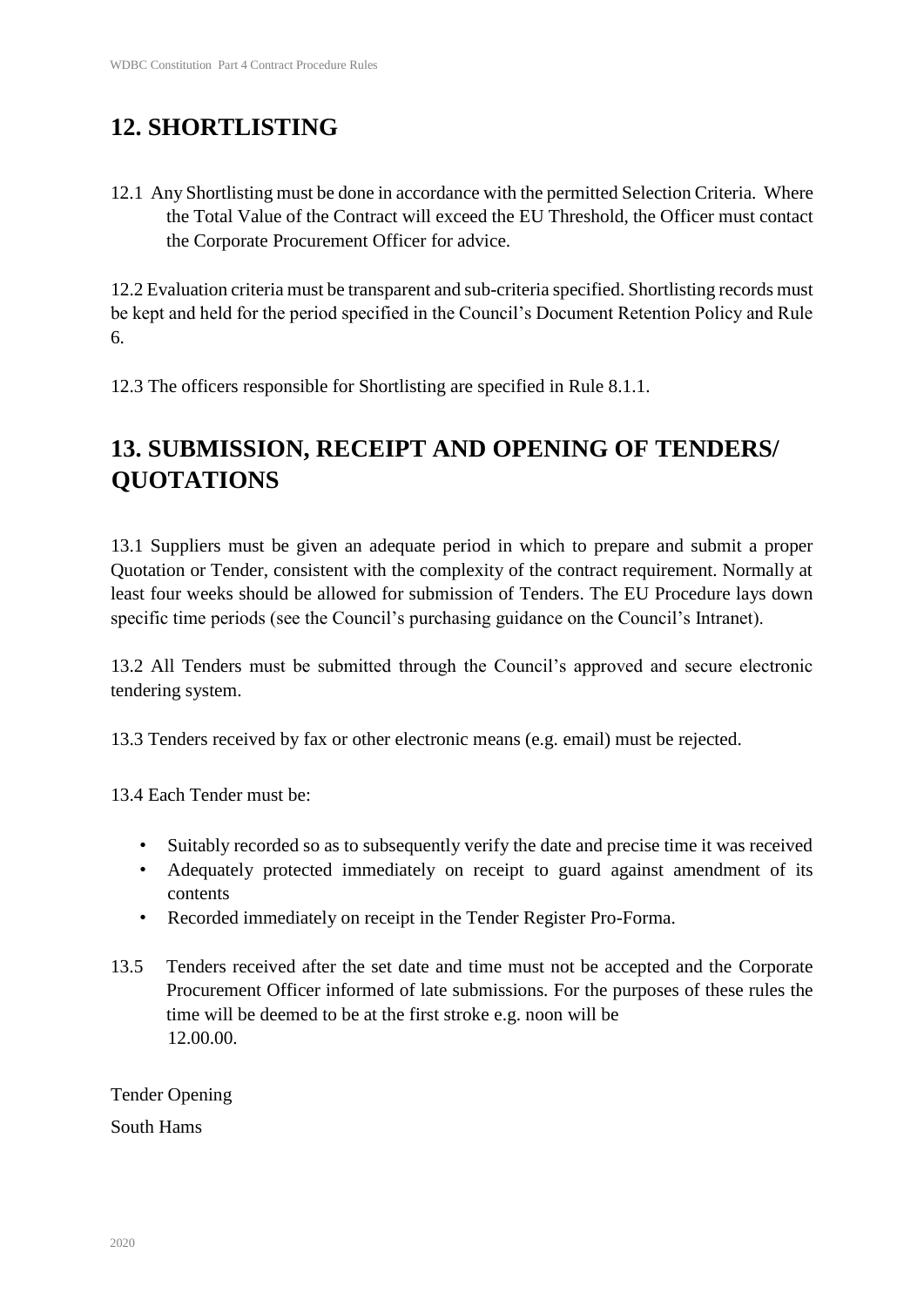- 13.6 The Member Services department will ensure that all Tenders are opened at the same time when the period for their submission has ended. The Officer or his or her representative must be present. Tenders must be opened in the presence of an officer representing the relevant Senior Officer and a Council Member. Where the Total Value is more than the EU Threshold, the Corporate Procurement Officer shall also attend.
- 13.7 Upon opening, a summary of the main terms of each Tender (i.e. significant issues that are unique to each Tender submission and were not stated in the Tender invitation documents such as Tender sum) must be recorded in the Tender Register Pro-Forma. The summary must be signed by all present. Where an electronic tendering process is used, those involved must verify the results to the screen.

### West Devon

13.8 The Legal department will ensure that all Tenders are opened at the same time when the period for their submission has ended. A legal officer will be present for the following:

All Tenders with an estimated value of more than £50,000 shall be opened and recorded by the Officer, relevant Senior Officer in the presence of two members from the relevant **Committee** 

Where the Total Value is more than the EU Threshold, the Corporate Procurement Officer shall also attend.

- 13.9 Upon opening, a summary of the main terms of each Tender must be recorded in the Tender Register Pro-Forma. The summary must be signed by all present. Where an electronic tendering process is used, those involved must verify the results to the screen.
- 13.10 All tenders with an estimated value of less than £50,000 shall be opened and recorded by the Officer and relevant Senior Officer.

# **14. CLARIFICATION PROCEDURES & POST-TENDER NEGOTIATION**

14.1 Providing clarification to potential or actual Suppliers of an Invitation to Tender or Tender is permitted:

- Via the Council's electronic tendering system
- In writing
- At a meeting provided that a written record is made of the meeting  $\Box$  In a way that is

fair, transparent and equal to all participants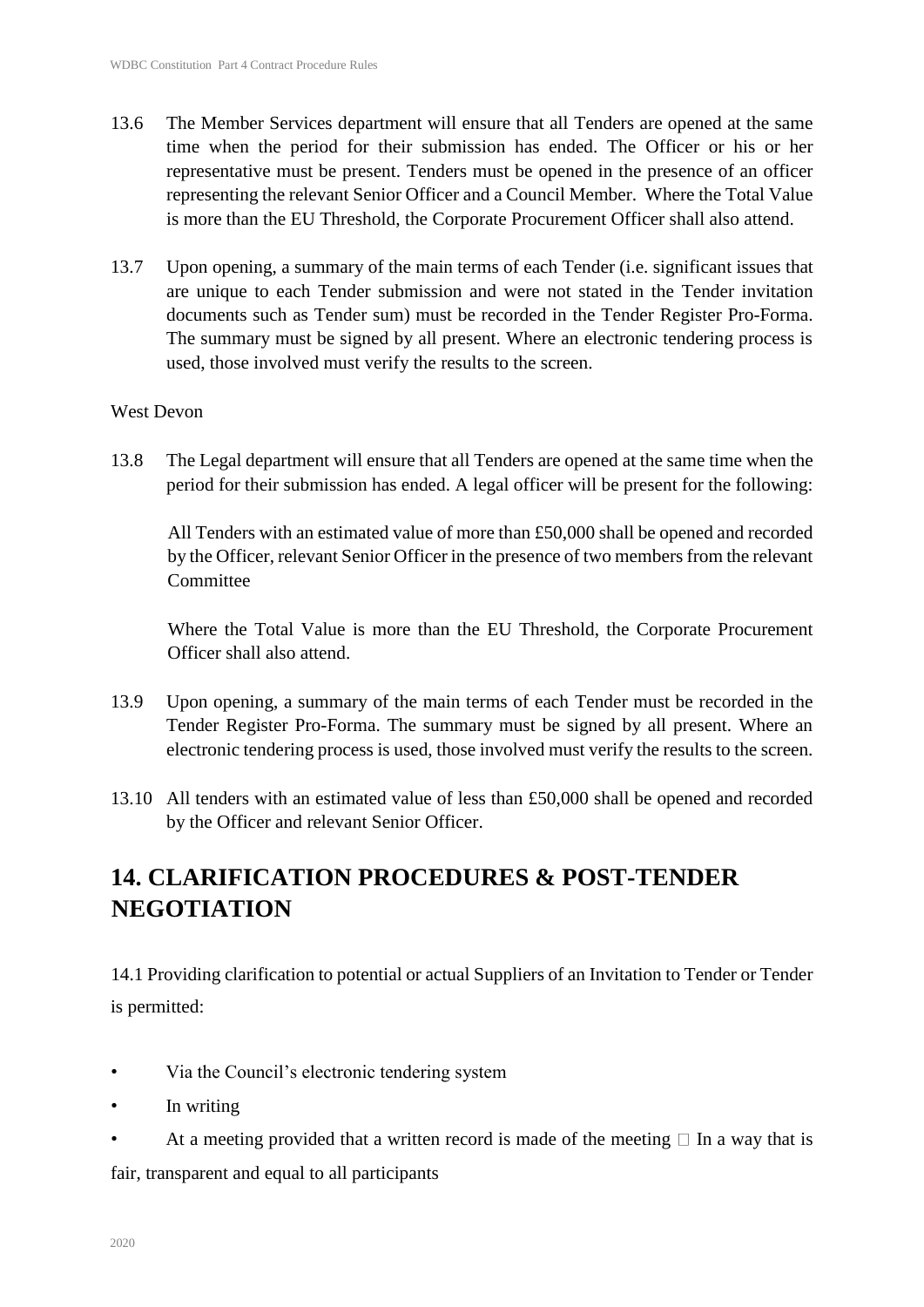14.2 Discussions with tenderers after submission of a Tender and before the award of a Contract with a view to obtaining adjustments in price, delivery or content (i.e. posttender negotiations) must be the exception rather than the rule. In particular, such discussions must not be conducted in an EU Procedure where this might distort competition, especially with regard to price. If in doubt seek professional advice from the Corporate Procurement Officer or Monitoring Officer.

14.2 If post-tender negotiations are necessary after a single-stage Tender or after the second stage of a two-stage Tender, then such negotiations shall only be undertaken with the tenderer who is identified as having submitted the best Tender and after all unsuccessful Suppliers have been informed.

Officers appointed by the Senior Officer to carry out post-tender negotiations should ensure that there are recorded minutes of all negotiation meetings and that both parties agree actions in writing.

14.3 Post-tender negotiation must only be conducted in accordance with the guidance issued by the Corporate Procurement Officer who must be consulted wherever it is proposed to enter into post-tender negotiation. Negotiations must be conducted by a team of at least two Officers, one of whom must be from a division independent to that leading the negotiations.

14.4 Where post-tender negotiation results in a fundamental change to the specification (or contract terms) the contract must not be awarded but re-tendered.

# **15. EVALUATION, AWARD OF CONTRACT, & DEBRIEFING SUPPLIERS**

15.1 Apart from the debriefing required or permitted by these contract procedure rules, the confidentiality of Quotations, Tenders and the identity of Suppliers must be preserved at all times and information about one Supplier's response must not be given to another Supplier.

15.2 Tenders and Quotations must be evaluated and awarded in accordance with the Selection and Award Criteria. During this process, Officers shall ensure that submitted Tender prices are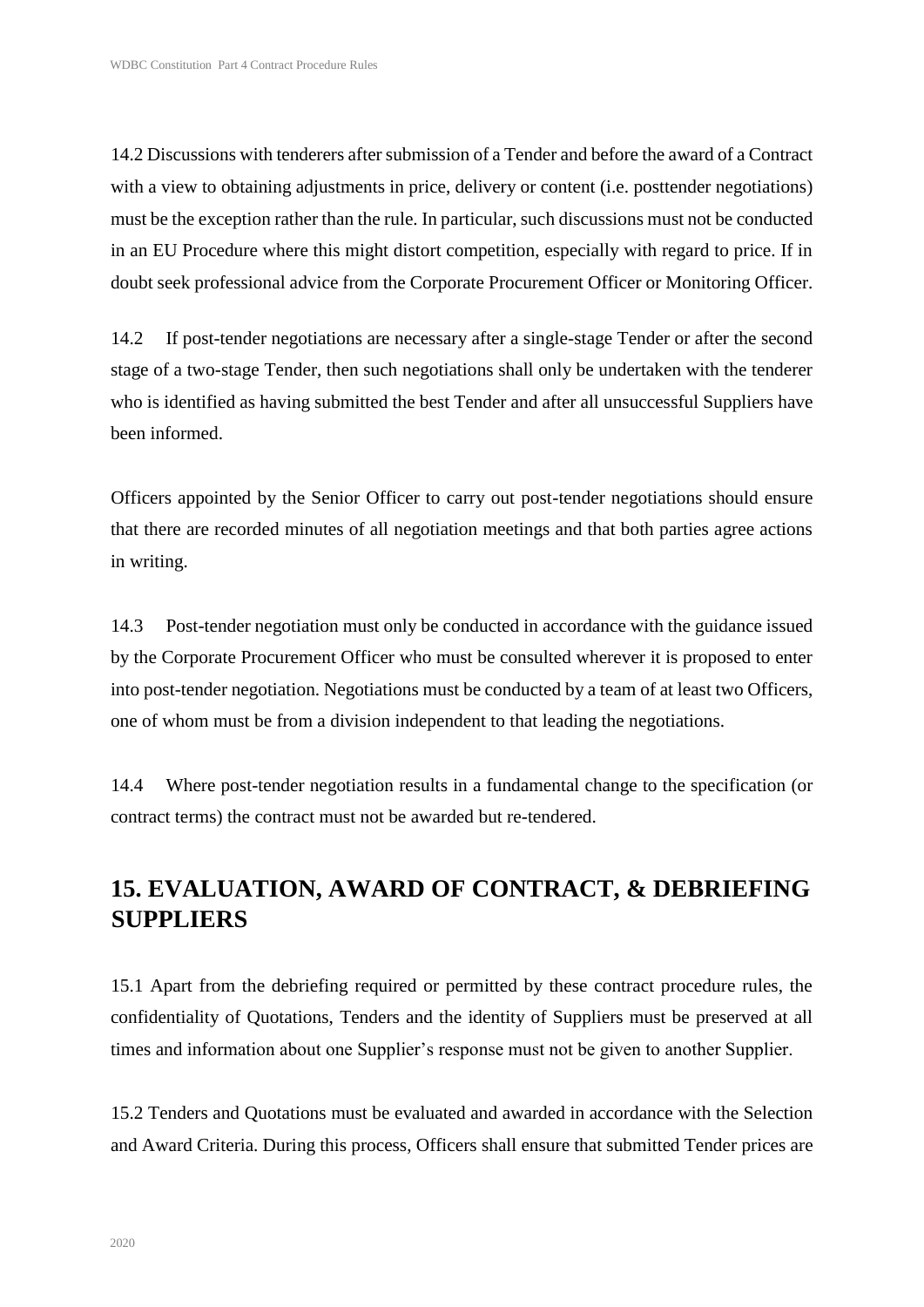compared with any pre-tender estimates and that any discrepancies are examined and resolved satisfactorily.

15.3 The arithmetic in compliant Tenders must be checked.

If arithmetical errors are found they should be notified to the tenderer, who should be requested to confirm the price or withdraw their Tender.

15.4 Officers may use Electronic Auctions as means of driving additional Value for Money and as part of the Award Criteria, where this process is completed using the Council's electronic tendering portal.

Where the Officer wishes to use such a tool, the Corporate Procurement Officer must be contacted to offer assistance.

Electronic Auctions may also be used as a tool for seeking bids in sale transactions, such as land, where the highest possible price is sought from an applicant. (Links to 'Disposals' in Financial Procedure Rules).

- 15.5 Officers may accept Quotations and Tenders received in respect of proposed contracts, provided they have been sought and evaluated fully in accordance with these Contract Procedure Rules. Awarding of contracts that are expected to exceed the approved budget sum shall be referred back to the S.151 Officer.
- 15.6 Where the Total Value is over £50,000, the Officer must notify all Suppliers in writing simultaneously and as soon as possible of the intention to award the Contract to the successful Supplier, and include the reasons why for the unsuccessful bidders. Where an unsuccessful Supplier requests debrief information the Officer may use their discretion in deciding whether or not to comply with the request; there is no legal obligation imperative on the Officer to do so.
- 15.7 Where the Total Value will exceed the EU Threshold the Officer must notify all Suppliers in writing simultaneously and as soon as possible of the intention to award the Contract to the successful Supplier, unless it is known sooner in the procurement process that a Supplier has been unsuccessful, in which case the Officer must notify the Supplier soonest with as much of the information required at 15.8 below as possible. (See 15.9 for further details). The latter applies most particularly, but not exclusively, in the case of a Restricted Procedure whereby the Officer must communicate the list of shortlisted Suppliers to those that have not been shortlisted.
- 15.8 The letters to the unsuccessful Suppliers must contain: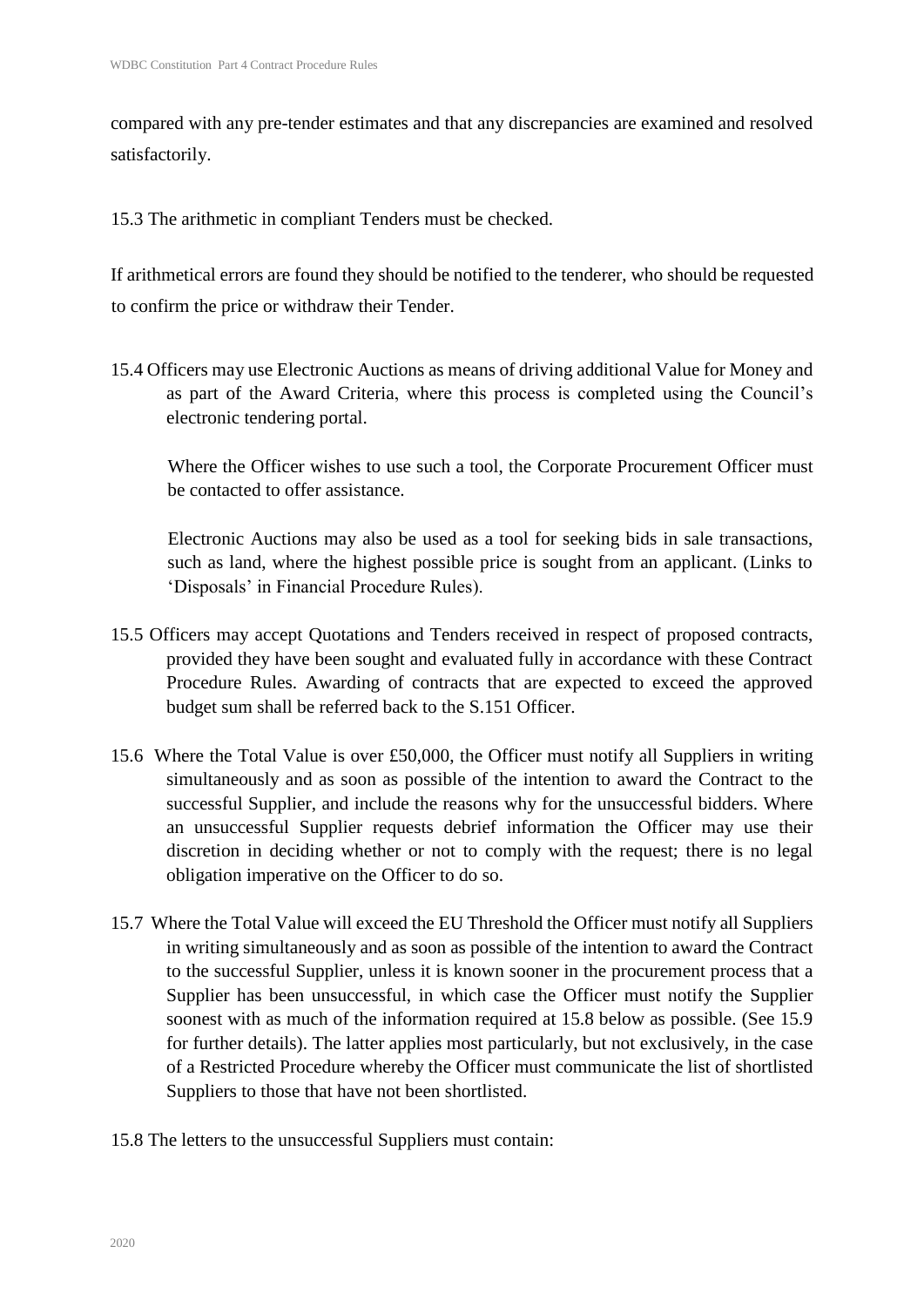- The criteria for the award of the Contract;
- The reasons for the decision, including the characteristics and relative advantages of the successful Tender, the score (if any) obtained by:  $\Box$  the Supplier which is to receive the notice; and
	- $\Box$  the Supplier to be awarded the Contract; or to become a party to a Framework Agreement or Dynamic Purchasing System,
- The name of the Supplier to be awarded the Contract; or to become a party to a Framework Agreement or Dynamic Purchasing System; and
- A precise statement of either— o when the Standstill Period is expected to end and, if relevant, how the timing of its ending might be affected by any and, if so what, contingencies; or
	- o the date before which the Council will not enter into the Contract or conclude the Framework Agreement or Dynamic Purchasing System.
- 15.9 The Officer must provide a Standstill Period of at least ten working days, where the communication is made electronically (fifteen days if not) to allow unsuccessful Suppliers the opportunity of challenging the decision before the Officer awards the Contract. The Standstill Period shall end at midnight on the final day of Standstill and no sooner. Where the last day of the Standstill Period is not a working day, the Standstill Period is extended to midnight at the end of the next working day. If the decision is challenged by an unsuccessful Supplier then the Officer shall not award the Contract and shall immediately seek the advice of the Monitoring Officer and Corporate Procurement Officer.
- 15.10 Where the Supplier has been informed of the fact that they have not been successful at an early stage in the procurement process, they must be provided within fifteen days of any request in writing from said Supplier, with the reasons that they were unsuccessful.

# **16. CONTRACT DOCUMENTS**

### 16.1 Relevant Contracts

16.1.1 All Contracts above £7,500 shall be in writing in a form approved by the Monitoring Officer.

16.1.2 All Relevant Contracts, irrespective of value, shall clearly specify:

• What is to be supplied (i.e. the works, materials, services, matters or things to be furnished, had or done)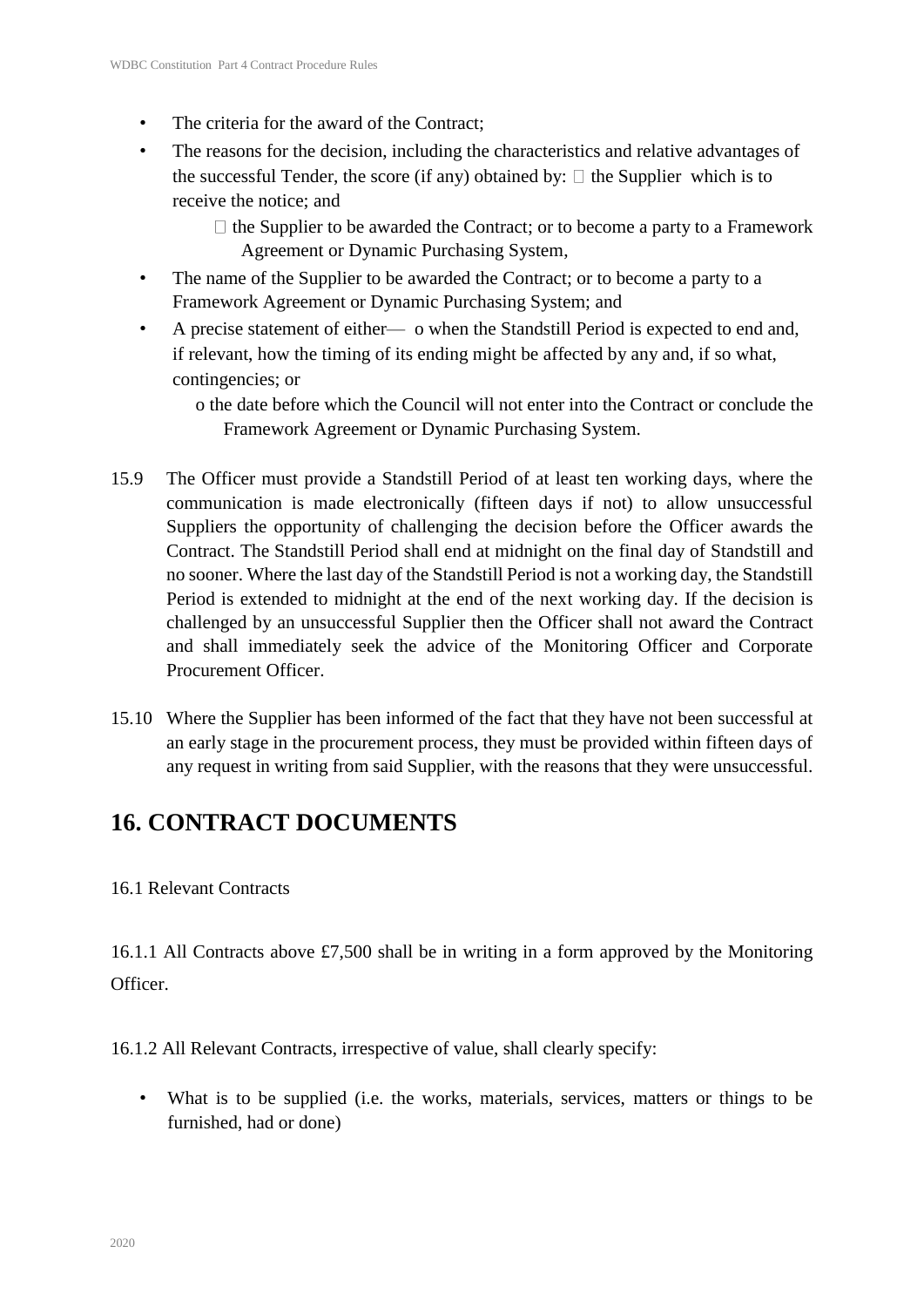The provisions for payment (i.e. the price to be paid and when)  $\Box$  The time, or times, within which the contract is to be performed  $\Box$  The provisions for the Council to terminate the contract.

16.1.3 The Council's order form or standard terms and conditions must be used for simple purchases of goods. In any circumstances that require special terms and conditions, the advice of the Monitoring Officer and Corporate Procurement Officer must be sought.

16.1.4 In addition, every Relevant Contract of purchase over £50,000 must also state clearly as a minimum:

- Health and safety requirements (where applicable and proportionate)
- Sustainability and environmental management requirements (where applicable and proportionate)
- Social Value Act requirements (where applicable, i.e. for service Contracts with a Total Value in excess of the EU Threshold)
- Equality Act 2010 requirements (where applicable and proportionate)
- Any insurance requirements
- Data protection requirements, if relevant
- Charter standards to be met, if relevant
- Bribery Act 2010 requirements
- Freedom of Information Act requirements
- A right of access to relevant documentation and records of the contractor for monitoring and audit purposes if relevant
- Prevention of Corruption and Anti Competitive Behaviour (see paragraphs 18.1 and 18.2) and
- A transparency clause that allows the Council to comply with the government's transparency agenda
- Any confidentiality requirements
- Tax evasion and avoidance requirements

Where Agents are used to let contracts, Agents must comply with the Council's Contract Procedure Rules.

16.1.5 The formal advice of the Monitoring Officer on the form of documentation to be used must be sought for contracts where any of the following apply:

- Where the Total Value exceeds £50,000; or
- Below £30,000 if other than the Council's standard terms and conditions are to be used; or
- Those involving leasing arrangements (when the S.151 Officer should also be advised); or
- Where it is proposed to use a supplier's own terms; or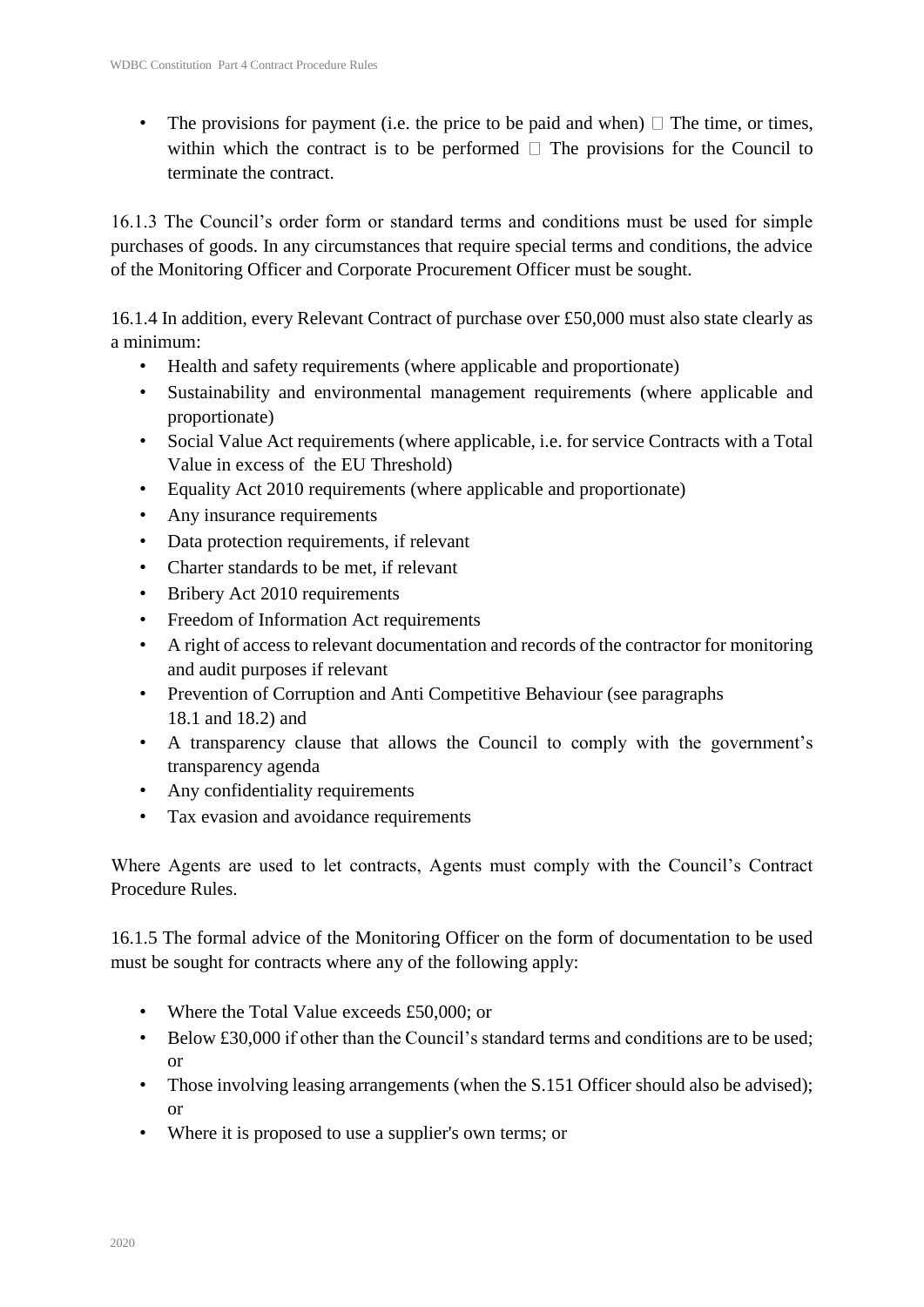- Those involving the purchase of application software with a Total Value of more than £50,000; or
- Those that are complex in any other way.

### 16.2 Contract Formalities

| <b>Total Value</b>                    | Method of Completion                                     | <b>By</b>                           |
|---------------------------------------|----------------------------------------------------------|-------------------------------------|
| Purchase orders -                     | Electronic<br>Order<br><sub>or</sub>                     | Authorised officer<br>(see          |
| up to £50,000                         | Signature                                                | Rule 16.2.3)                        |
|                                       |                                                          |                                     |
| Contracts and licences up to          | Signature                                                | Senior Officer<br>$\bullet$         |
| £50,000.                              |                                                          | Nominated<br>Deputy                 |
| Council's<br>Standard<br><b>Terms</b> |                                                          | (Rule 16.2.3) or                    |
| and Conditions                        |                                                          | Monitoring Officer                  |
| Contracts and licences up to          | Signature                                                | Senior Officer, on the<br>$\bullet$ |
| £50,000                               |                                                          | advice of the                       |
| Non Standard Terms and                |                                                          | Monitoring<br>Officer               |
| Conditions                            |                                                          | (Rule 16.2.3)                       |
|                                       |                                                          | Monitoring Officer                  |
| Above $£50,000$ , or if any of        | Sealing (unless advised by                               | Monitoring Officer (See also        |
| para 16.1.5 applies (except           | the Monitoring Officer that<br>sealing is not necessary) | Rule 16.2.3 and                     |
| ICT software).                        |                                                          | 16.3), on the instruction of        |
|                                       |                                                          | Senior Officer                      |
| ICT - system developments             | Method of completion in line                             | As above, except that in all        |
| and purchases of computer             | with limits above                                        | cases to be the ICT CoP             |
| equipment or software                 |                                                          | Lead                                |
|                                       |                                                          |                                     |
|                                       |                                                          |                                     |

| 16.2.1 Agreements shall be completed as follows: |
|--------------------------------------------------|
|--------------------------------------------------|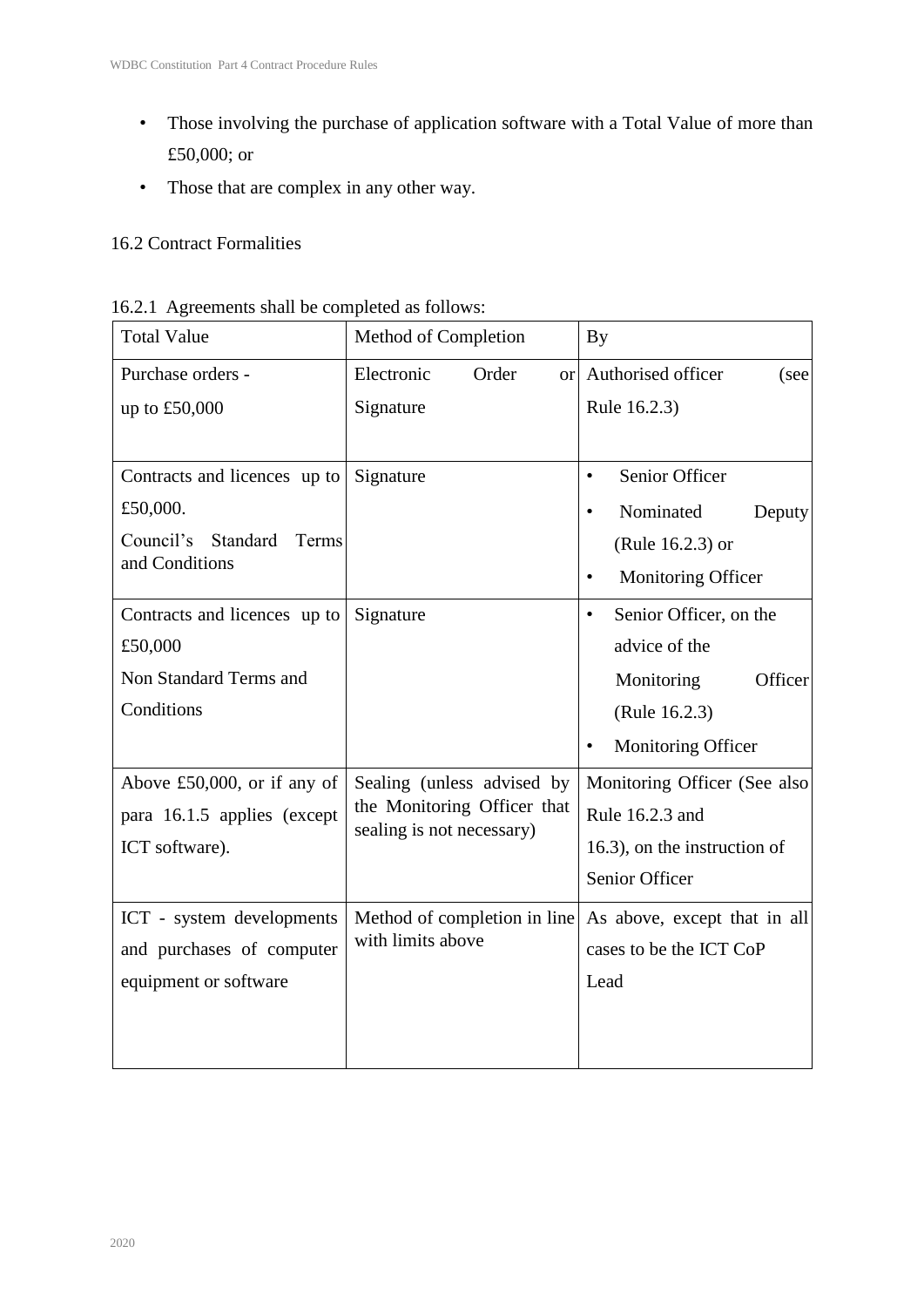16.2.2 All contracts must be concluded formally in writing before the supply, service or construction work begins, except in exceptional circumstances, and then only with the written consent of the Monitoring Officer or S.151 Officer.

16.2.3 The Officer responsible for securing a signature on the contract must ensure that the person signing for the other contracting party has authority to bind it. An award letter is insufficient. The use of Letters of Intent (which are binding for

the Council) should be avoided, but in exceptional circumstances they may be used with the approval of and review by the Monitoring Officer before issue. The same rules relating to signatures apply.

16.2.4 Any new contract should not be signed until the contract it replaces is either ended or under notice.

Depending on the circumstances an officer of the Council may be subject to disciplinary action if he/she signs a contract without being specifically authorised to do so.

16.2.5 All contracts, (save straight forward purchase orders, must be given to the Monitoring Officer for secure storage and recording in Legal's Contract Register . It is the responsibility of the Officer to ensure that this happens, only copies of contracts should be held within services. An electronic copy must be copied to the Corporate Procurement Officer for all contracts with value over £50,000.

### 16.3 Sealing

16.3.1 A Contract must be sealed where:

- The Council may wish to enforce the Contract more than six years after its end
- The price paid or received under the Contract is a nominal price and does not reflect the value of the goods or services, or
- There is any doubt about the authority of the person signing for the other contracting party.

### South Hams

- 16.3.2 Where appropriate contracts are completed by each side adding their formal seal. The fixing of the Council's seal must be witnessed by a further officer on behalf of the Monitoring Officer.
- 16.3.3 Every Council sealing will be consecutively numbered, recorded and signed by the person witnessing the seal. The seal must not be affixed except in accordance with the Council's Constitution.

### West Devon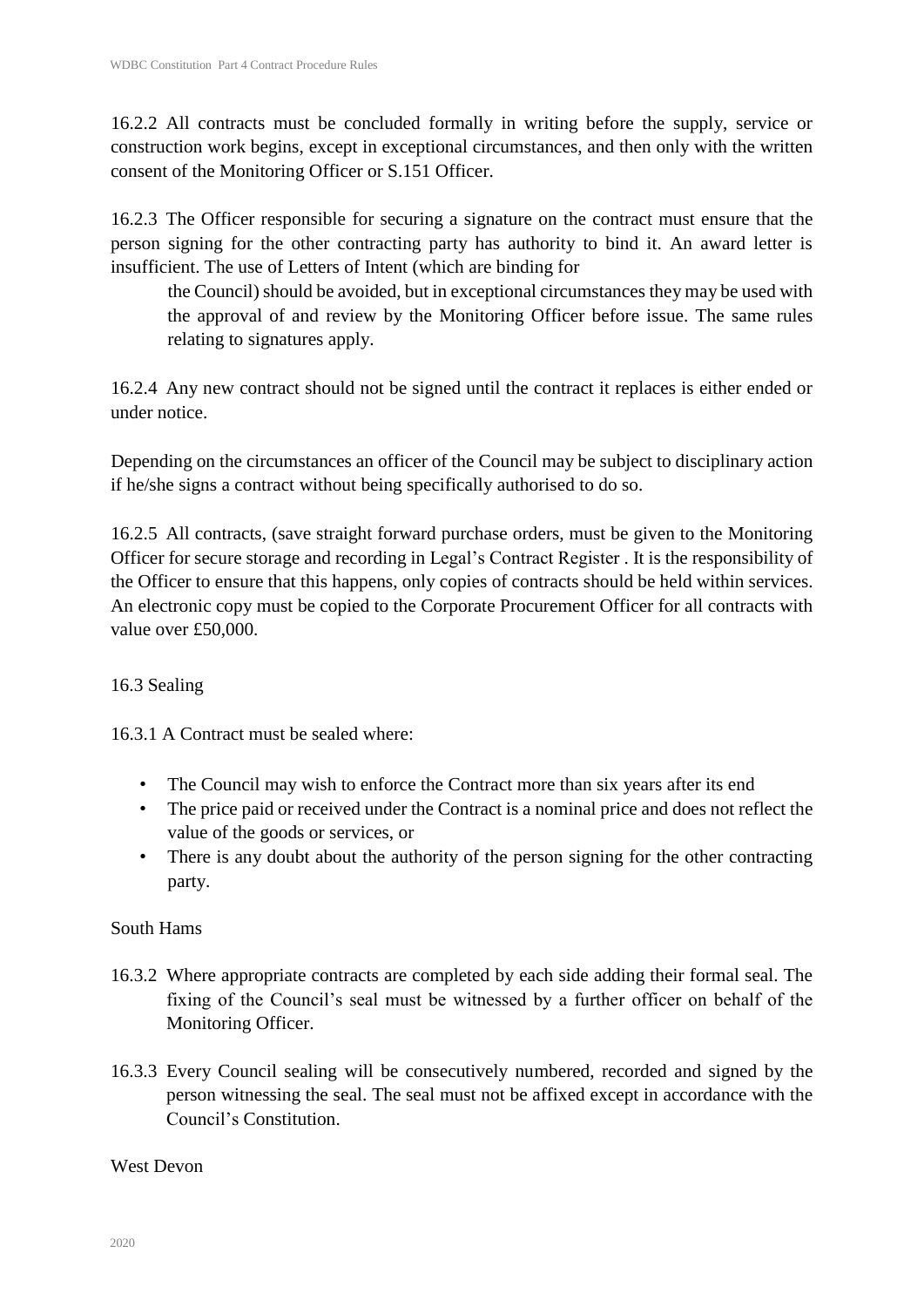16.3.4 Contracts must be sealed in accordance with Council Procedure Rules and will be overseen by the Council's Solicitor or as otherwise delegated.

### **17. BONDS AND PARENT COMPANY GUARANTEES**

17.1 The Officer must consult the S.151 Officer about whether a Parent Company Guarantee is necessary when a Supplier is a subsidiary of a parent company and:

- The Total Value exceeds £50,000, or
- Award is based on evaluation of the parent company, or there is some concern about the stability of the Supplier.

17.2 The Officer must consult the S.151 Officer about whether a Bond is needed:

• Where it is proposed to make stage or other payments in advance of receiving the whole of the subject matter of the contract and there is concern about the stability of the Supplier i.e. following a formal risk assessment, or  $\Box$  Where the Total Value exceeds £500,000.

### **18. PREVENTION OF CORRUPTION & ANTI COMPETITIVE BEHAVIOUR**

18.1 Prevention of Corruption

18.1.1 The Officer needs to be aware of the Bribery Act 2010, which introduces general offences of offering or receiving bribes, a specific offence of bribing a foreign public official and the new corporate offence of failing to prevent bribery, as well as the Council's Anti Fraud, Corruption and Bribery Policy and Strategy.

18.1.2 The Officer must comply with the Officers' Code of Conduct and must not invite or accept any gift or reward in respect of the award or performance of any contract. It will be for the Officer to prove that anything received was not received corruptly. High standards of conduct are obligatory. Corrupt behaviour will lead to dismissal and is a crime under the statutes referred to in Rule 18.1.3 below.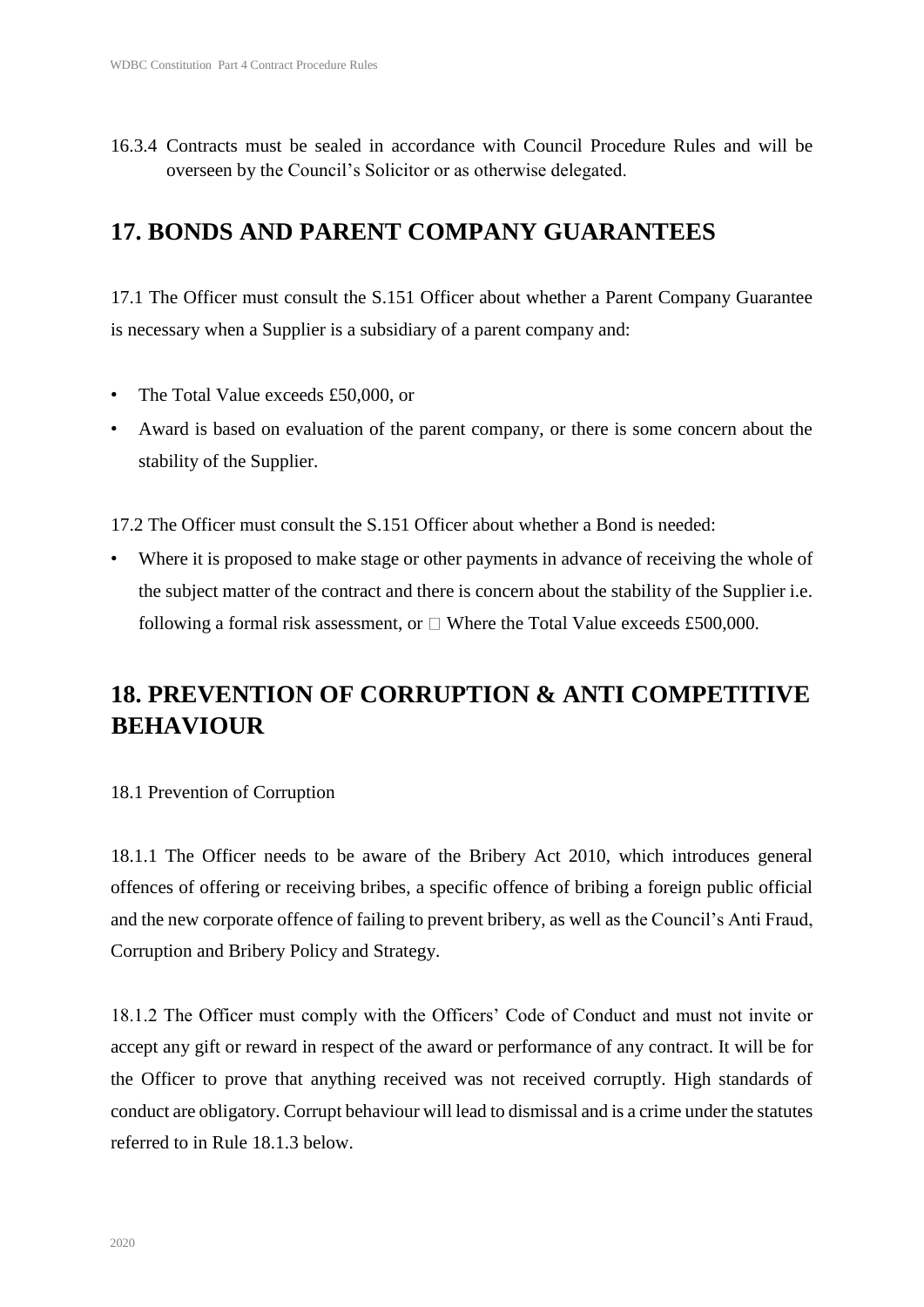18.1.3 The following clause must be put in every written Council contract:

"The Council may terminate this contract and recover all its loss if the Contractor, its employees or anyone acting on the Contractor's behalf do any of the following things: (a) offer, give or agree to give to anyone any inducement or reward in respect of this or any other Council contract (even if the Contractor does not know what has been done), or

(b) commit an offence under the Bribery Act 2010, or

(c) commit any fraud in connection with this or any other Council contract whether alone or in conjunction with Council members, contractors or employees. Any clause limiting the Contractor's liability shall not apply to this clause."

18.2 Anti Competitive Behaviour

18.2.1 In their guidance for public sector procurers, the Office of Fair Trading has highlighted practical steps to take to reduce the risks of anti-competitive behaviour, and this should be followed where it is practical to do so:

(a) Use non-collusion clauses, certificates of independent bids and requests;

- (b) Ensure sufficient credible bidders;
- (c) Look for suspicious bidding patterns (further guidance available);

(d) Keep good notes of all discussions and potential bidders and systematically scrutinise them for suspicious patterns e.g. geographical prevalence of certain suppliers' areas.

18.2.2 If there is any doubt during a procurement exercise, or for further guidance, the Officer should contact the Corporate Procurement Officer or Internal Audit.

### **19. DECLARATION OF INTERESTS**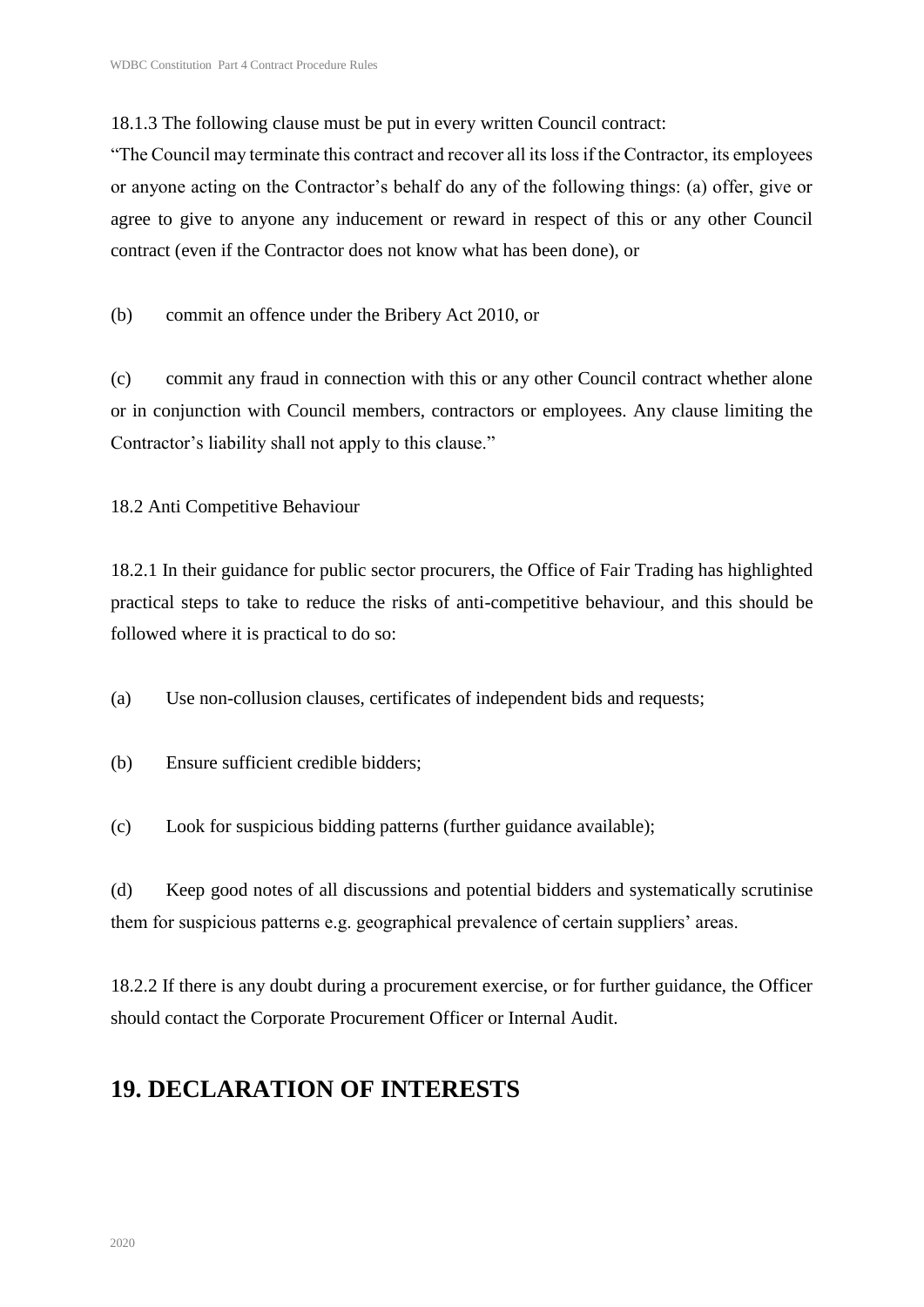19.1 If it comes to the knowledge of a member or an employee of the authority that a contract in which s/he has an Interest has been or is proposed to be entered into by the Council, s/he shall immediately give written notice to the Monitoring Officer.

19.2 Officers must comply with the Officers' Code of Conduct, as discussed at paragraph 18.1.2.

19.3 All Councillors must comply with the Members' Code of Conduct and register all contracts for goods, services or works made with the Council as required by the Rules on Disclosable Pecuniary Interests.

19.4 The Monitoring Officer shall maintain a record of all declarations of interests in contracts notified by Members and Officers.

# **20. MANAGING CONTRACTS**

20.1 Senior Officers must appoint Contract Managers for all new contracts and for the entirety of the contract.

20.2 Contract managers must follow best practice in the area of supplier relationship and contract management.

20.3 Variations or extensions should not be made unless this is provided for in the Invitation to Tender and the Contract itself. Senior Officer must contact the Monitoring Officer and the Corporate Procurement Officer before any variation is actioned (excludes on site variations for construction projects).

Any variations to contracts are to be in writing in the form approved by the Monitoring Officer, sequentially numbered and stored with the original contract. Variations or extensions proposed by the Officer that are likely to be considered as 'materially different' from the original Contract, on the following grounds:

- When the amendment introduces conditions which, had they been part of the original procurement process, would have allowed for the admission of different Tenders or the acceptance of a Tender other than the one accepted
- When the amendment "extends the scope of the Contract considerably to encompass goods, works or services not initially covered"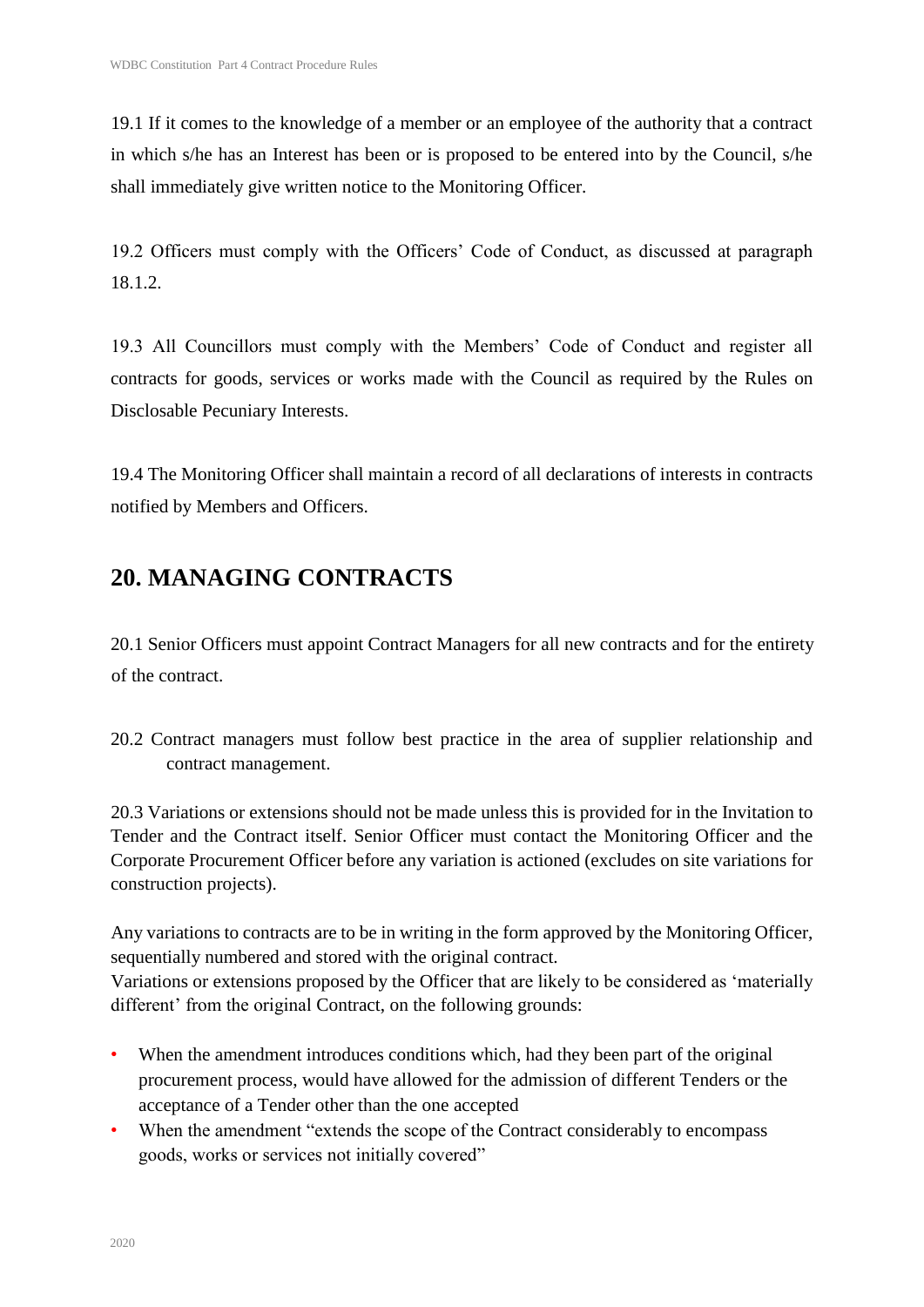- When the amendment changes the economic balance of the Contract in favour of the contractor; or
- When there is a change of main contractor, change of ownership of the main contractor, a transfer of shares in the main contractor or a change of subcontractor where the inclusion of a sub-contractor is inherent to the decision to award the Contract

Variations or extensions are unlikely to be permitted on the basis that the proposed Contract will be fundamentally different from the old and therefore will a re-tender will be required.

20.4 Payments to contractors will only be made on certification by the designated contract manager in line with the Financial Procedure Rules.

20.5 Ongoing checking of the financial position of the successful contractor throughout the period of the Contract. The level of any review will vary depending on the type of Contract and contractor involved, so the advice of the S.151 Officer or Internal Audit must be sought. The Contractor's insurance should also be checked annually through the life of the Contract and details passed to the Council's insurance officer for comment.

20.6 Liquidated and ascertained damages must be deducted for all periods of delay in line with the terms of the contract.

If the Contract Manager does not consider that such damages should be deducted s/he must seek and follow the advice of the Monitoring Officer and 151 Officer.

20.7 The Contract Manager must notify the Monitoring Officer, the responsible Senior Officer, and the S.151 Officer promptly on becoming aware of any significant dispute, or claim for additional payment in connection with a contract.

No liability shall be accepted without the approval of the Executive / Committee in such cases.

# **21. RISK ASSESSMENT AND CONTINGENCY PLANNING**

21.1 A business case must be prepared for all procurements with a potential value over the EU Threshold. Provision for resources for the management of the contract, for its entirety, must be identified in the business case.

21.2 For all contracts with a value of over £75,000, Contract Managers must:

• Maintain a risk register during the contract period in accordance with the Council's Risk Management Strategy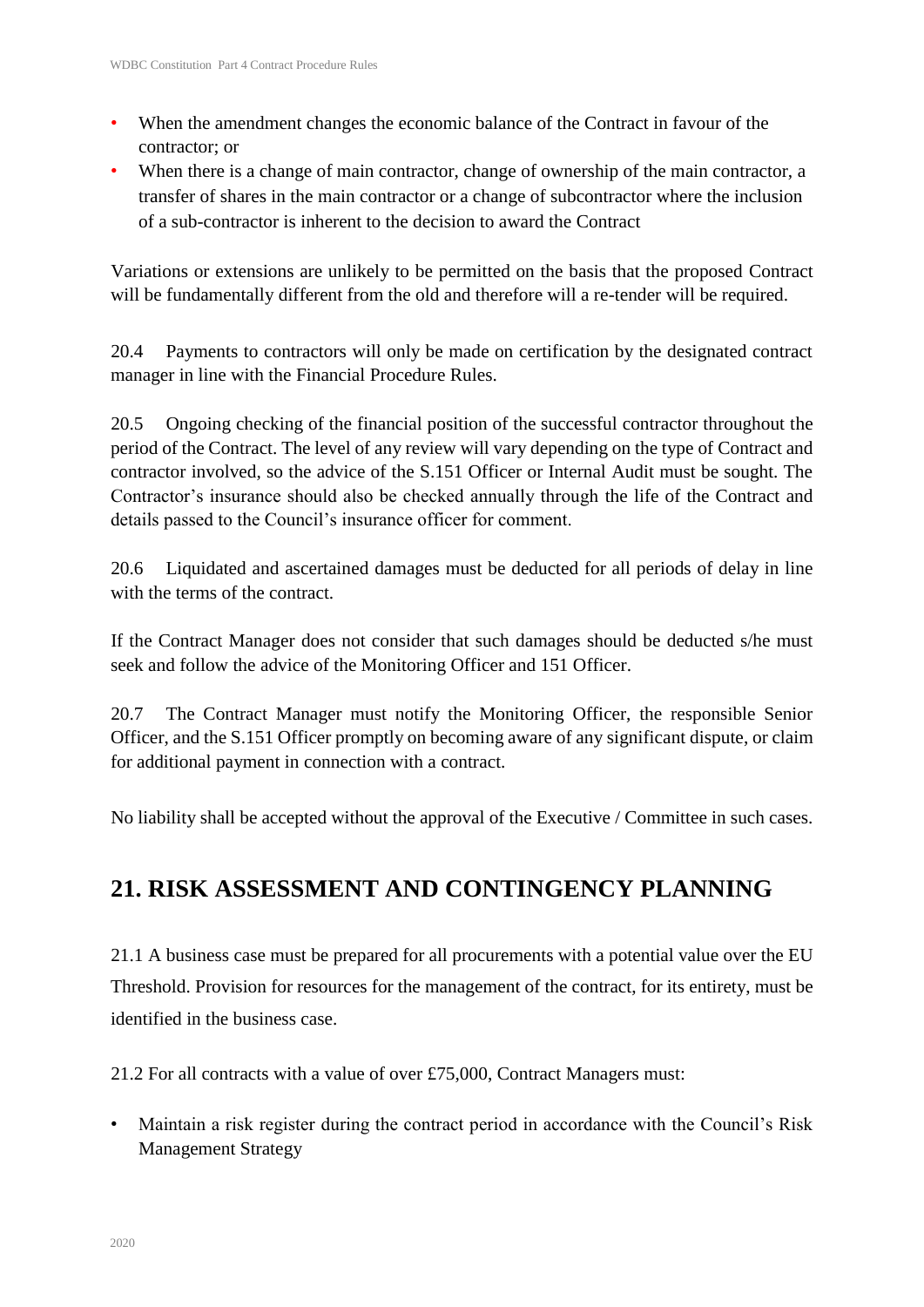- Undertake appropriate risk assessments and for identified risks (in consultation with the Council's Lead Officer – Risk Management and Risk Management Strategy as appropriate)
- Ensure contingency measures are in place
- Monitor the financial performance of the contractor or any parent company and alert the S.151 Officer if there is any concerns

# **22. CONTRACT MONITORING, EVALUATION AND REVIEW**

Contracts Financed from Revenue

22.1 All contracts which have a value higher than the EU Threshold limits, or which are High Risk, are to be subject to formal review(s) by the contract manager with the contractor. The review may be conducted at a frequency that is determined by the risk value and profile of the contract.

22.2 As a minimum, for all contracts with a value higher than the EU Threshold limits, or which are High Risk, an annual report must be submitted to the Senior Management Team detailing the financial and service performance.

22.3 A contract review process must be applied to all contracts deemed to be High Risk, High Value, or High Profile. This process must be applied at key stages of major procurements.

22.4 During the life of the contract, the Contract Manager must monitor and take any necessary corrective action in respect of:

- Performance
- Compliance with specification and contract
- Cost

.

- Any Value for Money requirements
- User satisfaction and risk management.

22.5 When the contract is completed the Contract Manager must submit a report to the Senior Leadership Team. The report must evaluate the extent to which the purchasing need and the contract objectives (as determined in accordance with Rule

5.2) were met by the contract. Where the contract is to be re-let, a provisional report should also be available early enough to inform the approach to re-letting of the subsequent contract.

Contracts Financed from the Capital Programme

22.6 Procurement for approved capital projects must be made in line with these Rules. Having regard to Rule 15.4, where any Tender for projects under the Capital Programme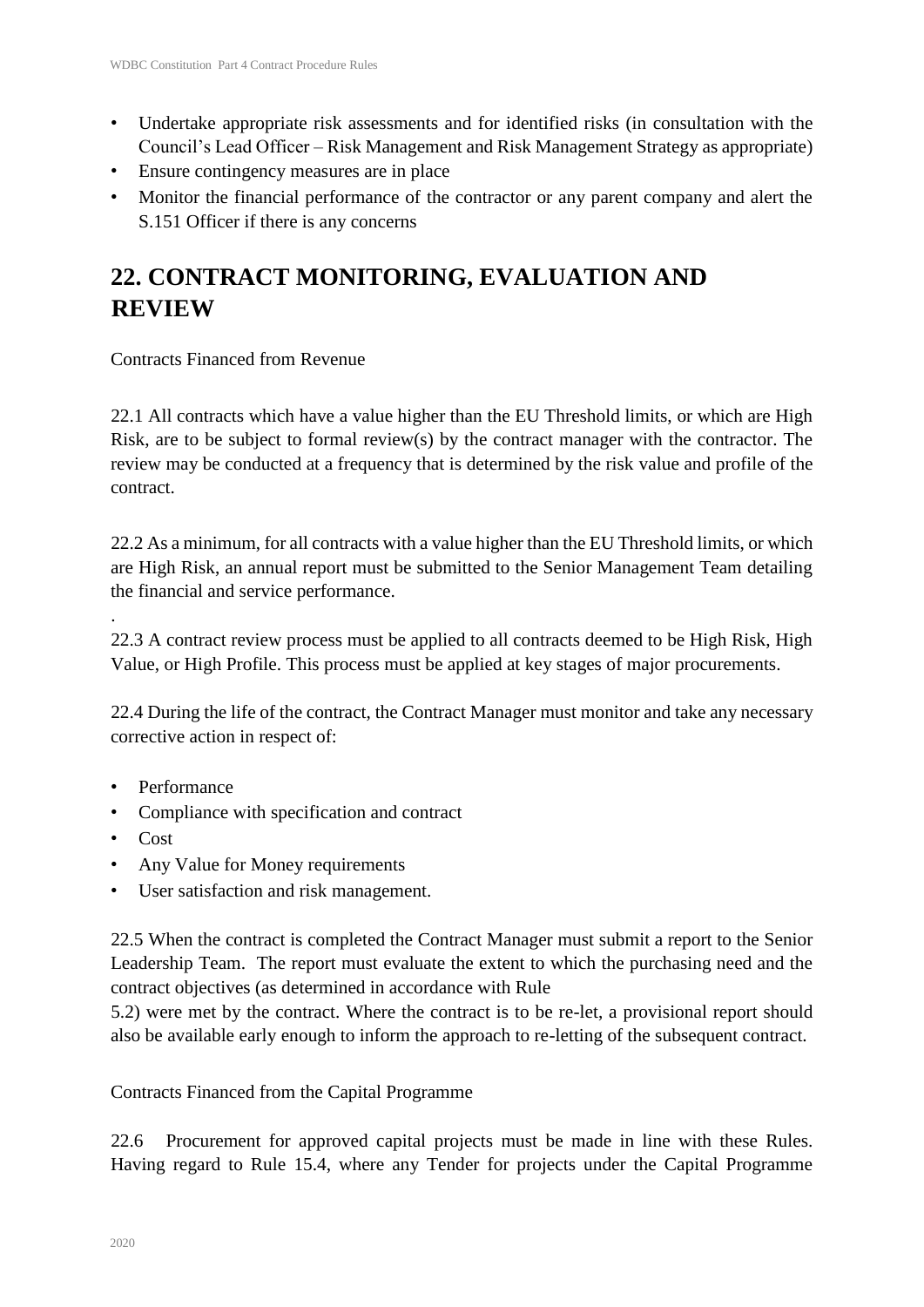exceeds the available budget by 10% or £50,000 approval to proceed may be made by the CoP Lead for Assets and S.151 Officer with retrospective reporting through the monitoring process. Above these amounts the specific approval of the Executive / Committee should be sought prior to acceptance.

22.7 The Section 151 Officer assisted by the CoP Lead for Assets, has monitoring responsibilities to receive regular reports from Project Managers on the performance of their project; and report quarterly to the Executive / Committee on the overall progress of the Capital Programme.

22.8 The monitoring report will outline the budget position as a whole and include, as a minimum, the financial position of each approved project.

Project Overspends - authorisation

22.9 In monitoring expenditure on a project, the Officer/Project Manager should seek the formal approval of the Section 151 Officer, CoP Lead for Assets or Members at the earliest opportunity where the approved expenditure appearing in the capital programme is likely to be exceeded.

The following table sets out the authorisation required:

| Project Total Value excl.<br><b>VAT</b> | Overspend excl. VAT | Authorised By                                                                                                                                                    |
|-----------------------------------------|---------------------|------------------------------------------------------------------------------------------------------------------------------------------------------------------|
| Up to $£500,000$                        | £25,000 to £50,000  | 151 Officer<br>$\bullet$<br>CoP Lead for Assets<br>retrospective reporting to<br>٠<br>Executive / Hub<br>Committee within the<br>quarterly monitoring<br>report. |
| Up to $£500,000$                        | Exceeds £50,000     | Hub Committee                                                                                                                                                    |
| Over £500,000                           | 10%                 | Hub Committee                                                                                                                                                    |

### 23. STATE AID

### **Definition**

23.1 State aid can be defined any assistance offered by a public sector body in any form whatsoever that distorts or threatens to distort competition by favouring certain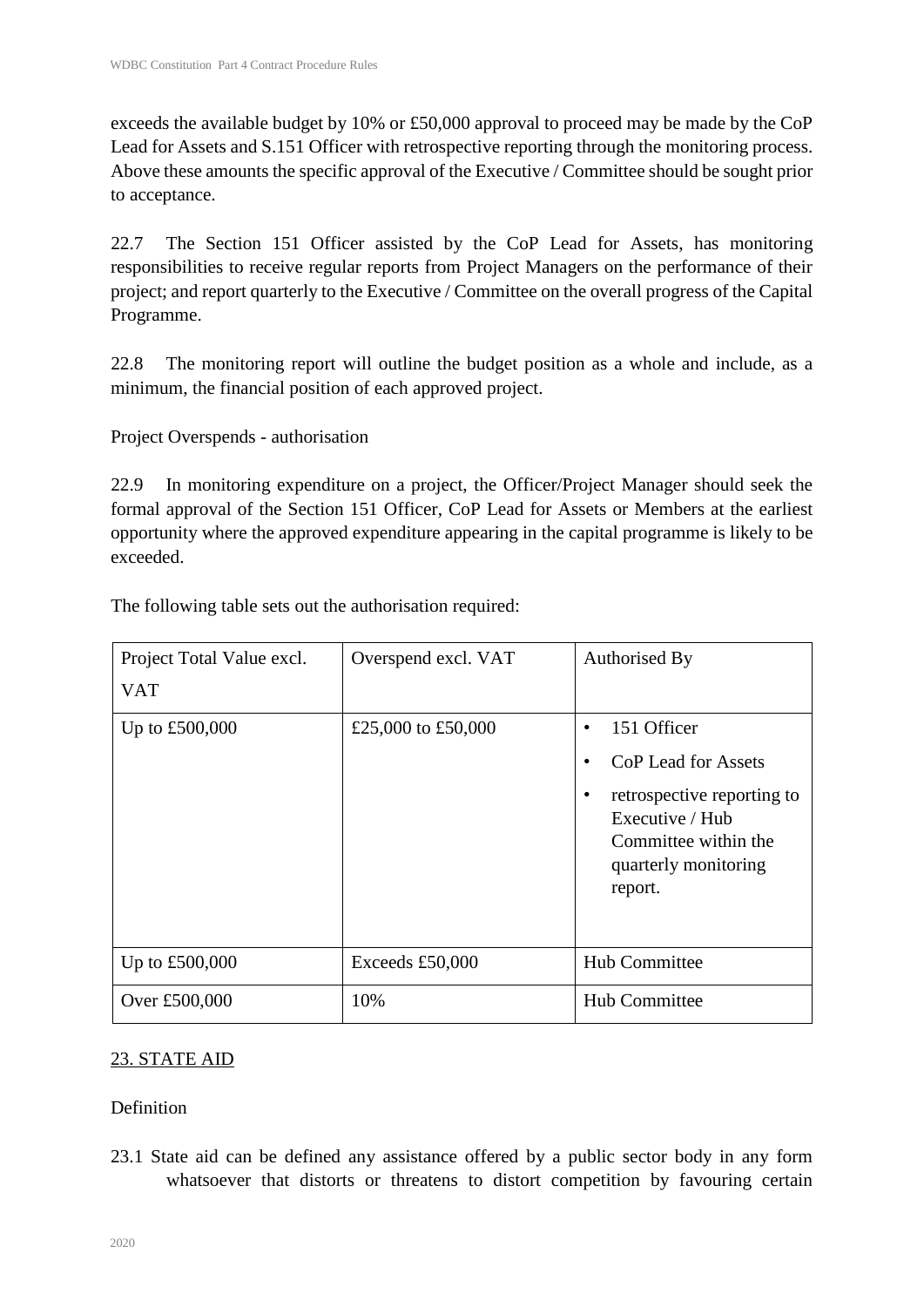organisations and/or Suppliers or the production of certain goods. Such aid may take the form of a grant (capital injection), business tax relief, a reduction in rent or preferential finance (this is not an exhaustive list).

- 23.2 Where the Council wishes to administer aid in this manner careful consideration must be given prior to such a grant so as to ensure that it is compatible with EU law. Aid that is not compatible with EU law may be recovered from the beneficiary with interest.
- 23.3 For a grant to be considered as State Aid the following cumulative criteria must be met:
	- The beneficiary receives a grant of a benefit or advantage; and
	- The aid is give by a Member State or through state resources; and
	- The beneficiary receives the aid on a selective basis; and
	- The aid granted distorts or threatens to distort competition; and  $\Box$  The aid is capable of affecting trade between Member States

Granted aid must fulfil all of these criteria in order to be deemed as a State Aid for the purposes of EU law.

23.4 Where a grant is defined as State Aid it must be notified in sufficient time to the European Commission. Aid will not be permitted to be bestowed upon the beneficiary until the Commission has reached a decision as to whether it can be deemed as compatible with EU law or not. Where Aid is incompatible the Council will not be permitted to grant it.

Exemptions for State Aid

- 23.5 Besides seeking approval from the European Commission, State Aid can be said to be compatible with EU law and can therefore be granted legally if:
	- For the most part the total de minimis Aid given to a single recipient is less than €200,000 over a 3-year fiscal period
	- Aid in favour of SMEs, research, innovation, regional development, training, employment of disabled and disadvantaged workers, risk capital and environmental protection.
	- Aid measures promoting female entrepreneurship, such as aid for young innovative businesses, aid for newly created small businesses in assisted regions, and measures tackling problems like difficulties in access to finance faced by female entrepreneurs.
- 23.6 Such Aid must still be notified to the European Commission and as a result Council Officers are advised to seek the advice and guidance of the Council's Solicitor and/or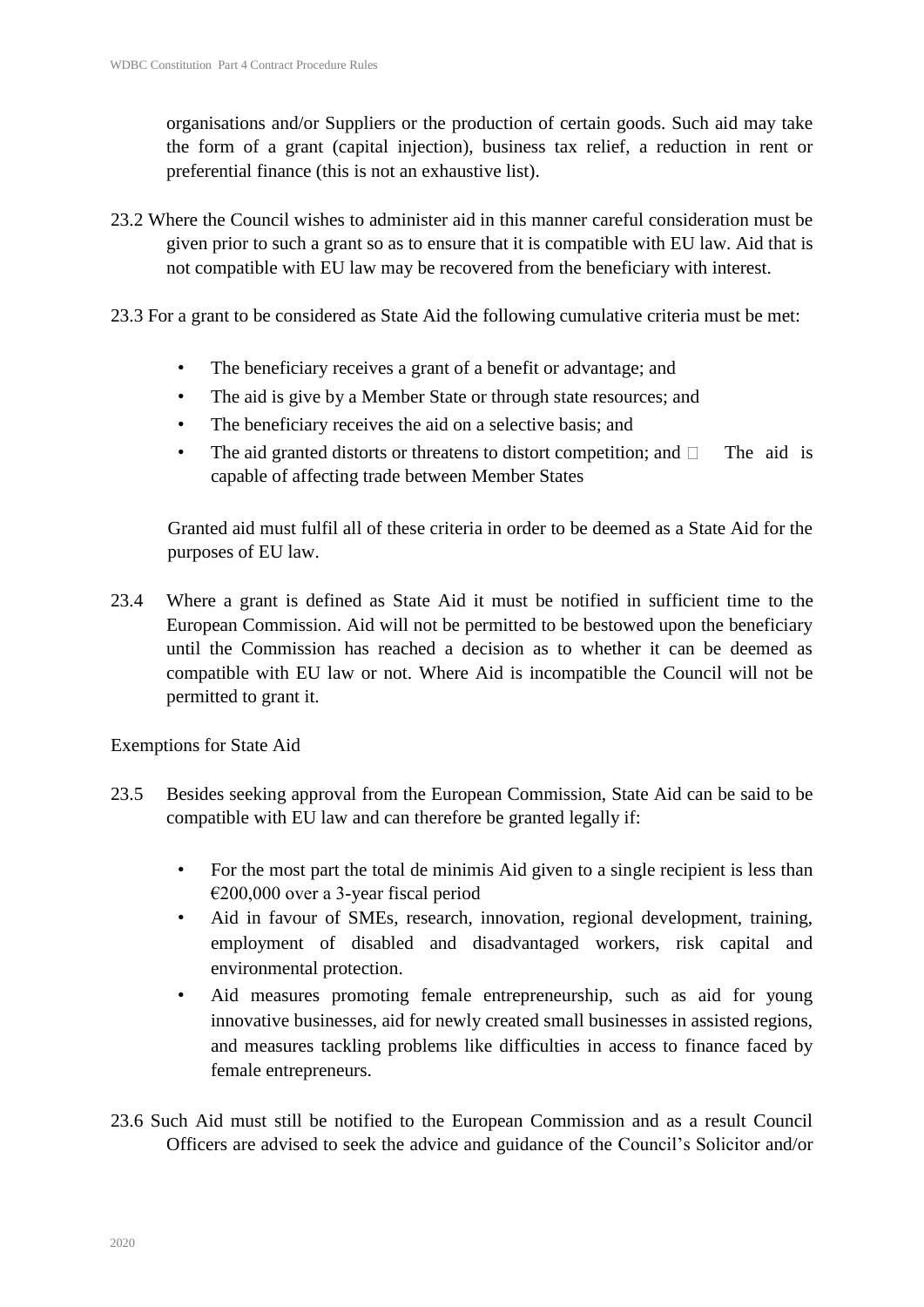Monitoring Officer and Corporate Procurement Officer where State Aid may be said to exist on a particular project or procurement.

### 24. DEVELOPMENT AGREEMENTS - Applies South Hams Only.

### **Definition**

- 24.1 A development agreement can be defined as an arrangement between a public sector body and a third party about the use or development of land or property, the nature of which invariably involves the transfer of land that would be otherwise be considered commercially undesirable, which becomes commercial desirable as a result of incentivisation by the public sector body.
- 24.2 Where the Council wishes to establish a development agreement that meets the definition above again careful consideration must be given prior to such an agreement being established so as to ensure that it is compatible with EU law. A development agreement that is not compatible with EU law may be said to be a public works or Concession Contract and may therefore be subject to the legislation on public procurement.
- 24.3 For a development agreement to be considered as not triggering the public procurement legislation some or all the following characteristics must be met:
	- The proposed development (or a significant part) is to be undertaken at the initiative and autonomous intention of the developer. (This may be particularly likely if the developer already owns or has control of land to be developed);
	- The development agreement is ancillary or incidental to a transfer or lease of land or property from the Council to the developer, and is intended to protect the interests of the Council which is the lesser or otherwise retains an interest in the land or property;
	- The development agreement is based on proposals put forward by the developer, rather than requirements specified by the Council, albeit that these proposals may be sought, and the "winner" chosen by the Council;
	- There is no pecuniary interest passing from the Council to the developer as consideration for undertaking the development, either through direct payment or indirectly, for example by the assumption of obligations such as contributions towards project finance or guarantees against possible losses by the developer;
	- The development agreement does not include specific contractually enforceable obligations on the developer to realise a work or works (even if that work or works is recognised as being the general intent of the parties to the agreement);
	- The development does not consist of or contain works for the direct economic benefit of the Council. The involvement of the Council consists only in the exercise of statutory land-use planning powers.